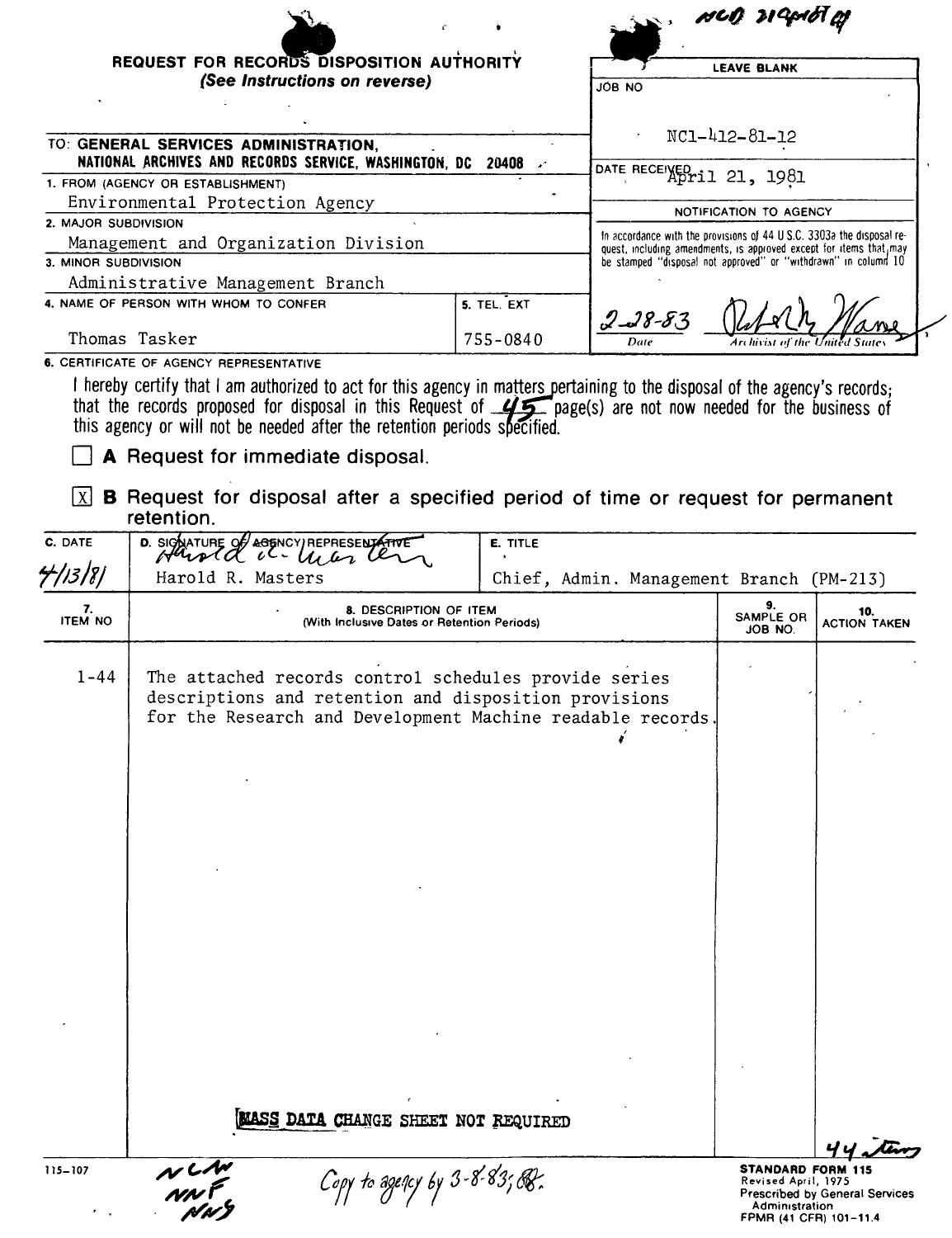|      | U.S. ENVIRONMENTAL PROTECTION AGENCY-RECORDS CONTROL SCHEDULES                                                                                                                                                                                                 |                                                                                                                                                                                                                                                          | <b>SCHED, NO</b> |
|------|----------------------------------------------------------------------------------------------------------------------------------------------------------------------------------------------------------------------------------------------------------------|----------------------------------------------------------------------------------------------------------------------------------------------------------------------------------------------------------------------------------------------------------|------------------|
|      | TITLE OF SCHEDULE                                                                                                                                                                                                                                              | COVERAGE OF SCHEDULE                                                                                                                                                                                                                                     |                  |
| ITEM | NAME AND DESCRIPTION OF RECORD/FILE                                                                                                                                                                                                                            | RETENTION PERIOD AND DISPOSITION                                                                                                                                                                                                                         |                  |
|      | Aerosols (ASA). PURPOSE - The system is used in the elemental analysis<br>of aerosols and in the measurement of the composition of individual<br>particles. SCOPE - It contains field and laboratory data collected<br>for special studies involving aerosols. | $\cdot$<br>Retention: Retain 5 years after completion<br>of project.<br>Disposition: Break file upon completion or<br>termination. Store tapes at Data Center<br>Tape Library for 2 years then transfer to<br>FRC. Keep in fRC for 3 years, then destroy | $\cdot$ .        |
|      |                                                                                                                                                                                                                                                                |                                                                                                                                                                                                                                                          |                  |
|      |                                                                                                                                                                                                                                                                |                                                                                                                                                                                                                                                          |                  |
|      |                                                                                                                                                                                                                                                                |                                                                                                                                                                                                                                                          |                  |
|      |                                                                                                                                                                                                                                                                |                                                                                                                                                                                                                                                          |                  |
|      |                                                                                                                                                                                                                                                                |                                                                                                                                                                                                                                                          |                  |

 $\mathbf{r}$  . i 1

 $\mathbb{R}^2$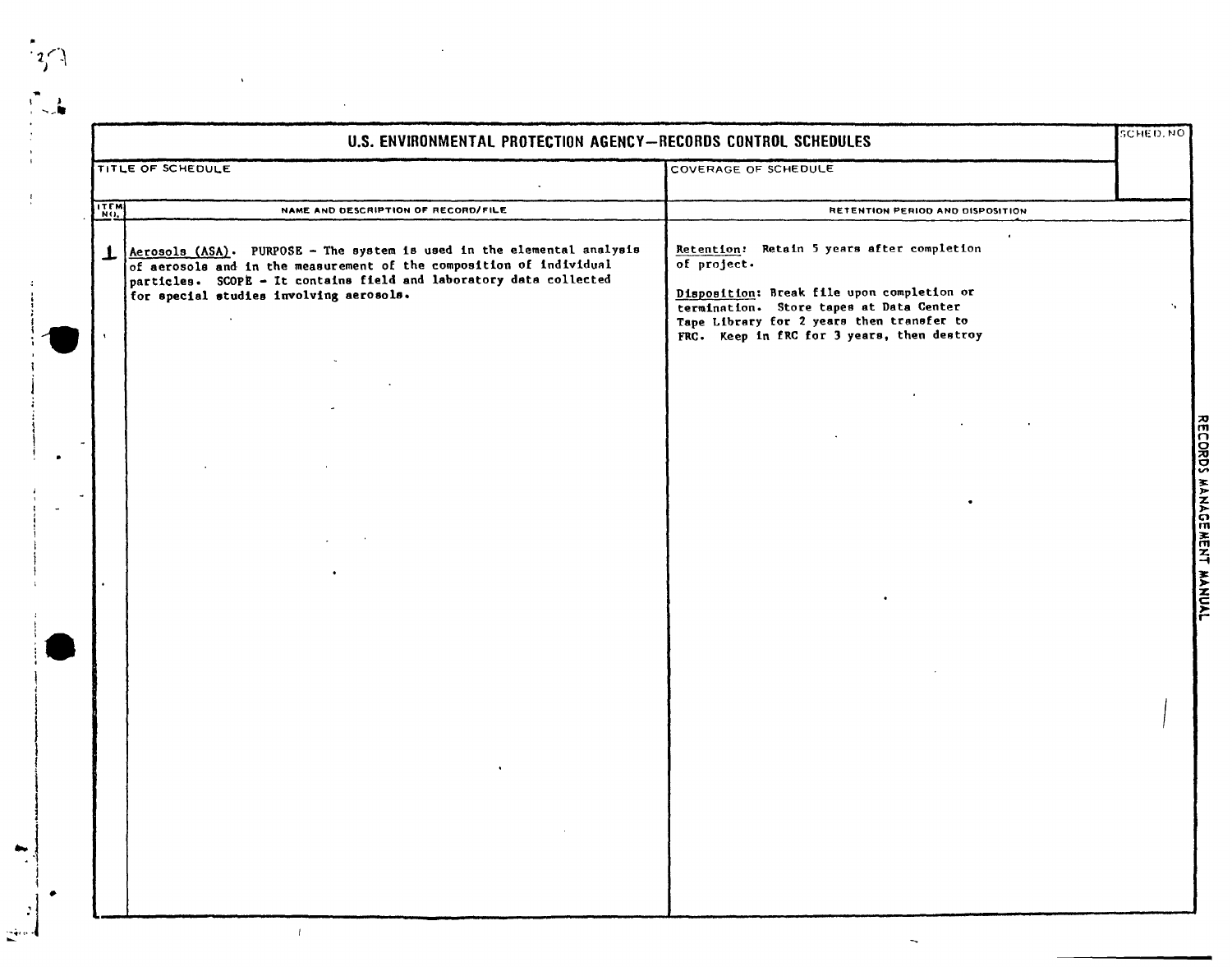|              | U.S. ENVIRONMENTAL PROTECTION AGENCY-RECORDS CONTROL SCHEDULES                                                                                                                                                                                                                                                                                                                                                         |                                                                                                                                                                                                            | SCHED.NO. |
|--------------|------------------------------------------------------------------------------------------------------------------------------------------------------------------------------------------------------------------------------------------------------------------------------------------------------------------------------------------------------------------------------------------------------------------------|------------------------------------------------------------------------------------------------------------------------------------------------------------------------------------------------------------|-----------|
|              | TITLE OF SCHEDULE                                                                                                                                                                                                                                                                                                                                                                                                      | <b>COVERAGE OF SCHEDULE</b>                                                                                                                                                                                |           |
| ITEM         | NAME AND DESCRIPTION OF RECORD/FILE                                                                                                                                                                                                                                                                                                                                                                                    | RETENTION PERIOD AND DISPOSITION                                                                                                                                                                           |           |
| $\mathbf{z}$ | Aerosol Data Management Information System (AD MIS).<br>PURPOSE - The system is used to assess trends and develop<br>technology for the Inorganic Pollutant Analysis Branch, ESRL.<br>$SCOPE$ - It contains 10,922 observations from 32 sources of<br>x-ray flourescence analysis of elemental composition of aerosols<br>collected by dichotomous samplers. Data contains filter ststistics<br>plus over 30 elements. | $\bullet$<br>Retention: Retain 3 years after completion<br>of project.<br>Disposition: Break file upon completion or<br>termination. Store tapes at Data Center<br>Tape Library for 3 years, then destroy. |           |
|              | $\cdot$                                                                                                                                                                                                                                                                                                                                                                                                                |                                                                                                                                                                                                            |           |
|              |                                                                                                                                                                                                                                                                                                                                                                                                                        |                                                                                                                                                                                                            |           |
|              |                                                                                                                                                                                                                                                                                                                                                                                                                        |                                                                                                                                                                                                            |           |
|              |                                                                                                                                                                                                                                                                                                                                                                                                                        |                                                                                                                                                                                                            |           |
|              |                                                                                                                                                                                                                                                                                                                                                                                                                        |                                                                                                                                                                                                            |           |
|              |                                                                                                                                                                                                                                                                                                                                                                                                                        |                                                                                                                                                                                                            |           |
|              |                                                                                                                                                                                                                                                                                                                                                                                                                        |                                                                                                                                                                                                            |           |
|              |                                                                                                                                                                                                                                                                                                                                                                                                                        |                                                                                                                                                                                                            |           |
|              |                                                                                                                                                                                                                                                                                                                                                                                                                        |                                                                                                                                                                                                            |           |

 $\hat{\bullet}$ 

 $\hat{T}$ 

Ŀ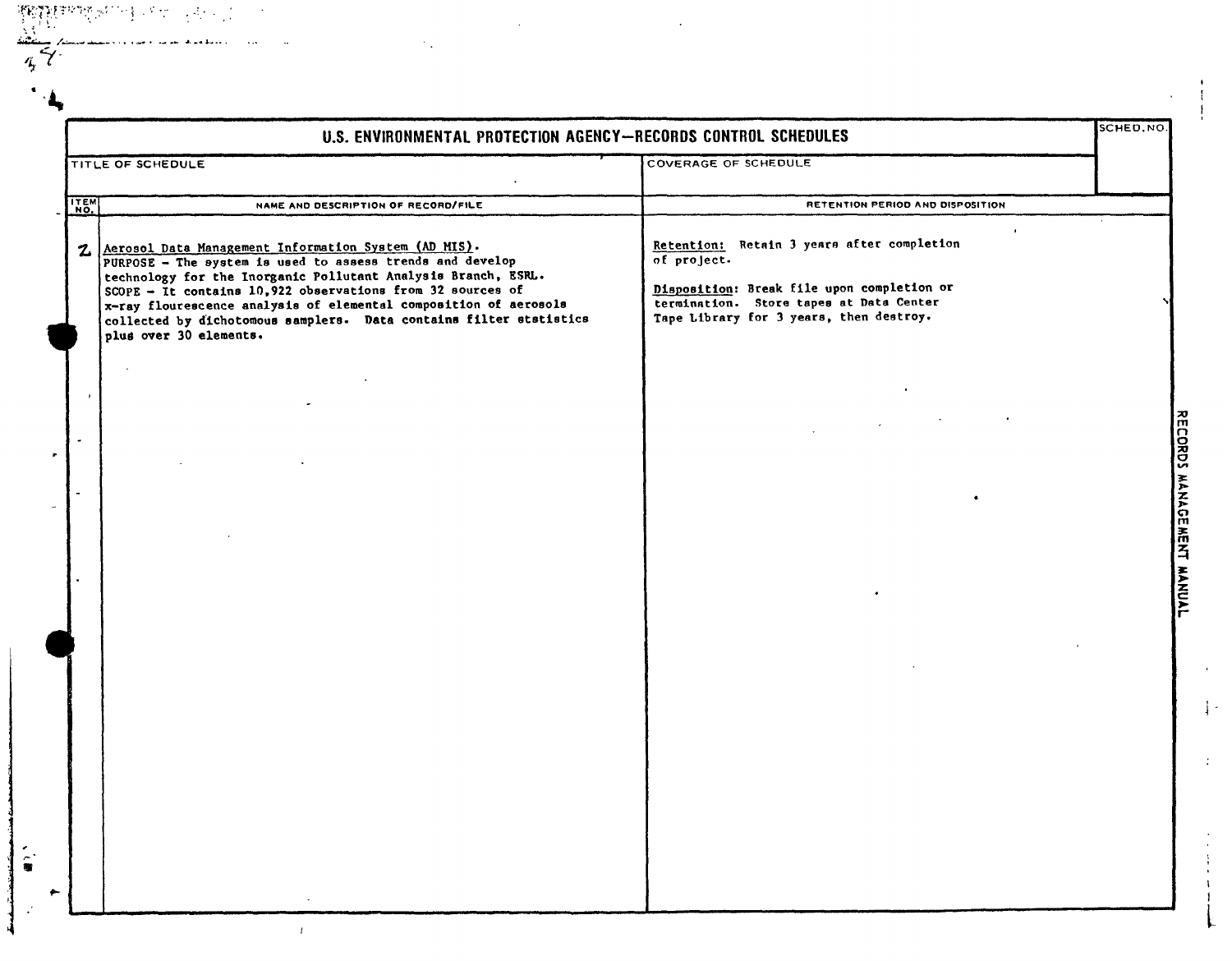|      | U.S. ENVIRONMENTAL PROTECTION AGENCY-RECORDS CONTROL SCHEDULES                                                                                                                                                                                                                                                                                                                                                                                                           |                                                                                                                                                                                                                         | SCHED.NO                  |
|------|--------------------------------------------------------------------------------------------------------------------------------------------------------------------------------------------------------------------------------------------------------------------------------------------------------------------------------------------------------------------------------------------------------------------------------------------------------------------------|-------------------------------------------------------------------------------------------------------------------------------------------------------------------------------------------------------------------------|---------------------------|
|      | TITLE OF SCHEDULE                                                                                                                                                                                                                                                                                                                                                                                                                                                        | COVERAGE OF SCHEDULE                                                                                                                                                                                                    |                           |
| ITEM | NAME AND DESCRIPTION OF RECORD/FILE                                                                                                                                                                                                                                                                                                                                                                                                                                      | RETENTION PERIOD AND DISPOSITION                                                                                                                                                                                        |                           |
|      | 3 Dismante Sulfur Gases and Particulates in Inland Waters (BIOG).<br>PURPOSE - The data base contains information relating to biogenic<br>particulate sulface produced in coastal inland wetlands. SCOPE - The<br>properties that facilitate on dation of biogenic sulfur gases to<br>acid sulfate particles will be studied. Unta with two bude information<br>on elemental composition, trace metal surface concentrations, particle<br>morphology, and particle size. | $\bullet$<br>WITHDRAWN<br>Reteation: Retain 3 years after completion<br>of project.<br>Disposition: Break file upon completion or<br>termination. Store tapes at Data Senter<br>Tape Library for 3 years, then destroy. |                           |
|      |                                                                                                                                                                                                                                                                                                                                                                                                                                                                          |                                                                                                                                                                                                                         | RECORDS MANAGEMENT MANUAL |
|      |                                                                                                                                                                                                                                                                                                                                                                                                                                                                          |                                                                                                                                                                                                                         |                           |
|      |                                                                                                                                                                                                                                                                                                                                                                                                                                                                          |                                                                                                                                                                                                                         |                           |
|      |                                                                                                                                                                                                                                                                                                                                                                                                                                                                          |                                                                                                                                                                                                                         |                           |

 $\frac{1}{\sqrt{2}}\sum_{i=1}^{n} \frac{1}{\sqrt{2}}\left(\frac{1}{\sqrt{2}}\right)^2$ 

 $\frac{1}{2}$  ,  $\frac{1}{2}$ 

 $\begin{array}{c} 1 \\ 1 \\ 1 \end{array}$ 

 $\begin{bmatrix} 1 & 1 \\ 1 & 1 \\ 1 & 1 \end{bmatrix}$ 

 $\Delta \sim 10^4$ 

 $\label{eq:2.1} \frac{1}{\sqrt{2}}\int_{0}^{\infty}\frac{1}{\sqrt{2\pi}}\left(\frac{1}{\sqrt{2\pi}}\right)^{2}d\mu\,d\mu\,.$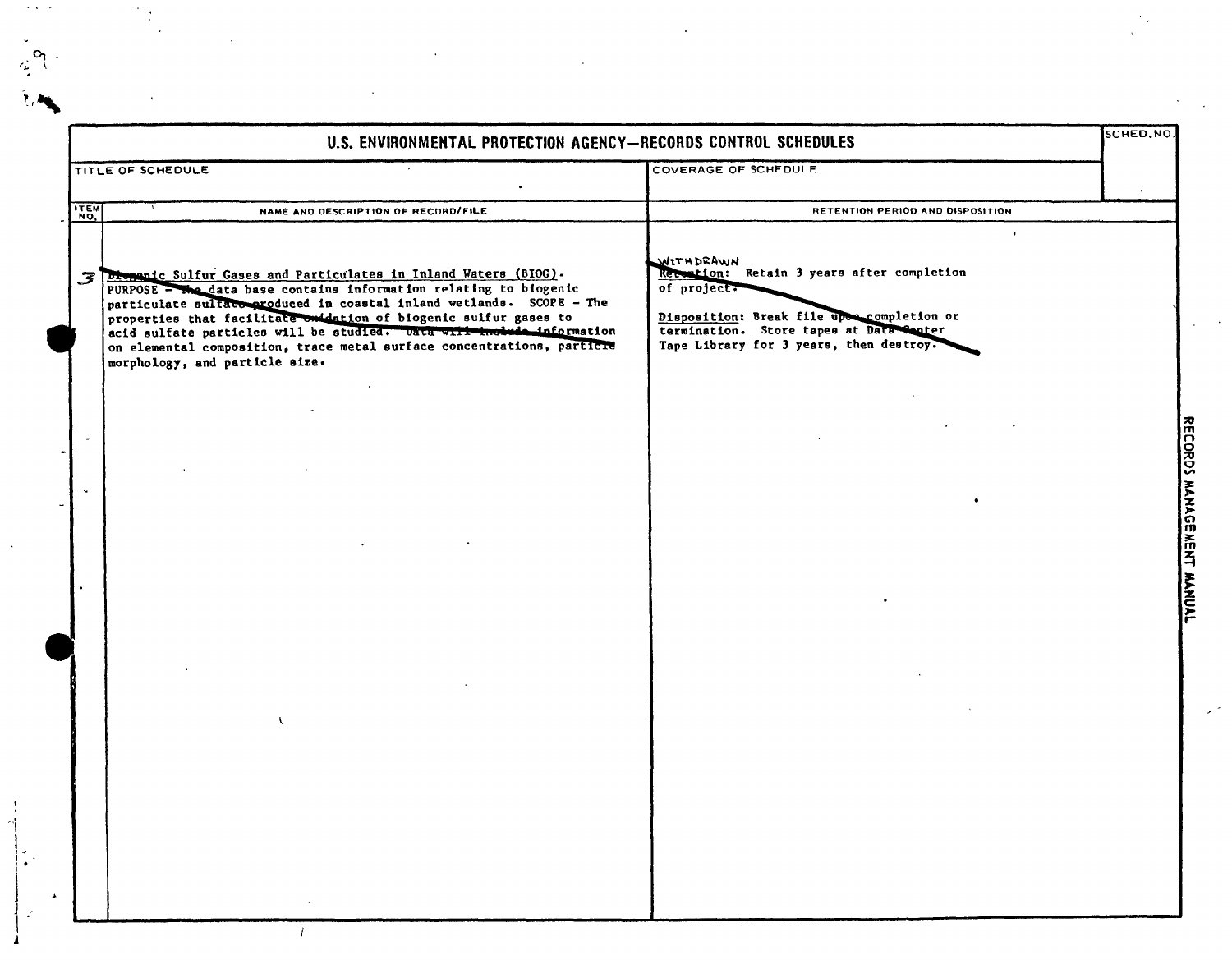|            |                   | U.S. ENVIRONMENTAL PROTECTION AGENCY-RECORDS CONTROL SCHEDULES                                                                                                                                                                                                                                                                                                                                                                                                                                |                                                                                                                                                                                                          | SCHED.NO. |
|------------|-------------------|-----------------------------------------------------------------------------------------------------------------------------------------------------------------------------------------------------------------------------------------------------------------------------------------------------------------------------------------------------------------------------------------------------------------------------------------------------------------------------------------------|----------------------------------------------------------------------------------------------------------------------------------------------------------------------------------------------------------|-----------|
|            | TITLE OF SCHEDULE |                                                                                                                                                                                                                                                                                                                                                                                                                                                                                               | COVERAGE OF SCHEDULE                                                                                                                                                                                     |           |
|            | ITEM              | NAME AND DESCRIPTION OF RECORD/FILE                                                                                                                                                                                                                                                                                                                                                                                                                                                           | RETENTION PERIOD AND DISPOSITION                                                                                                                                                                         |           |
| ITHDRAW세 니 |                   | Boundary Layer Turbulence (BLTW). PURPOSE - The BLTW is a<br>meteorological data base created as an integral component of the<br>RAPS and Tennessee Plume studies for the purpose of research and<br>special study. SCOPE - The take base contains meteorological and<br>atmospheric turbulence data collected from instrument towers and<br>aircraft during the Regional Air Pollution Study (RAPS-St. Louis)<br>and aircraft data obtained in the Tennessee Plume Study program<br>(STATE). | WITHDRAWN<br>Retention: Retain 3 years after completion<br>of project<br>Disposition: Break fire upon completion or<br>termination. Store tapes at Date Center<br>Tape Library for 3 years, then destroy |           |
|            |                   |                                                                                                                                                                                                                                                                                                                                                                                                                                                                                               |                                                                                                                                                                                                          |           |
|            | $\blacksquare$    |                                                                                                                                                                                                                                                                                                                                                                                                                                                                                               |                                                                                                                                                                                                          |           |
|            |                   |                                                                                                                                                                                                                                                                                                                                                                                                                                                                                               |                                                                                                                                                                                                          |           |
|            |                   |                                                                                                                                                                                                                                                                                                                                                                                                                                                                                               |                                                                                                                                                                                                          |           |
|            |                   |                                                                                                                                                                                                                                                                                                                                                                                                                                                                                               |                                                                                                                                                                                                          |           |
|            |                   |                                                                                                                                                                                                                                                                                                                                                                                                                                                                                               |                                                                                                                                                                                                          |           |
|            |                   |                                                                                                                                                                                                                                                                                                                                                                                                                                                                                               |                                                                                                                                                                                                          |           |
|            |                   |                                                                                                                                                                                                                                                                                                                                                                                                                                                                                               |                                                                                                                                                                                                          |           |
|            |                   |                                                                                                                                                                                                                                                                                                                                                                                                                                                                                               |                                                                                                                                                                                                          |           |

 $\mu$ 

 $\mathbb{R}$ 

RECORDS MANAGEMENT MANGAL

 $\mathcal{L}^{(2)}$ 

 $\bar{z}$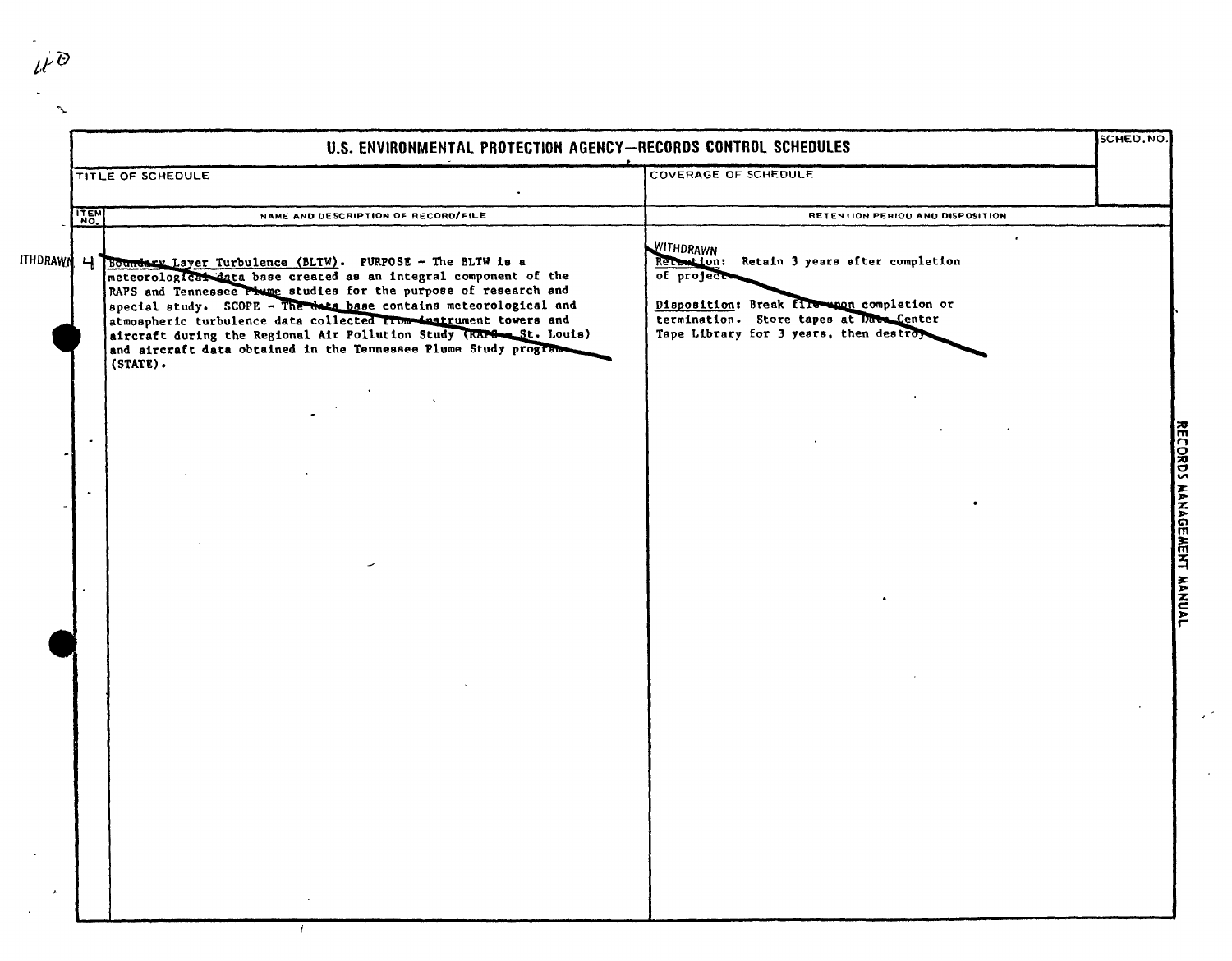|             | SCHED.NO<br>U.S. ENVIRONMENTAL PROTECTION AGENCY-RECORDS CONTROL SCHEDULES                                                                                                                                                                                                                                                                                                                            |                                                                                                                                                                                                                                              |                                                               |  |  |  |
|-------------|-------------------------------------------------------------------------------------------------------------------------------------------------------------------------------------------------------------------------------------------------------------------------------------------------------------------------------------------------------------------------------------------------------|----------------------------------------------------------------------------------------------------------------------------------------------------------------------------------------------------------------------------------------------|---------------------------------------------------------------|--|--|--|
|             | TITLE OF SCHEDULE                                                                                                                                                                                                                                                                                                                                                                                     | COVERAGE OF SCHEDULE                                                                                                                                                                                                                         |                                                               |  |  |  |
| ITEM<br>NO. | NAME AND DESCRIPTION OF RECORD/FILE                                                                                                                                                                                                                                                                                                                                                                   | RETENTION PERIOD AND DISPOSITION                                                                                                                                                                                                             |                                                               |  |  |  |
| 5           | Cleans/Clever Human Studies. PURPOSE - The data base is<br>used to collect and store health related variables<br>gathered from experiments of the pulmonary function,<br>heart, stress. These experiments have human subjects<br>performing batteries of maneuvers while residing in<br>polluted/clean air chambers. SCOPE - Data contains<br>raw data and validated data on approximately 15 studies | Retention: Retain 3 years after completion of project.<br>Disposition: Break file upon completion or termination.<br>Store tapes at Data Center Tape Library for 2 years,<br>then transfer to FRC. Keep in FRC for 3 years, then<br>destroy. |                                                               |  |  |  |
|             |                                                                                                                                                                                                                                                                                                                                                                                                       |                                                                                                                                                                                                                                              | <b>DRDS</b><br><b>HANAGE</b><br><b>INENT</b><br><b>HANNAL</b> |  |  |  |
|             |                                                                                                                                                                                                                                                                                                                                                                                                       |                                                                                                                                                                                                                                              |                                                               |  |  |  |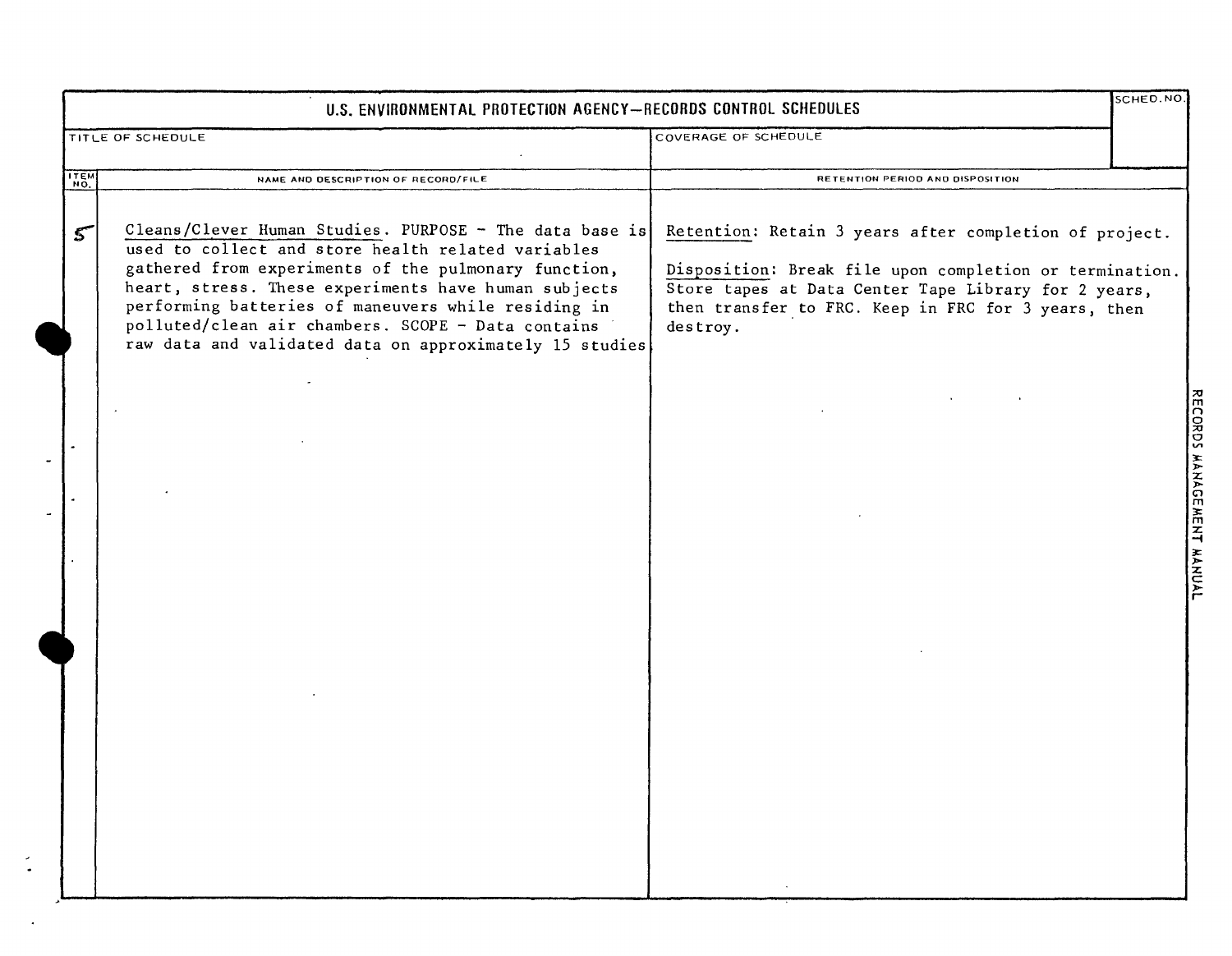|      | U.S. ENVIRONMENTAL PROTECTION AGENCY-RECORDS CONTROL SCHEDULES                                                                                                                                                                                                                                                                                                                                                                                                                                                                                                                |                                                                                                                                                                                                                                                 | <b>SCHED.NO</b> |
|------|-------------------------------------------------------------------------------------------------------------------------------------------------------------------------------------------------------------------------------------------------------------------------------------------------------------------------------------------------------------------------------------------------------------------------------------------------------------------------------------------------------------------------------------------------------------------------------|-------------------------------------------------------------------------------------------------------------------------------------------------------------------------------------------------------------------------------------------------|-----------------|
|      | $\mathbf{r}$<br>TITLE OF SCHEDULE                                                                                                                                                                                                                                                                                                                                                                                                                                                                                                                                             | COVERAGE OF SCHEDULE                                                                                                                                                                                                                            |                 |
| ITEM | NAME AND DESCRIPTION OF RECORD/FILE                                                                                                                                                                                                                                                                                                                                                                                                                                                                                                                                           | RETENTION PERIOD AND DISPOSITION                                                                                                                                                                                                                |                 |
|      | 6 Complex Terrain Data Base. PURPOSE - The system is used to study<br>stable plume impaction in a complex terrain by means of tracer<br>(SF 6) and oil fog plumes emitted from artificial sources for<br>the purpose of model development. SCOPE - Nephelometer and tracer<br>measurements made in plume and at 100 locations on surface of 100<br>km wide near Cinder Cone Butte, Idaho will be made. Data parameters<br>include location, site description, wind velocity/direction,<br>visibility, solar radiation, vertical temperature gradients, and<br>mixing heights. | Retention: Retain 5 years after completion<br>of project.<br>Disposition: Break file upon completion or<br>termination. Store tapes at Data Center<br>Tape Library for 2 years, then transfer to<br>FRC. Keep in FRC for 3 years, then destroy. |                 |
|      |                                                                                                                                                                                                                                                                                                                                                                                                                                                                                                                                                                               |                                                                                                                                                                                                                                                 |                 |
|      |                                                                                                                                                                                                                                                                                                                                                                                                                                                                                                                                                                               |                                                                                                                                                                                                                                                 |                 |
|      |                                                                                                                                                                                                                                                                                                                                                                                                                                                                                                                                                                               |                                                                                                                                                                                                                                                 |                 |
|      |                                                                                                                                                                                                                                                                                                                                                                                                                                                                                                                                                                               |                                                                                                                                                                                                                                                 |                 |
|      |                                                                                                                                                                                                                                                                                                                                                                                                                                                                                                                                                                               |                                                                                                                                                                                                                                                 |                 |
|      |                                                                                                                                                                                                                                                                                                                                                                                                                                                                                                                                                                               |                                                                                                                                                                                                                                                 |                 |
|      |                                                                                                                                                                                                                                                                                                                                                                                                                                                                                                                                                                               |                                                                                                                                                                                                                                                 |                 |
|      |                                                                                                                                                                                                                                                                                                                                                                                                                                                                                                                                                                               |                                                                                                                                                                                                                                                 |                 |

 $\mathbf{t}$ 

 $\cdot$  :

a politikalní politik († 1869)<br>18. listopadu – John John Hart, branský kniherenský kniherenský<br>2. listopadu – John John John Hart, branský kniherenský kn

أأنطر مطابعتك أراحه المتهملسة للور

**Contract Contract** 

المتعاقبات المتعاطف

 $\sim$ 

 $\dot{\gamma}$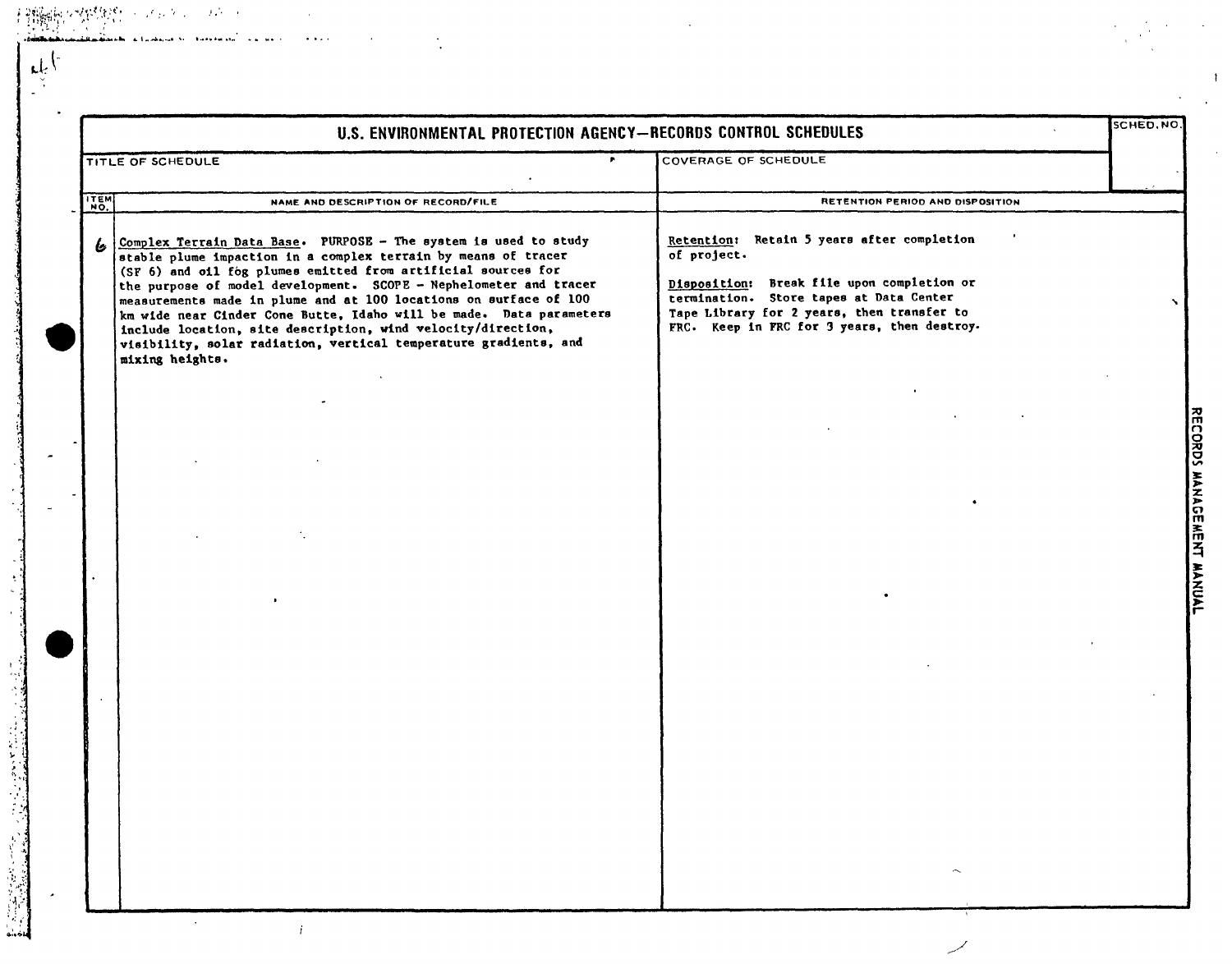|              | U.S. ENVIRONMENTAL PROTECTION AGENCY-RECORDS CONTROL SCHEDULES                                                                                                                                                                                                                                                                                                                                                                                                                                                                                                              |                                                                                                                                                                                                                                                    | SCHED, NO |
|--------------|-----------------------------------------------------------------------------------------------------------------------------------------------------------------------------------------------------------------------------------------------------------------------------------------------------------------------------------------------------------------------------------------------------------------------------------------------------------------------------------------------------------------------------------------------------------------------------|----------------------------------------------------------------------------------------------------------------------------------------------------------------------------------------------------------------------------------------------------|-----------|
|              | TITLE OF SCHEDULE                                                                                                                                                                                                                                                                                                                                                                                                                                                                                                                                                           | COVERAGE OF SCHEDULE                                                                                                                                                                                                                               |           |
| <b>ITEM</b>  | NAME AND DESCRIPTION OF RECORD/FILE                                                                                                                                                                                                                                                                                                                                                                                                                                                                                                                                         | RETENTION PERIOD AND DISPOSITION                                                                                                                                                                                                                   |           |
| $\mathbf{7}$ | Data Analysis - Blue Plains. PURPOSE - The Data Analysis is a data<br>base used for the storage and retrieval system for the Water Reuse<br>Project at the Blue Plains Treatment Plant. SCOPE - The system five<br>main functions are:<br>1. Program prep to create the two tables of water systems information.<br>2. Program systat to list the computer system.<br>3. Program Datastore to store water sample data.<br>4. Program Regen to reduce statistical reports based on the stored<br>sample data.<br>5. Program preplt to produce plots of time vs. contaminate. | Retain 15 years after completion of project.<br>Retention:<br>Disposition: Break file upon completion or termination.<br>Store tapes at Data Center Tape Library for 3 years, then<br>transfer to the FRC. Keep in FRC for 12 years, then destroy. |           |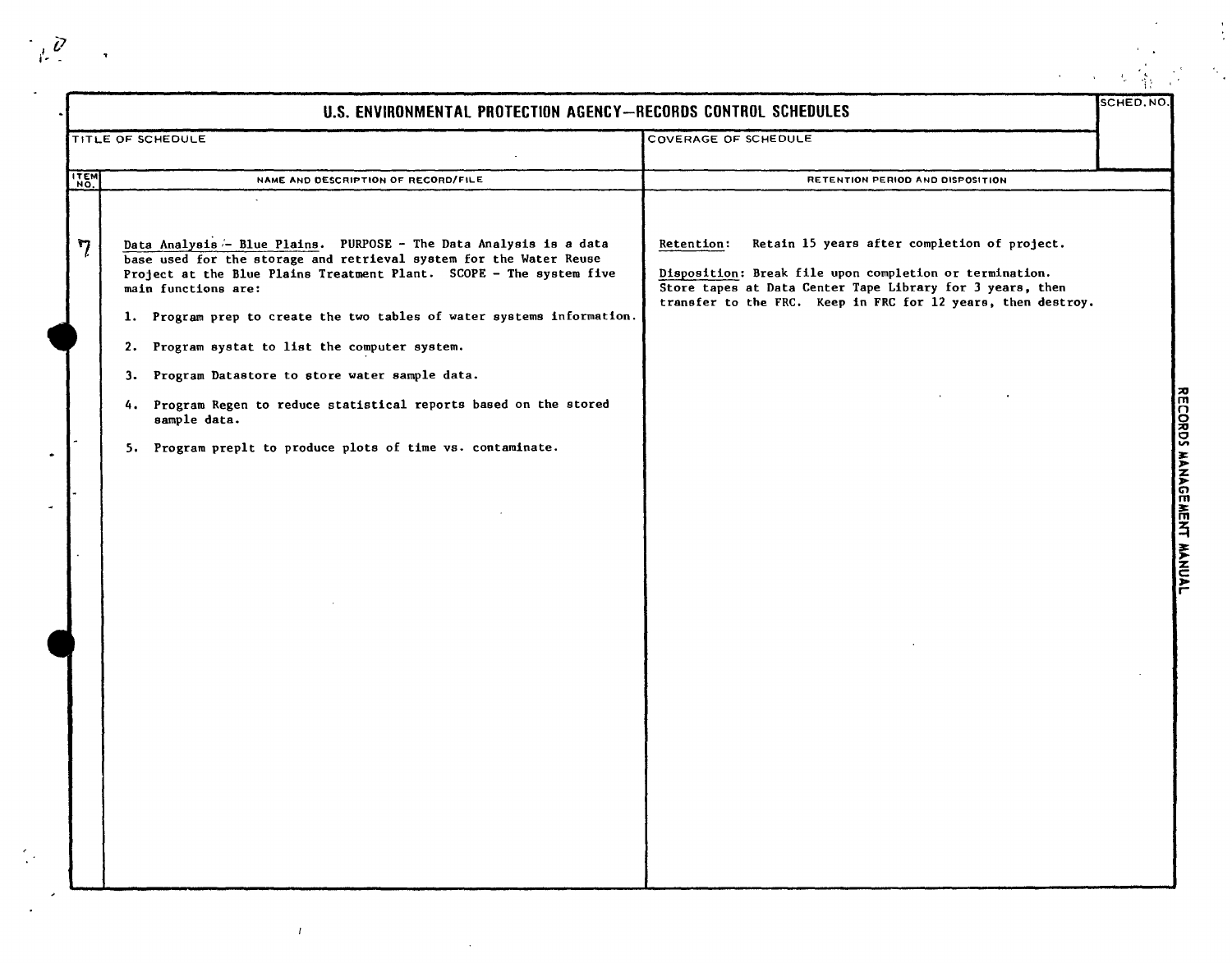|             | U.S. ENVIRONMENTAL PROTECTION AGENCY-RECORDS CONTROL SCHEDULES                                                                                                                                                                                                                                                                                                                                                                         |                                                                                                                                                                                                                                              | SCHED.NO.                 |
|-------------|----------------------------------------------------------------------------------------------------------------------------------------------------------------------------------------------------------------------------------------------------------------------------------------------------------------------------------------------------------------------------------------------------------------------------------------|----------------------------------------------------------------------------------------------------------------------------------------------------------------------------------------------------------------------------------------------|---------------------------|
|             | TITLE OF SCHEDULE                                                                                                                                                                                                                                                                                                                                                                                                                      | <b>COVERAGE OF SCHEDULE</b>                                                                                                                                                                                                                  |                           |
| <b>ITEM</b> | NAME AND DESCRIPTION OF RECORD/FILE                                                                                                                                                                                                                                                                                                                                                                                                    | RETENTION PERIOD AND DISPOSITION                                                                                                                                                                                                             |                           |
| ଙ           | Diesel Emissions for Carcinogenesis. PURPOSE - The purpose of the<br>system is to collect and perform statistical analysis of the<br>experimental results from data generated from mice who are painted<br>with diesel emission organic extracts. SCOPE - The results will<br>be used for the preparation of technical reports and for responses<br>to information requests from the Office of Mobile Source Air<br>Pollution Control. | Retention: Retain 5 years after completion of survey.<br>Disposition: Break file upon completion or termination. Store<br>tapes at Data Center Tape Library for 2 years, then transfer<br>to the FRC. Keep in FRC for 3 years, then destroy. |                           |
|             |                                                                                                                                                                                                                                                                                                                                                                                                                                        |                                                                                                                                                                                                                                              | RECORDS MANAGEMENT MANUAL |
|             |                                                                                                                                                                                                                                                                                                                                                                                                                                        |                                                                                                                                                                                                                                              |                           |
|             |                                                                                                                                                                                                                                                                                                                                                                                                                                        |                                                                                                                                                                                                                                              |                           |

 $\mathcal{L}_{\!\mathscr{C}}$ 

 $\frac{1}{\sqrt{2}}$ 

 $\hat{\mathbb{C}}$ 

 $\frac{1}{2}$ 

 $\mathcal{L}^{\text{max}}_{\text{max}}$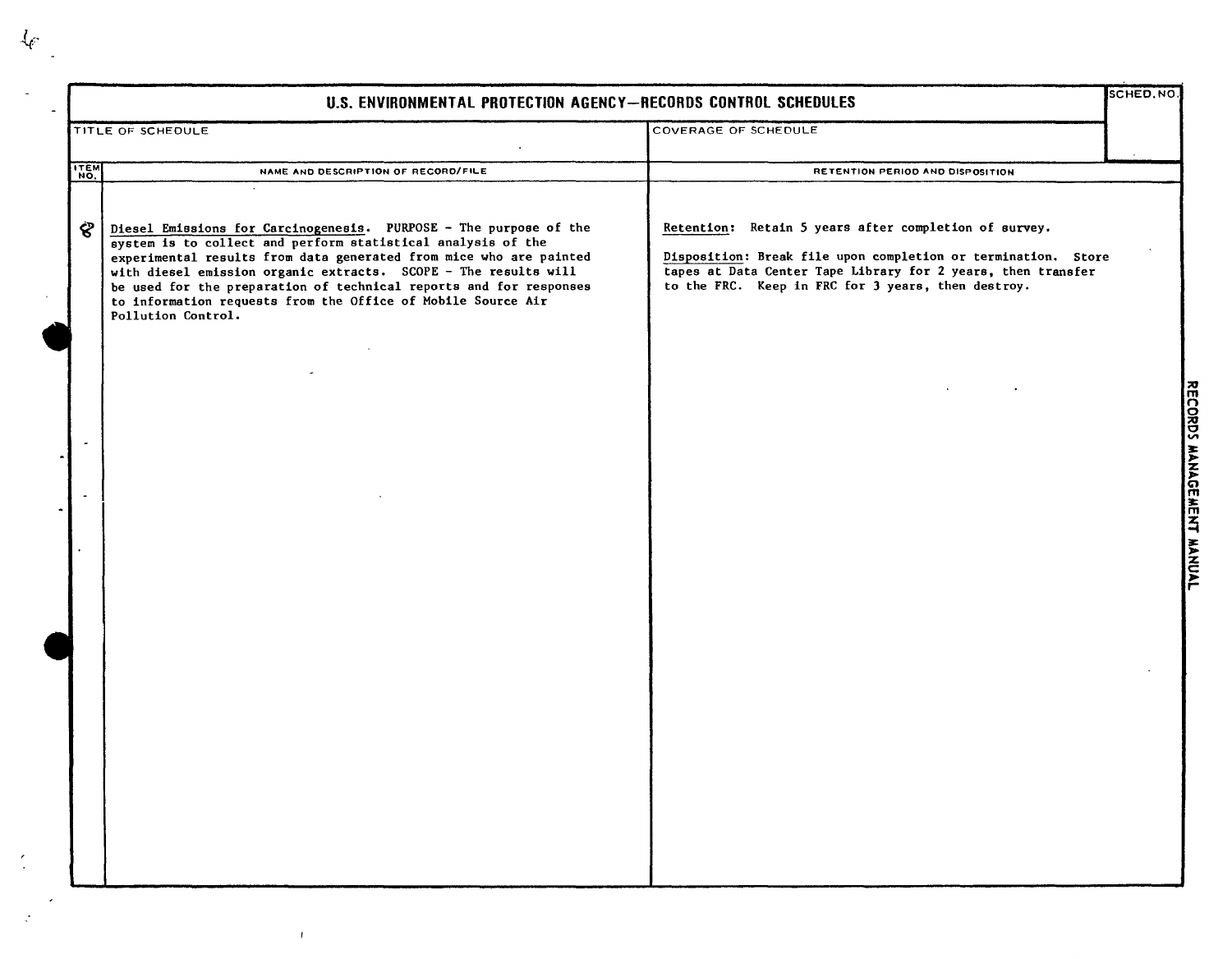|      | U.S. ENVIRONMENTAL PROTECTION AGENCY-RECORDS CONTROL SCHEDULES<br>$-100 - 100$                                                                                                                                                                                                                                                                                                                                                                                                                                                                                                                                       |                                                                                                                                                                                                                                                                             |  |
|------|----------------------------------------------------------------------------------------------------------------------------------------------------------------------------------------------------------------------------------------------------------------------------------------------------------------------------------------------------------------------------------------------------------------------------------------------------------------------------------------------------------------------------------------------------------------------------------------------------------------------|-----------------------------------------------------------------------------------------------------------------------------------------------------------------------------------------------------------------------------------------------------------------------------|--|
|      | TITLE OF SCHEDULE                                                                                                                                                                                                                                                                                                                                                                                                                                                                                                                                                                                                    | COVERAGE OF SCHEDULE                                                                                                                                                                                                                                                        |  |
| ITEM | NAME AND DESCRIPTION OF RECORD/FILE                                                                                                                                                                                                                                                                                                                                                                                                                                                                                                                                                                                  | RETENTION PERIOD AND DISPOSITION                                                                                                                                                                                                                                            |  |
| a    | Errests of Airborne Sulfur Pollutants on Materials (COROS).<br>PURPOSE - The data base is used to assess the damaging effects of<br>sulfur pollutants on various materials such as galvanized steel,<br>weathering steel, aluminum, silver, marble, nylon, and house<br>paints. SCOPE - Atmospheric data mass collected which includes<br>1530 observations from 9 locations around St. house of wind speed<br>and direction, temperature, dew point, total sulfur, $502$ , $48.03$ ,<br>NO <sub>x</sub> total hydrocarbons, TSP matter, sulfate and nitrates collected<br>under the Regional Air Monitoring System. | WITHDRAWN<br>$\bullet$<br>Rotention: Retain 5 years after completion<br>of project.<br>Disposition: Break file ann completion or<br>termination. Store tapes at have Center<br>Tape Library for 2 years, then transfer to<br>FRC. Keep in FRC for 3 years, then<br>destroy. |  |
|      |                                                                                                                                                                                                                                                                                                                                                                                                                                                                                                                                                                                                                      |                                                                                                                                                                                                                                                                             |  |
|      |                                                                                                                                                                                                                                                                                                                                                                                                                                                                                                                                                                                                                      |                                                                                                                                                                                                                                                                             |  |
|      |                                                                                                                                                                                                                                                                                                                                                                                                                                                                                                                                                                                                                      |                                                                                                                                                                                                                                                                             |  |
|      |                                                                                                                                                                                                                                                                                                                                                                                                                                                                                                                                                                                                                      |                                                                                                                                                                                                                                                                             |  |
|      |                                                                                                                                                                                                                                                                                                                                                                                                                                                                                                                                                                                                                      |                                                                                                                                                                                                                                                                             |  |
|      |                                                                                                                                                                                                                                                                                                                                                                                                                                                                                                                                                                                                                      |                                                                                                                                                                                                                                                                             |  |
|      |                                                                                                                                                                                                                                                                                                                                                                                                                                                                                                                                                                                                                      |                                                                                                                                                                                                                                                                             |  |
|      |                                                                                                                                                                                                                                                                                                                                                                                                                                                                                                                                                                                                                      |                                                                                                                                                                                                                                                                             |  |
|      |                                                                                                                                                                                                                                                                                                                                                                                                                                                                                                                                                                                                                      |                                                                                                                                                                                                                                                                             |  |
|      |                                                                                                                                                                                                                                                                                                                                                                                                                                                                                                                                                                                                                      |                                                                                                                                                                                                                                                                             |  |
|      |                                                                                                                                                                                                                                                                                                                                                                                                                                                                                                                                                                                                                      |                                                                                                                                                                                                                                                                             |  |
|      |                                                                                                                                                                                                                                                                                                                                                                                                                                                                                                                                                                                                                      |                                                                                                                                                                                                                                                                             |  |
|      |                                                                                                                                                                                                                                                                                                                                                                                                                                                                                                                                                                                                                      |                                                                                                                                                                                                                                                                             |  |
|      |                                                                                                                                                                                                                                                                                                                                                                                                                                                                                                                                                                                                                      |                                                                                                                                                                                                                                                                             |  |
|      |                                                                                                                                                                                                                                                                                                                                                                                                                                                                                                                                                                                                                      |                                                                                                                                                                                                                                                                             |  |
|      |                                                                                                                                                                                                                                                                                                                                                                                                                                                                                                                                                                                                                      |                                                                                                                                                                                                                                                                             |  |
|      |                                                                                                                                                                                                                                                                                                                                                                                                                                                                                                                                                                                                                      |                                                                                                                                                                                                                                                                             |  |
|      |                                                                                                                                                                                                                                                                                                                                                                                                                                                                                                                                                                                                                      |                                                                                                                                                                                                                                                                             |  |

 $\frac{1}{4}n^2$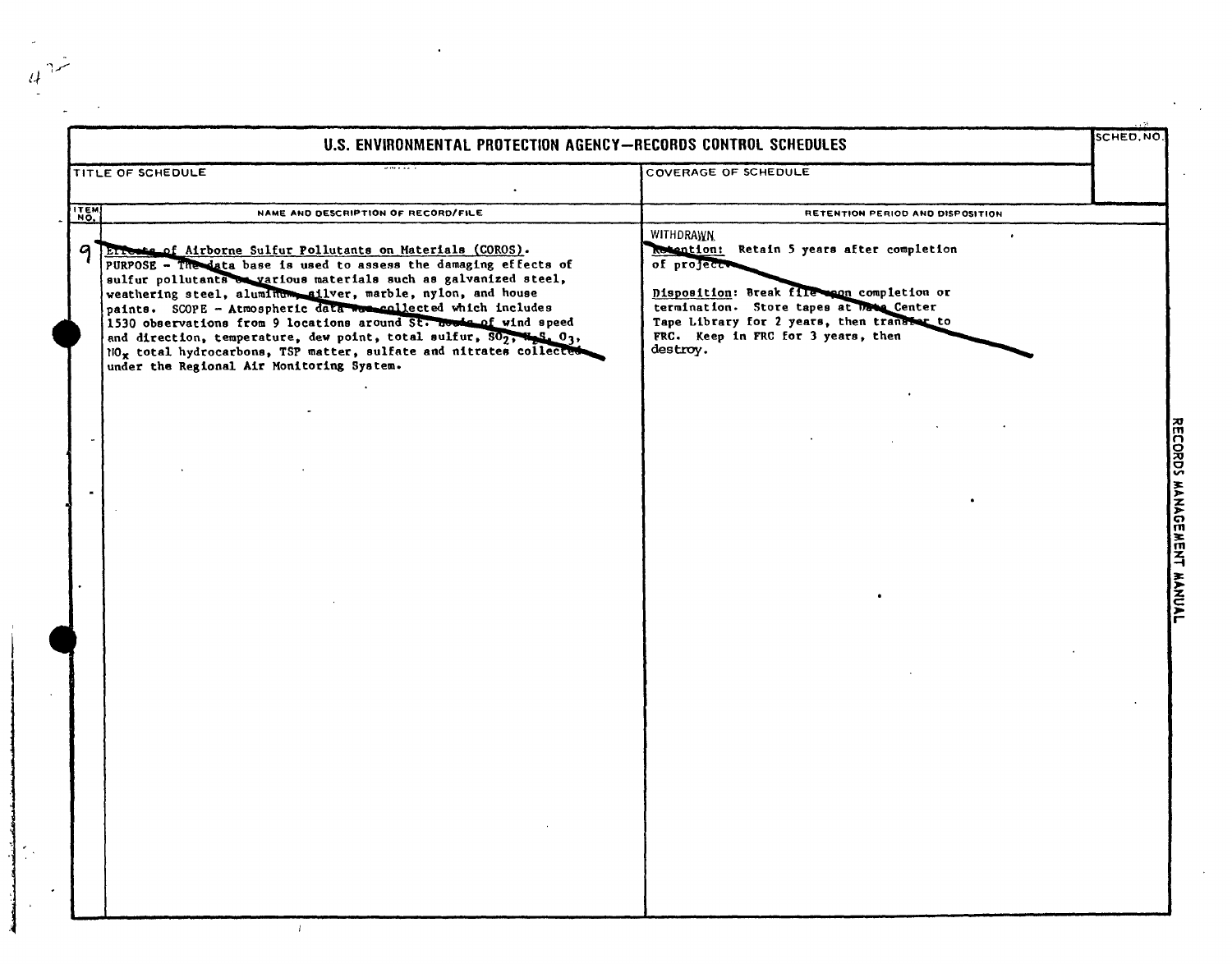|             | U.S. ENVIRONMENTAL PROTECTION AGENCY-RECORDS CONTROL SCHEDULES                                                                                                                                                                                                                                                                                                                                                                                        |                                                                                                                                                                                                                                                            | SCHED.NO           |
|-------------|-------------------------------------------------------------------------------------------------------------------------------------------------------------------------------------------------------------------------------------------------------------------------------------------------------------------------------------------------------------------------------------------------------------------------------------------------------|------------------------------------------------------------------------------------------------------------------------------------------------------------------------------------------------------------------------------------------------------------|--------------------|
|             | TITLE OF SCHEDULE                                                                                                                                                                                                                                                                                                                                                                                                                                     | <b>COVERAGE OF SCHEDULE</b>                                                                                                                                                                                                                                |                    |
| <b>ITEM</b> | NAME AND DESCRIPTION OF RECORD/FILE                                                                                                                                                                                                                                                                                                                                                                                                                   | RETENTION PERIOD AND DISPOSITION                                                                                                                                                                                                                           |                    |
|             | 10 EPA Unio River Walley Study (EPAORVS). PURPOSE - Data will be<br>collected from the Unio Piver Valley for trend assessment and<br>special study and research. SCOPE - The data base contains<br>hourly averages from 3 stations for levels of ozone, NO, NO2,<br>NO <sub>x</sub> , total sulfur, wind speed, wind direction, temporature,<br>barometric pressure, relative humidity, and less frequent date for<br>precipitation and aerosol data. | WITHDRAWN<br>Retention: Retain 5 years after completion<br>of project.<br>Disposition: Break file upon completion or<br>termination. Store tapes at Data Center<br>Tape Library for 2 years then transfer to<br>FRC. Keep in FRC for 3 years, then destroy |                    |
|             |                                                                                                                                                                                                                                                                                                                                                                                                                                                       |                                                                                                                                                                                                                                                            |                    |
|             |                                                                                                                                                                                                                                                                                                                                                                                                                                                       |                                                                                                                                                                                                                                                            | RECORDS MANAGEMENT |
|             |                                                                                                                                                                                                                                                                                                                                                                                                                                                       |                                                                                                                                                                                                                                                            | <b>HANNAL</b>      |
|             |                                                                                                                                                                                                                                                                                                                                                                                                                                                       |                                                                                                                                                                                                                                                            |                    |
|             |                                                                                                                                                                                                                                                                                                                                                                                                                                                       |                                                                                                                                                                                                                                                            |                    |
|             |                                                                                                                                                                                                                                                                                                                                                                                                                                                       |                                                                                                                                                                                                                                                            |                    |
|             |                                                                                                                                                                                                                                                                                                                                                                                                                                                       |                                                                                                                                                                                                                                                            |                    |
|             |                                                                                                                                                                                                                                                                                                                                                                                                                                                       |                                                                                                                                                                                                                                                            |                    |

 $\frac{1}{4}$ 

 $\sim 2.2$  km s  $^{-1}$  .

 $\label{eq:1} \mathcal{L}_{\mathcal{A}}=\sum_{i=1}^{n-1}\mathcal{L}_{\mathcal{A}}^{i}\mathcal{L}_{\mathcal{A}}^{i}\mathcal{L}_{\mathcal{A}}^{i}\mathcal{L}_{\mathcal{A}}^{i}\mathcal{L}_{\mathcal{A}}^{i}\mathcal{L}_{\mathcal{A}}^{i}\mathcal{L}_{\mathcal{A}}^{i}\mathcal{L}_{\mathcal{A}}^{i}$ 

 $\epsilon$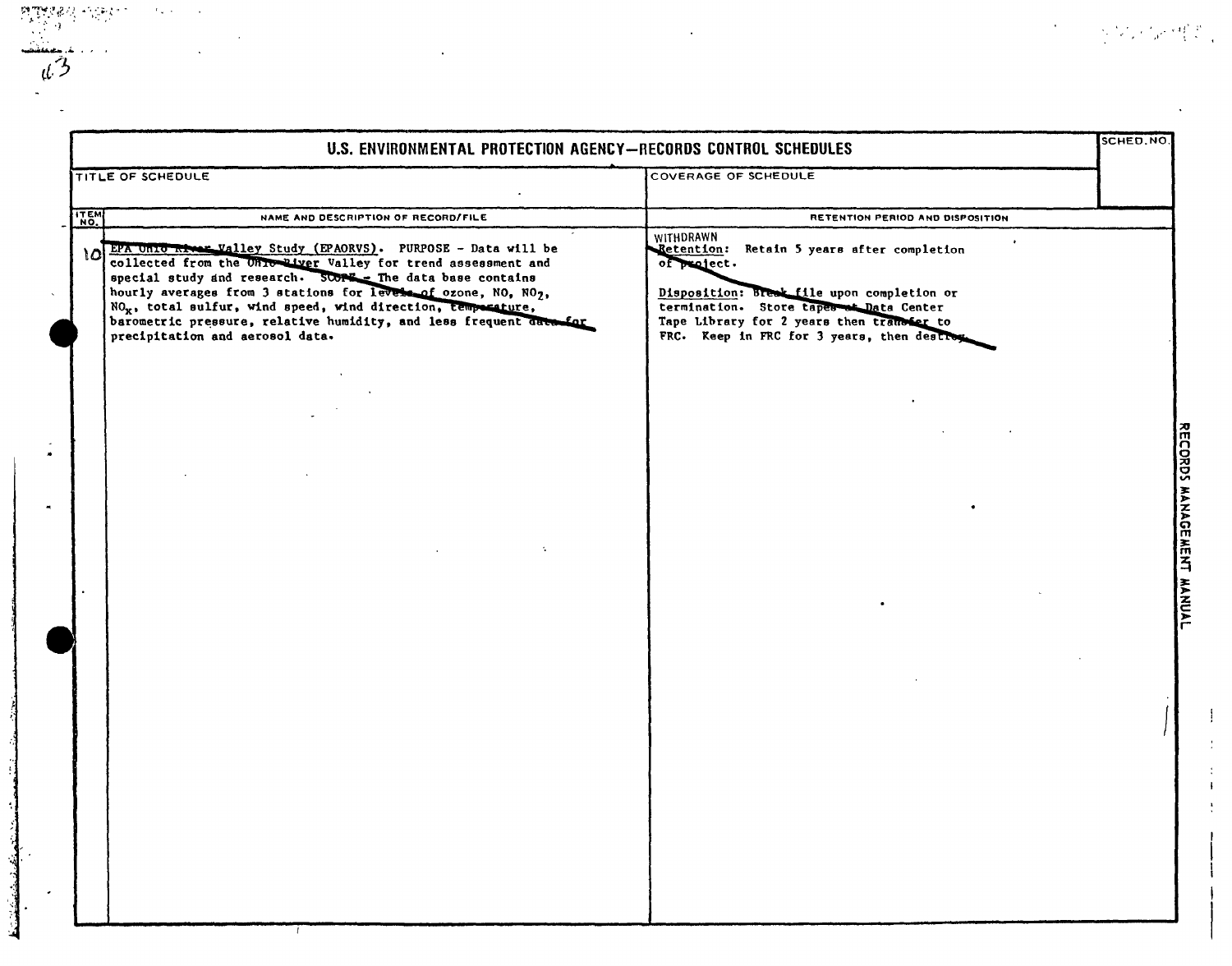|              | U.S. ENVIRONMENTAL PROTECTION AGENCY-RECORDS CONTROL SCHEDULES                                                                                                                                                                                                                      |                                                                                                                                                                                                            | SCHED. NO.                |
|--------------|-------------------------------------------------------------------------------------------------------------------------------------------------------------------------------------------------------------------------------------------------------------------------------------|------------------------------------------------------------------------------------------------------------------------------------------------------------------------------------------------------------|---------------------------|
|              | TITLE OF SCHEDULE                                                                                                                                                                                                                                                                   | COVERAGE OF SCHEDULE                                                                                                                                                                                       |                           |
| ITEM         | NAME AND DESCRIPTION OF RECORD/FILE                                                                                                                                                                                                                                                 | RETENTION PERIOD AND DISPOSITION                                                                                                                                                                           |                           |
| $\mathbf{H}$ | Epidemiolgical Studies. PURPOSE - These studies are<br>used to perform research into the health effects of<br>criteria, non-criteria, and toxic air pollutants. They<br>are regional in scope and have national significance.<br>They involve health measurments or symptom records | Disposition: Upon discontinuation of program or when<br>files are no longer required for surrent business,<br>offer to the National Archives using SF-258. If offer<br>is not accepted, destroy in agency. |                           |
|              | correlated with appropriate pollutants.                                                                                                                                                                                                                                             | <b>DISPOSAL NOT</b><br><b>APPROVED</b>                                                                                                                                                                     |                           |
|              |                                                                                                                                                                                                                                                                                     |                                                                                                                                                                                                            |                           |
|              |                                                                                                                                                                                                                                                                                     |                                                                                                                                                                                                            | RECORDS MANAGEMENT MANUAL |
|              |                                                                                                                                                                                                                                                                                     |                                                                                                                                                                                                            |                           |
|              |                                                                                                                                                                                                                                                                                     |                                                                                                                                                                                                            |                           |
|              |                                                                                                                                                                                                                                                                                     |                                                                                                                                                                                                            |                           |
|              |                                                                                                                                                                                                                                                                                     |                                                                                                                                                                                                            |                           |
|              |                                                                                                                                                                                                                                                                                     |                                                                                                                                                                                                            |                           |
|              |                                                                                                                                                                                                                                                                                     |                                                                                                                                                                                                            |                           |
|              |                                                                                                                                                                                                                                                                                     |                                                                                                                                                                                                            |                           |
|              |                                                                                                                                                                                                                                                                                     |                                                                                                                                                                                                            |                           |

 $\langle \cdot \rangle$ 

 $\frac{1}{2}$ 

 $\mathbf{u}$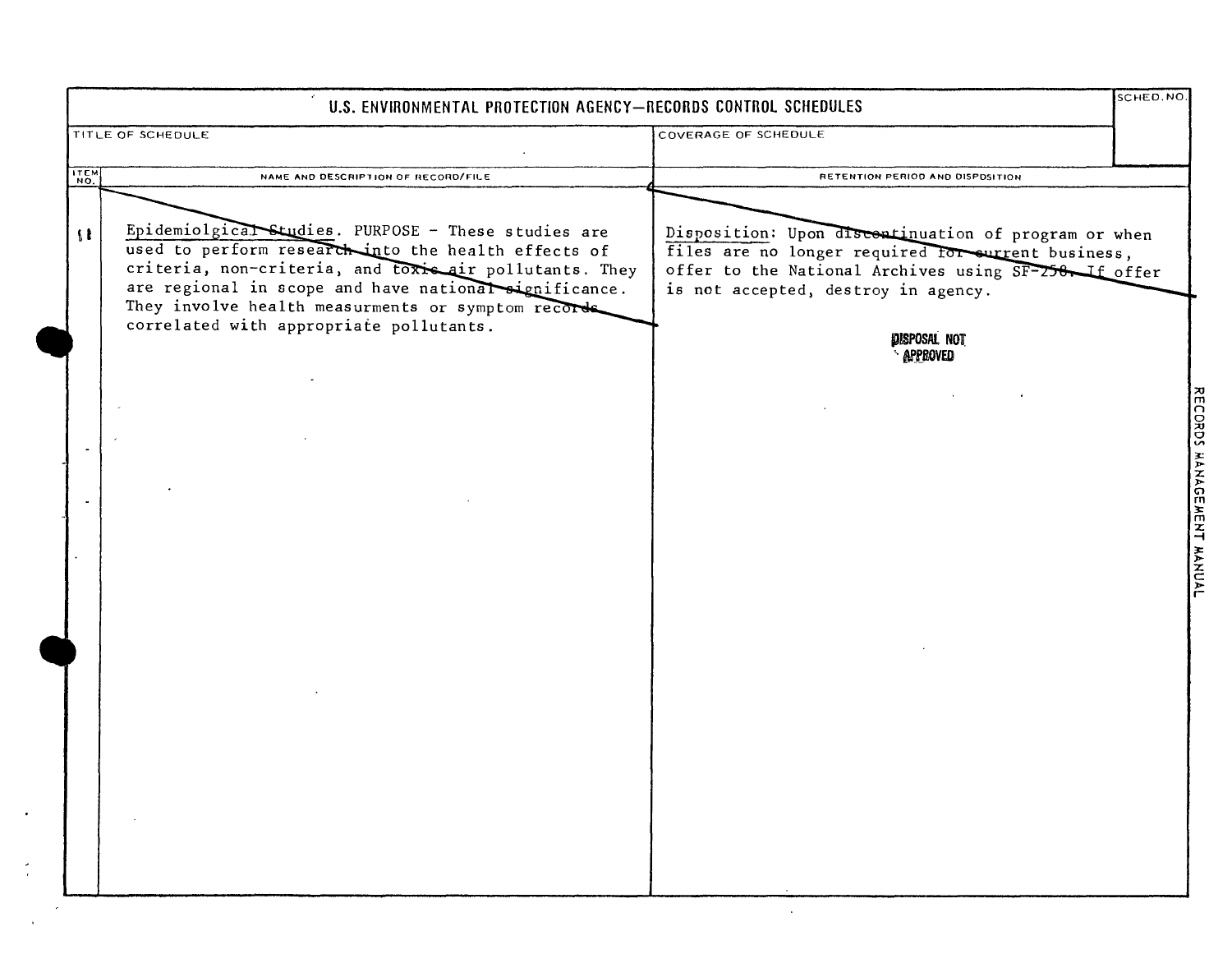|      | U.S. ENVIRONMENTAL PROTECTION AGENCY-RECORDS CONTROL SCHEDULES                                                                                                                                                                                                                          |                                                                                                                                                                                                                                              |
|------|-----------------------------------------------------------------------------------------------------------------------------------------------------------------------------------------------------------------------------------------------------------------------------------------|----------------------------------------------------------------------------------------------------------------------------------------------------------------------------------------------------------------------------------------------|
|      | TITLE OF SCHEDULE                                                                                                                                                                                                                                                                       | COVERAGE OF SCHEDULE                                                                                                                                                                                                                         |
| ITEM | NAME AND DESCRIPTION OF RECORD/FILE                                                                                                                                                                                                                                                     | RETENTION PERIOD AND DISPOSITION                                                                                                                                                                                                             |
| 12   | Filter Bank. PURPOSE - The data base contains data on and derived<br>from filters exposed to pollutants in a HI-VOL Sampler.<br>SCOPE - The data base contains analysis data of filters including<br>concentrations of pollutants. Also recorded is filter collection<br>and site data. | Retention: Retain 5 years after completion of survey.<br>Disposition: Break file upon completion or termination. Store<br>tapes at Data Center Tape Library for 2 years, then transfer<br>to the FRC. Keep in FRC for 3 years, then destroy. |
|      |                                                                                                                                                                                                                                                                                         |                                                                                                                                                                                                                                              |
|      |                                                                                                                                                                                                                                                                                         |                                                                                                                                                                                                                                              |
|      |                                                                                                                                                                                                                                                                                         |                                                                                                                                                                                                                                              |
|      |                                                                                                                                                                                                                                                                                         |                                                                                                                                                                                                                                              |
|      |                                                                                                                                                                                                                                                                                         |                                                                                                                                                                                                                                              |
|      |                                                                                                                                                                                                                                                                                         |                                                                                                                                                                                                                                              |
|      |                                                                                                                                                                                                                                                                                         |                                                                                                                                                                                                                                              |

 $\begin{array}{c} \sim \\ \sim \\ \sim \end{array}$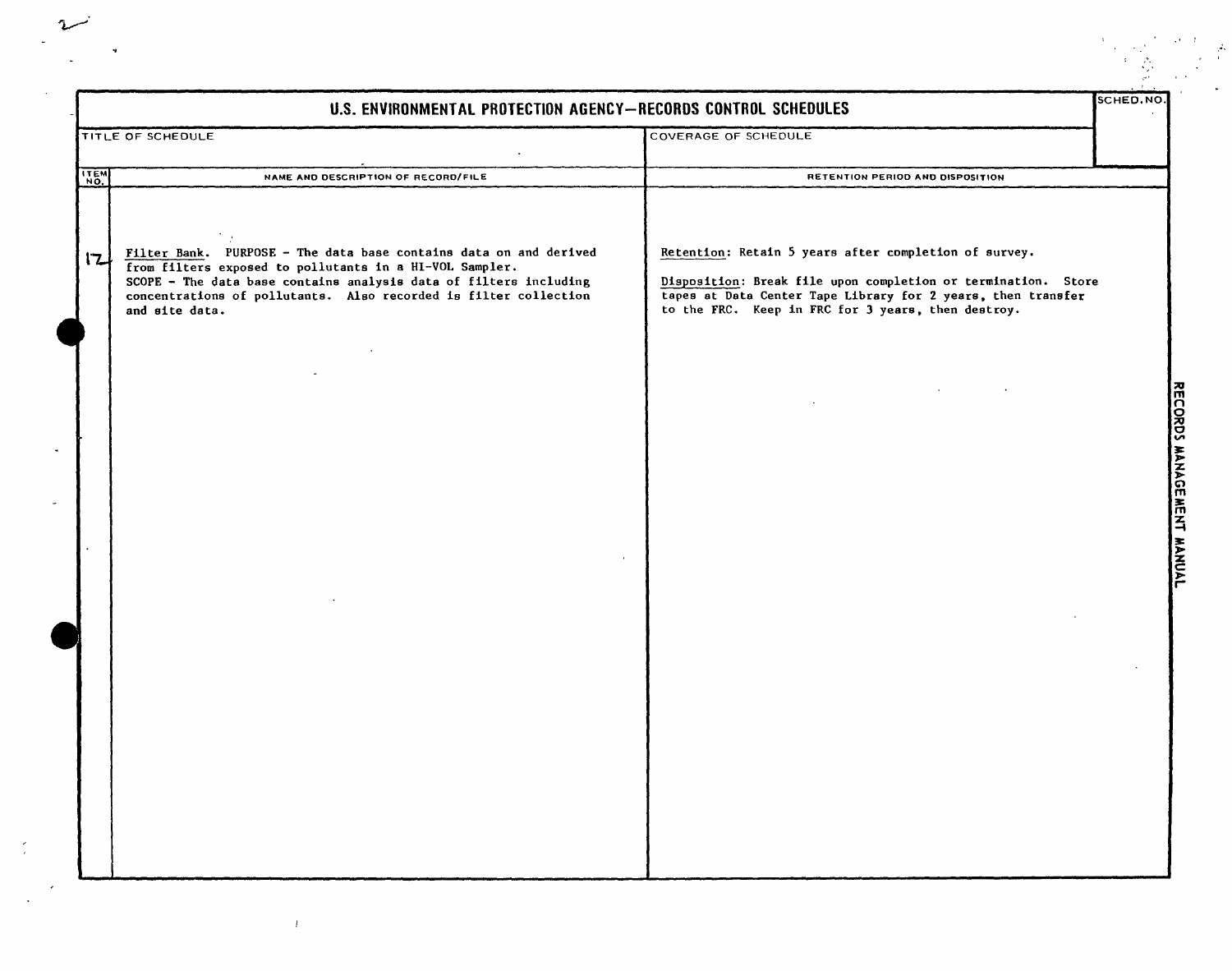|      | U.S. ENVIRONMENTAL PROTECTION AGENCY-RECORDS CONTROL SCHEDULES                                                                                                                                                                                                                                                                                                                                                                                       |                                                                                                                                                                                            |  |
|------|------------------------------------------------------------------------------------------------------------------------------------------------------------------------------------------------------------------------------------------------------------------------------------------------------------------------------------------------------------------------------------------------------------------------------------------------------|--------------------------------------------------------------------------------------------------------------------------------------------------------------------------------------------|--|
|      | TITLE OF SCHEDULE                                                                                                                                                                                                                                                                                                                                                                                                                                    | COVERAGE OF SCHEDULE                                                                                                                                                                       |  |
| ITEM | NAME AND DESCRIPTION OF RECORD/FILE                                                                                                                                                                                                                                                                                                                                                                                                                  | RETENTION PERIOD AND DISPOSITION                                                                                                                                                           |  |
| 13   | Flue Gas Desulfurization Information System (FGDIS).<br>This is a data storage/manipulation/retrieval mechan-<br>ism which produces quarterly reports on the progress<br>of applying flue gas desulfurization technology in the<br>U.S. It contains current summary lists of existing<br>FGD systems, performance and operational data on these,<br>summary of new and retrofit FGD systems by process,<br>and summary of sludge disposal practices. | Retention: Retain 3 years after completion of project.<br>Disposition: Break file upon completion or termination.<br>Store tapes in Data Center Tape Library for 3 years,<br>then destroy. |  |

 $\frac{1}{2} \mathcal{L}$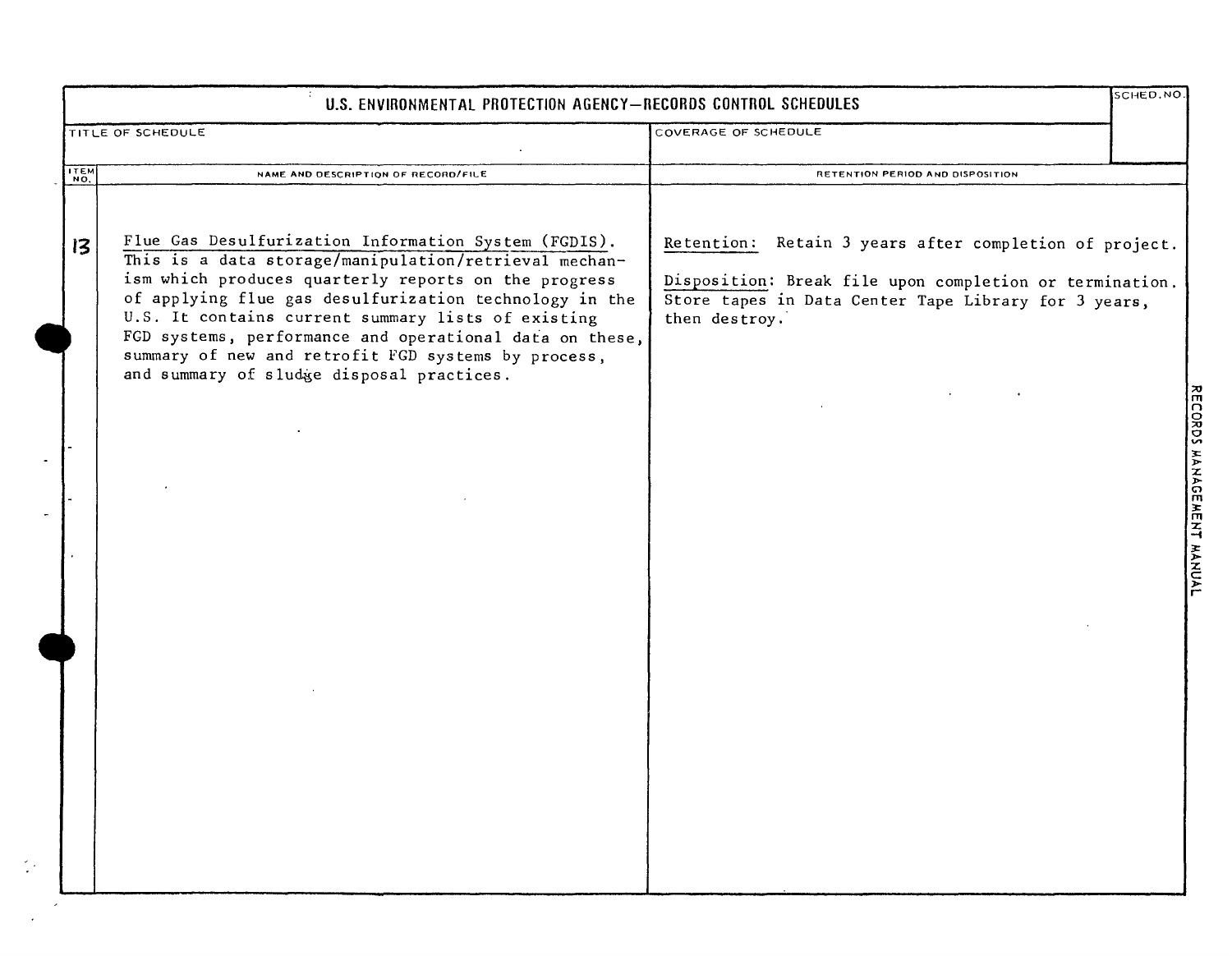$\sim$   $\sim$ 

|                       | U.S. ENVIRONMENTAL PROTECTION AGENCY-RECORDS CONTROL SCHEDULES                                                                                                                                                                                                                                                                                                                                                                                   |                                                                                                                                                                                                            | SCHED.NO                  |
|-----------------------|--------------------------------------------------------------------------------------------------------------------------------------------------------------------------------------------------------------------------------------------------------------------------------------------------------------------------------------------------------------------------------------------------------------------------------------------------|------------------------------------------------------------------------------------------------------------------------------------------------------------------------------------------------------------|---------------------------|
|                       | TITLE OF SCHEDULE                                                                                                                                                                                                                                                                                                                                                                                                                                | COVERAGE OF SCHEDULE                                                                                                                                                                                       |                           |
| ITEM                  | NAME AND DESCRIPTION OF RECORD/FILE                                                                                                                                                                                                                                                                                                                                                                                                              | RETENTION PERIOD AND DISPOSITION                                                                                                                                                                           |                           |
| 14                    | Fluid Modeling Facility (FMF). PURPOSE - The data base is used to<br>develop regulations and standards and perform anticipatory research<br>as authorized by the Clean Air Act. SCOPE - Wind tunnel measurements<br>of simulated atmospheric flow and dispersion of pollutants are<br>collected. The data base contains velocity turbulence and concen-<br>tration field measurements made in the vicinity of hills, buildings,<br>and highways. | $\bullet$<br>Retention: Retain 3 years after completion<br>of project.<br>Disposition: Break file upon completion or<br>termination. Store tapes at Data Center<br>Tape Library for 3 years, then destroy. |                           |
| $\tilde{\phantom{a}}$ |                                                                                                                                                                                                                                                                                                                                                                                                                                                  |                                                                                                                                                                                                            | RECORDS MANAGEMENT MANUAL |
|                       |                                                                                                                                                                                                                                                                                                                                                                                                                                                  |                                                                                                                                                                                                            |                           |

 $\epsilon^{\pm}$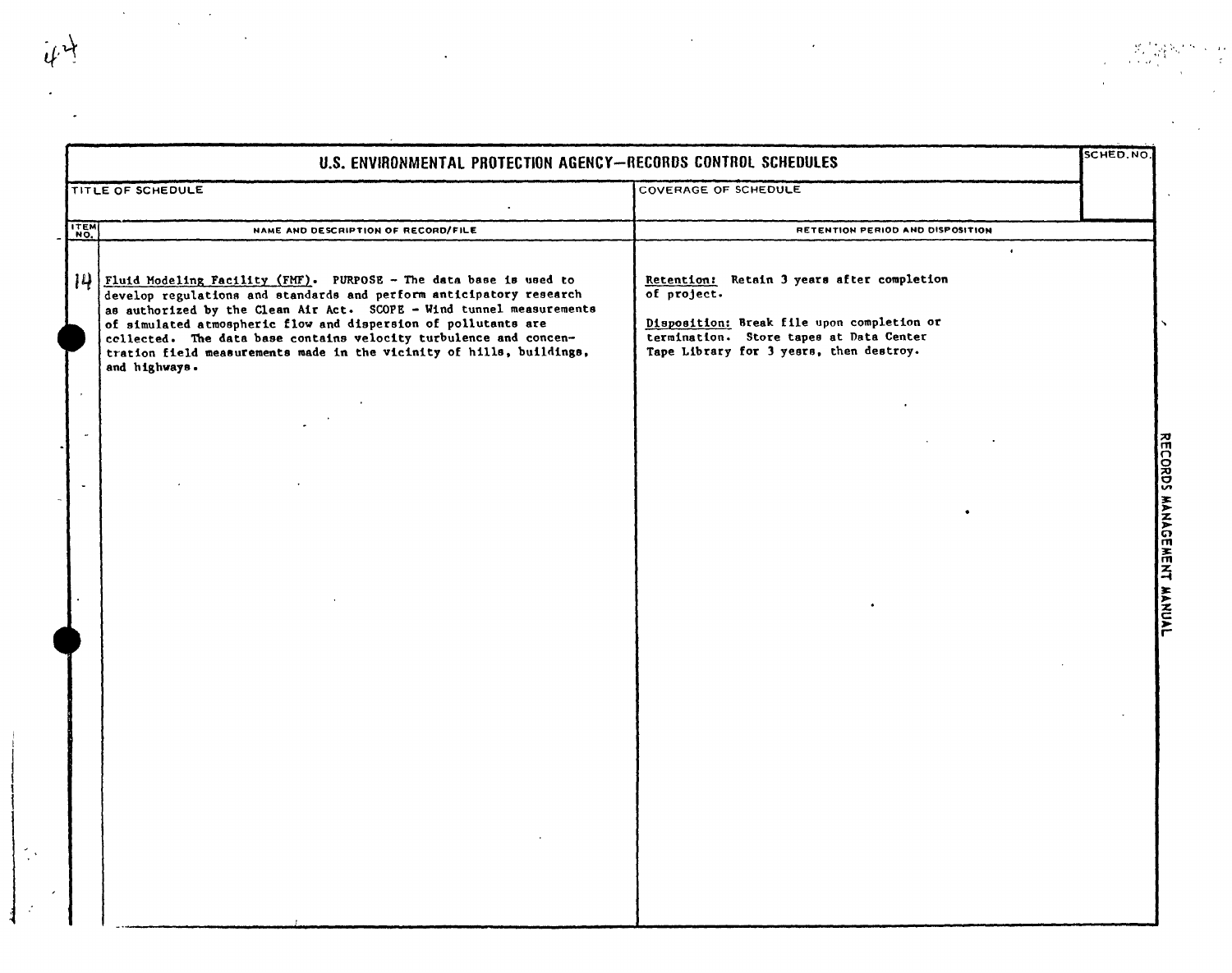|             | U.S. ENVIRONMENTAL PROTECTION AGENCY-RECORDS CONTROL SCHEDULES                                                                                                                                                                                                                                                                                                                                                                                                                 |                                                                                                                                                                                                             | SCHED.NO |
|-------------|--------------------------------------------------------------------------------------------------------------------------------------------------------------------------------------------------------------------------------------------------------------------------------------------------------------------------------------------------------------------------------------------------------------------------------------------------------------------------------|-------------------------------------------------------------------------------------------------------------------------------------------------------------------------------------------------------------|----------|
|             | <b>TITLE OF SCHEDULE</b>                                                                                                                                                                                                                                                                                                                                                                                                                                                       | COVERAGE OF SCHEDULE                                                                                                                                                                                        |          |
| <b>ITEM</b> | NAME AND DESCRIPTION OF RECORD/FILE                                                                                                                                                                                                                                                                                                                                                                                                                                            | RETENTION PERIOD AND DISPOSITION                                                                                                                                                                            |          |
| 15          | FIRM PURPOSE - The system is used to collect Flux data to<br>resolve energy budgets for model evaluation purposes. This<br>program is part of the Boundary Layer Turbulence studies (BLTW)<br>for RAPS. SCOPE - It considers of subsurface temperature data and<br>net radiation and some soil moisture data for three surfaces -<br>soil, concrete, and concrete painted black. The data site is near<br>St. Louis and consists of hourly summaries within a 15 month period. | WITHDRAWN<br>Recontion: Retain 3 years after completion<br>of project?<br>Disposition: Break file apon completion or<br>termination. Store tapes at Date Center<br>Tape Library for 3 years, then destroys- |          |
| 332<br>森    |                                                                                                                                                                                                                                                                                                                                                                                                                                                                                |                                                                                                                                                                                                             |          |
|             |                                                                                                                                                                                                                                                                                                                                                                                                                                                                                |                                                                                                                                                                                                             |          |
|             |                                                                                                                                                                                                                                                                                                                                                                                                                                                                                |                                                                                                                                                                                                             |          |
|             |                                                                                                                                                                                                                                                                                                                                                                                                                                                                                |                                                                                                                                                                                                             |          |

 $\mathcal{A}_{\text{max}}$  and

 $\sim 10^{-1}$  e

 $\sim$   $\sim$ 

 $\label{eq:3.1} \begin{array}{l} \displaystyle \frac{2}{\lambda^2} \left( \int_{\mathbb{R}} \frac{d\mu}{2} \frac{d\mu}{2} \tilde{F}_{\mu\nu} \right) = - \lambda^2 \, \nu \, , \end{array}$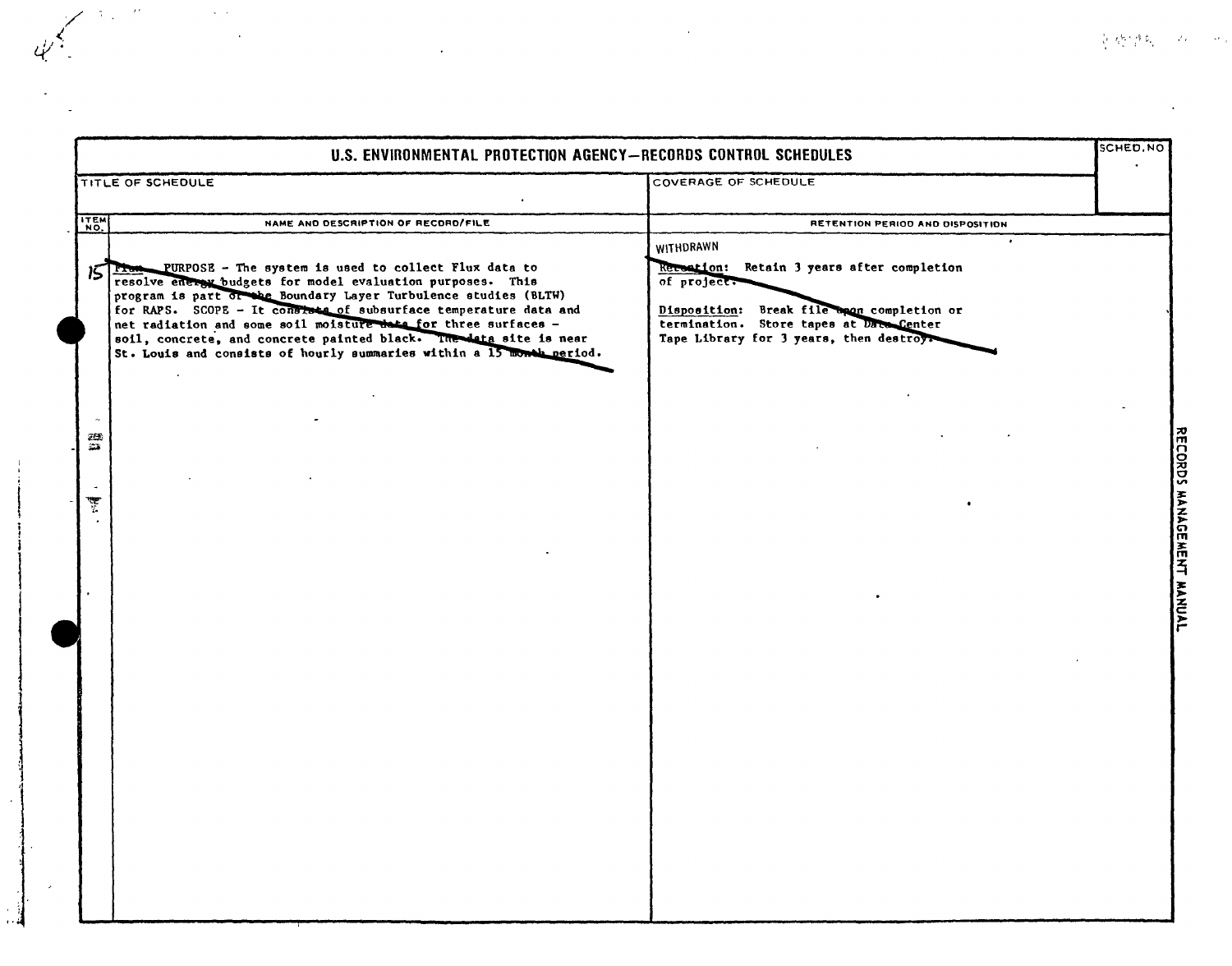|             | U.S. ENVIRONMENTAL PROTECTION AGENCY-RECORDS CONTROL SCHEDULES                                                                                                                                                                                                                                                                                   |                                                                                                                                                                                                                                                  | SCHED, NO. |
|-------------|--------------------------------------------------------------------------------------------------------------------------------------------------------------------------------------------------------------------------------------------------------------------------------------------------------------------------------------------------|--------------------------------------------------------------------------------------------------------------------------------------------------------------------------------------------------------------------------------------------------|------------|
|             | TITLE OF SCHEDULE                                                                                                                                                                                                                                                                                                                                | COVERAGE OF SCHEDULE                                                                                                                                                                                                                             |            |
| <b>ITEM</b> | NAME AND DESCRIPTION OF RECORD/FILE                                                                                                                                                                                                                                                                                                              | RETENTION PERIOD AND DISPOSITION                                                                                                                                                                                                                 |            |
| $ \iota $   | HIWAY Model PURPOSE - HIWAY is an interactive program<br>which computes the hourly concentrations of non-reactive<br>pollutants downwind of roadways. SCOPE - It is applicable<br>for uniform wind condictions and level terrain. Although<br>best suited for at-grade highways, it can also be applied<br>to depressed highways (cut sections). | Retention: Retain 5 years after completion of program.<br>Disposition: Break file upon completion or termination.<br>Store tapes at Data Center Tape Library for 2 years,<br>then transfer to the FRC. Keep in FRC for 3 years,<br>then destroy. |            |
|             |                                                                                                                                                                                                                                                                                                                                                  |                                                                                                                                                                                                                                                  |            |
|             |                                                                                                                                                                                                                                                                                                                                                  |                                                                                                                                                                                                                                                  |            |
|             |                                                                                                                                                                                                                                                                                                                                                  |                                                                                                                                                                                                                                                  |            |
|             |                                                                                                                                                                                                                                                                                                                                                  |                                                                                                                                                                                                                                                  |            |
|             |                                                                                                                                                                                                                                                                                                                                                  |                                                                                                                                                                                                                                                  |            |
|             |                                                                                                                                                                                                                                                                                                                                                  |                                                                                                                                                                                                                                                  |            |

 $\mathbf{l}'$  .

 $\frac{1}{2} \sum_{i=1}^{2} \frac{1}{2}$ 

 $\begin{aligned} \mathcal{L}_{\mathcal{L}}(\mathcal{L}_{\mathcal{L}}) = \mathcal{L}_{\mathcal{L}}(\mathcal{L}_{\mathcal{L}}) \end{aligned}$ 

",!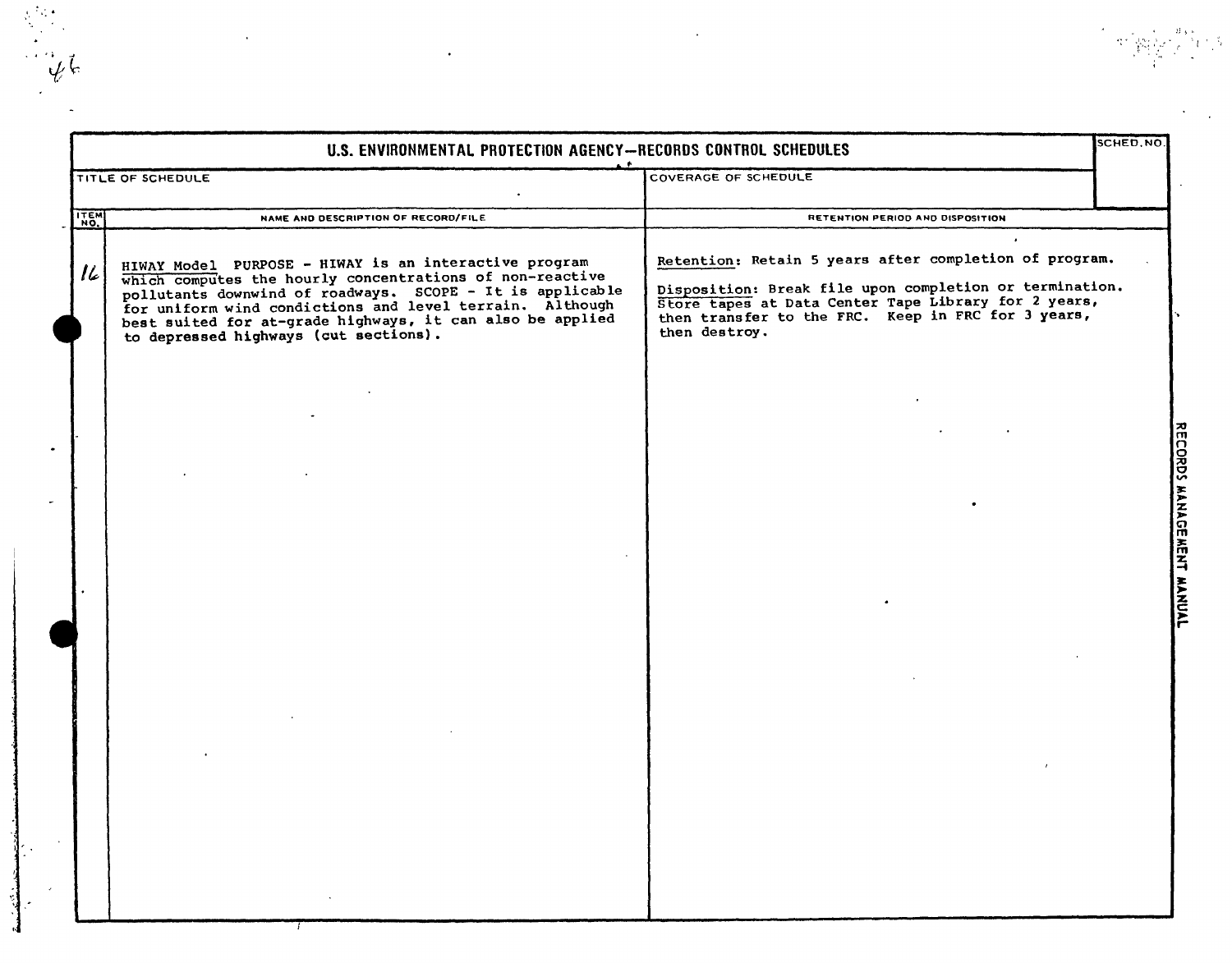| U.S. ENVIRONMENTAL PROTECTION AGENCY-RECORDS CONTROL SCHEDULES                                                                                                                                                                                                                                                                                                                                                                                                                                                                                                                                                                                                                                                                                                                                                                          |                                                                                                                                                                                                                                                                                    | SCHED.NO |
|-----------------------------------------------------------------------------------------------------------------------------------------------------------------------------------------------------------------------------------------------------------------------------------------------------------------------------------------------------------------------------------------------------------------------------------------------------------------------------------------------------------------------------------------------------------------------------------------------------------------------------------------------------------------------------------------------------------------------------------------------------------------------------------------------------------------------------------------|------------------------------------------------------------------------------------------------------------------------------------------------------------------------------------------------------------------------------------------------------------------------------------|----------|
| TITLE OF SCHEDULE                                                                                                                                                                                                                                                                                                                                                                                                                                                                                                                                                                                                                                                                                                                                                                                                                       | COVERAGE OF SCHEDULE                                                                                                                                                                                                                                                               |          |
| <b>TTEM</b><br>NAME AND DESCRIPTION OF RECORD/FILE                                                                                                                                                                                                                                                                                                                                                                                                                                                                                                                                                                                                                                                                                                                                                                                      | RETENTION PERIOD AND DISPOSITION                                                                                                                                                                                                                                                   |          |
| Mouston Area Oxidant Study (HAOS). PURPOSE - The system is used to<br>investigate the causes and impacts of airborne oxidants and haze in<br>Houston and Southeast Texas in 1977 and 1978. The data base consists<br>of two parts: (1) the regular (SAROAD) format part continuously<br>monitored surface observations of all quality and meteorological<br>parameters and (2) the irregular format part of aircraft-based<br>measurements and other non-continuous meteorological and air quality<br>parameters. SCOPE - Part I contains 500,000 observations and part 2<br>contains 1,000,000 observations. These observations were collected<br>from 69 sources in the Houston area. Data items include temperature,<br>SAROAD parameter codes, chemical data, wind direction and velocity,<br>location, and ultra-violet radiation. | WITHDRAWN<br>$\bullet$<br>Retain 5 years after completion<br><b>Natention:</b><br>of product.<br>Disposition: Break file upon completion or<br>termination. Store tapes at Data Center<br>Tape Library for 2 years then transfer to<br>FRC. Keep in FRC for 3 years, then destroy- |          |

 $\vec{A}$ 

 $\ddot{\phantom{a}}$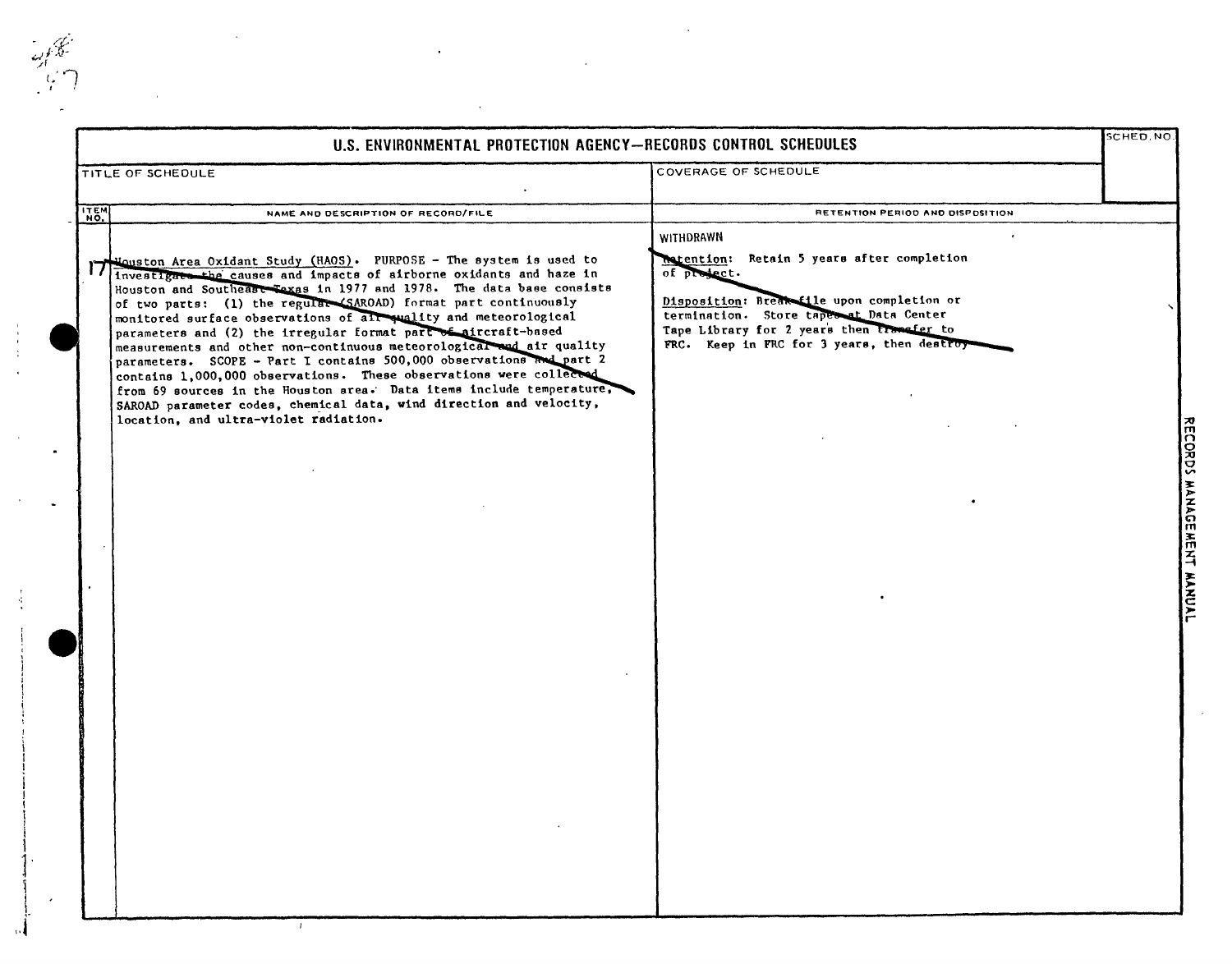|             | U.S. ENVIRONMENTAL PROTECTION AGENCY-RECORDS CONTROL SCHEDULES                                                                                                                                                                                                                                                                                                                                                                                                                                                                                   |                                                                                                                                                                                                            | SCHED.NO                 |
|-------------|--------------------------------------------------------------------------------------------------------------------------------------------------------------------------------------------------------------------------------------------------------------------------------------------------------------------------------------------------------------------------------------------------------------------------------------------------------------------------------------------------------------------------------------------------|------------------------------------------------------------------------------------------------------------------------------------------------------------------------------------------------------------|--------------------------|
|             | TITLE OF SCHEDULE                                                                                                                                                                                                                                                                                                                                                                                                                                                                                                                                | <b>COVERAGE OF SCHEDULE</b>                                                                                                                                                                                |                          |
| <b>ITEM</b> | NAME AND DESCRIPTION OF RECORD/FILE                                                                                                                                                                                                                                                                                                                                                                                                                                                                                                              | RETENTION PERIOO AND DISPOSITION                                                                                                                                                                           |                          |
| 18          | Houston Oxidant Modeling Study (HOMS). PURPOSE - The data base is<br>used to cottact supplemental oxidant/precursor data. Data elements<br>include oxident and oxident precursor measurements with concurrent<br>meteorological observations. SCOPE - The data base contains<br>approximately 25,000 observations collected from 25 stations in the<br>greater Houston area. Data items include concentractos measures,<br>dew point, solar radiation, aerosols, bscat, temperature,<br>precipitation, wind velocity and direction and pressure. | WITHDRAWN<br>Petention: Retain 3 years after completion<br>of project.<br>Disposition: Break this upon completion or<br>termination. Store tapes at Data Canter<br>Tape Library for 3 years, then destroy. |                          |
| i n         |                                                                                                                                                                                                                                                                                                                                                                                                                                                                                                                                                  |                                                                                                                                                                                                            | RECORDS MANGEMENT MANUAL |
|             |                                                                                                                                                                                                                                                                                                                                                                                                                                                                                                                                                  |                                                                                                                                                                                                            |                          |

 $\frac{1}{3}$  $\ddot{\phantom{a}}$ 

 $\mathbf{f}$ 

 $\begin{array}{c} \mathcal{F}_{\mathcal{A}}(\mathcal{F}) \\ \mathcal{F}_{\mathcal{A}}(\mathcal{F}) \end{array}$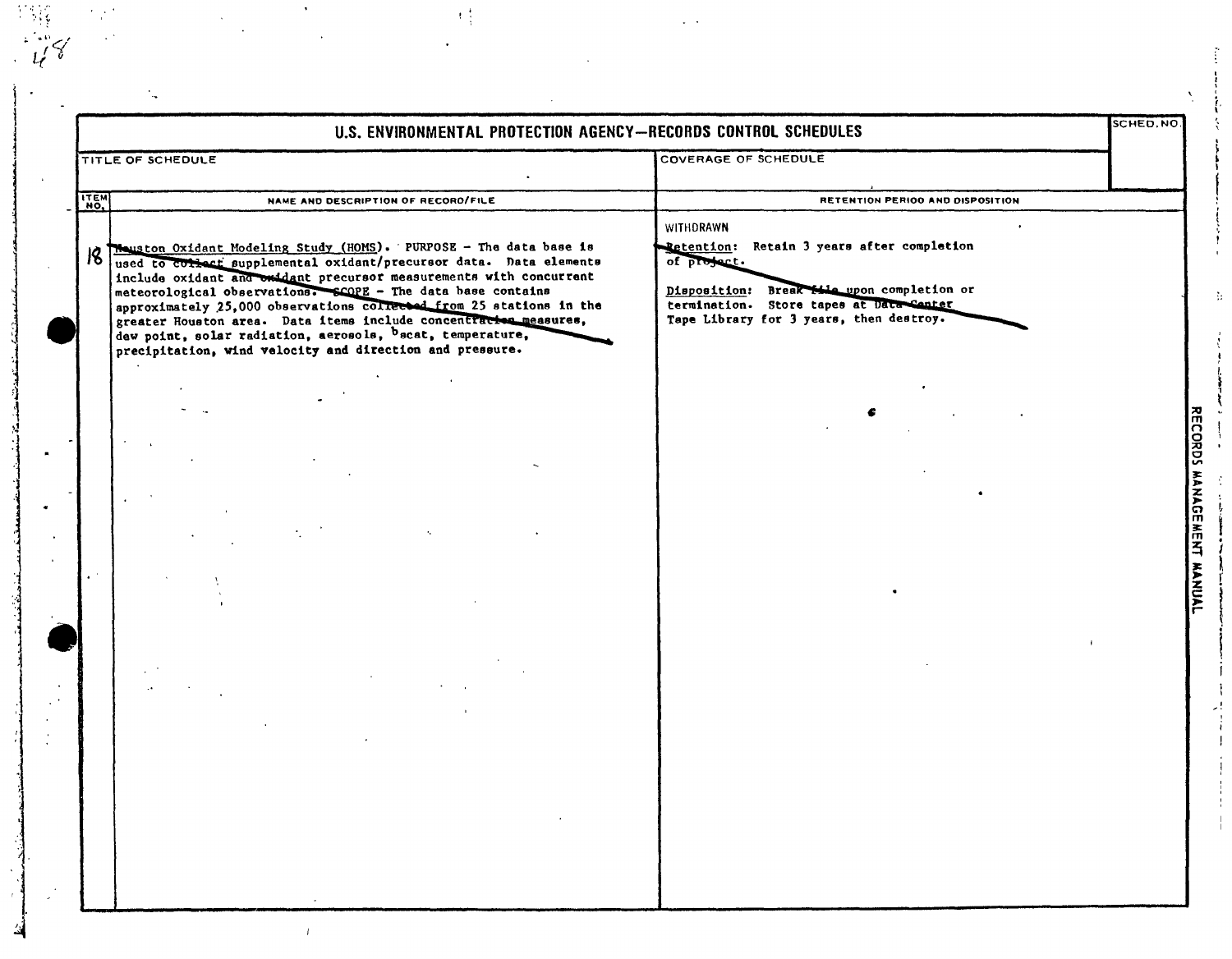|      | U.S. ENVIRONMENTAL PROTECTION AGENCY-RECORDS CONTROL SCHEDULES                                                                                                                                               |                                                                                                                                                                                                            | SCHED.NO.                 |
|------|--------------------------------------------------------------------------------------------------------------------------------------------------------------------------------------------------------------|------------------------------------------------------------------------------------------------------------------------------------------------------------------------------------------------------------|---------------------------|
|      | TITLE OF SCHEDULE                                                                                                                                                                                            | COVERAGE OF SCHEDULE                                                                                                                                                                                       |                           |
| ITEM | NAME AND DESCRIPTION OF RECORD/FILE                                                                                                                                                                          | RETENTION PERIOD AND DISPOSITION                                                                                                                                                                           |                           |
|      | $ O $ $\frac{1NCOS}{10}$ : PURPOSE - INCOS is an NBS mass spectral data base useful<br>In the identification of organic compounds. SCOPE - The data base<br>contains data on approximately 29,000 compounds. | $\bullet$<br>Retention: Retain 3 years after completion<br>of project.<br>Disposition: Break file upon completion or<br>termination. Store tapes at Data Center<br>Tape Library for 3 years, then destroy. | RECORDS MANAGEMENT MANUAL |
|      |                                                                                                                                                                                                              |                                                                                                                                                                                                            |                           |

 $\ddot{\phantom{1}}$ 

 $\frac{r^2}{4r^2}$ 

 $\mathcal{A}$ 

دە ئەرەبىيەت كەنتىلەرگە ئەرەبىيەت ئەرەبىيەت ئالىرى ئالىرى ئالىرى ئالىرى ئالىرى ئالىرى ئالىرى ئالىرى ئالىرى ئال<br>ئالىرى ئالىرى ئالىرى ئالىرى ئالىرى ئالىرى ئالىرى ئالىرى ئالىرى ئالىرى ئالىرى ئالىرى ئالىرى ئالىرى ئالىرى ئالىر

 $\mathbb{Z}$ 

 $\hat{\boldsymbol{\epsilon}}$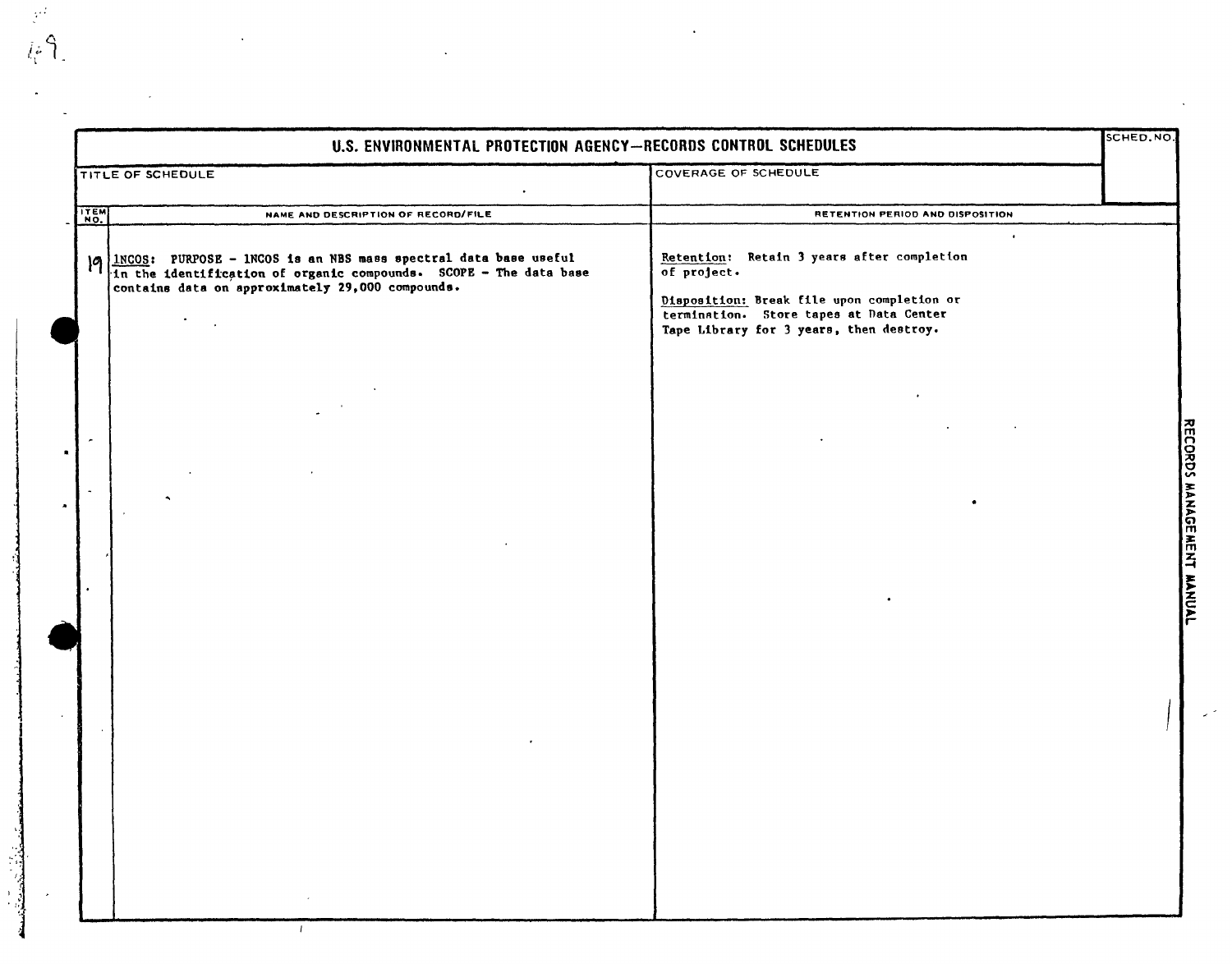|      | U.S. ENVIRONMENTAL PROTECTION AGENCY-RECORDS CONTROL SCHEDULES                                                                                                                                                                                                                                                                                                                                                                                                |                                                                                                                                                                                                            | SCHED. NO                           |
|------|---------------------------------------------------------------------------------------------------------------------------------------------------------------------------------------------------------------------------------------------------------------------------------------------------------------------------------------------------------------------------------------------------------------------------------------------------------------|------------------------------------------------------------------------------------------------------------------------------------------------------------------------------------------------------------|-------------------------------------|
|      | TITLE OF SCHEDULE                                                                                                                                                                                                                                                                                                                                                                                                                                             | COVERAGE OF SCHEDULE                                                                                                                                                                                       |                                     |
| ITEM | NAME AND DESCRIPTION OF RECORD/FILE                                                                                                                                                                                                                                                                                                                                                                                                                           | RETENTION PERIOD AND DISPOSITION                                                                                                                                                                           |                                     |
| 70   | Infrared Spectra of Pollutants (ROSE). PURPOSE - The system collects<br>ROSE data to perform characterization and signature determination as<br>required by the Clean Air Act. SCOPE - The data base contains 300<br>observations of high resolution infrared long-path absorption and<br>single-emission spectra of gaseous pollutants emitted by point and<br>extended area sources along with laboratory calibration spectra of<br>the various pollutants. | $\bullet$<br>Retention: Retain 3 years after completion<br>of project.<br>Disposition: Break file upon completion or<br>termination. Store tapes at Data Center<br>Tape Library for 3 years, then destroy. |                                     |
|      |                                                                                                                                                                                                                                                                                                                                                                                                                                                               |                                                                                                                                                                                                            | RECORDS MANAGEMENT<br><b>HANUAL</b> |
|      |                                                                                                                                                                                                                                                                                                                                                                                                                                                               |                                                                                                                                                                                                            |                                     |

 $\mathcal{L}^{\mathcal{L}}$ 

 $\mathcal{O}(\mathcal{O}_\mathcal{O})$  ,  $\mathcal{O}_\mathcal{O}$ 

 $\label{eq:2.1} \frac{1}{\sqrt{2\pi}}\int_{0}^{\pi} \frac{1}{\sqrt{2\pi}}\left(\frac{1}{\sqrt{2\pi}}\right)^{2\pi} \frac{dx}{\sqrt{2\pi}}\,dx$ 

 $\frac{1}{2} \sum_{i=1}^{N} \frac{1}{i} \sum_{j=1}^{N} \frac{1}{j} \sum_{j=1}^{N} \frac{1}{j} \sum_{j=1}^{N} \frac{1}{j} \sum_{j=1}^{N} \frac{1}{j} \sum_{j=1}^{N} \frac{1}{j} \sum_{j=1}^{N} \frac{1}{j} \sum_{j=1}^{N} \frac{1}{j} \sum_{j=1}^{N} \frac{1}{j} \sum_{j=1}^{N} \frac{1}{j} \sum_{j=1}^{N} \frac{1}{j} \sum_{j=1}^{N} \frac{1}{j} \sum_{j=1}^{N$ 

 $\mathcal{A}^{\mathcal{A}}$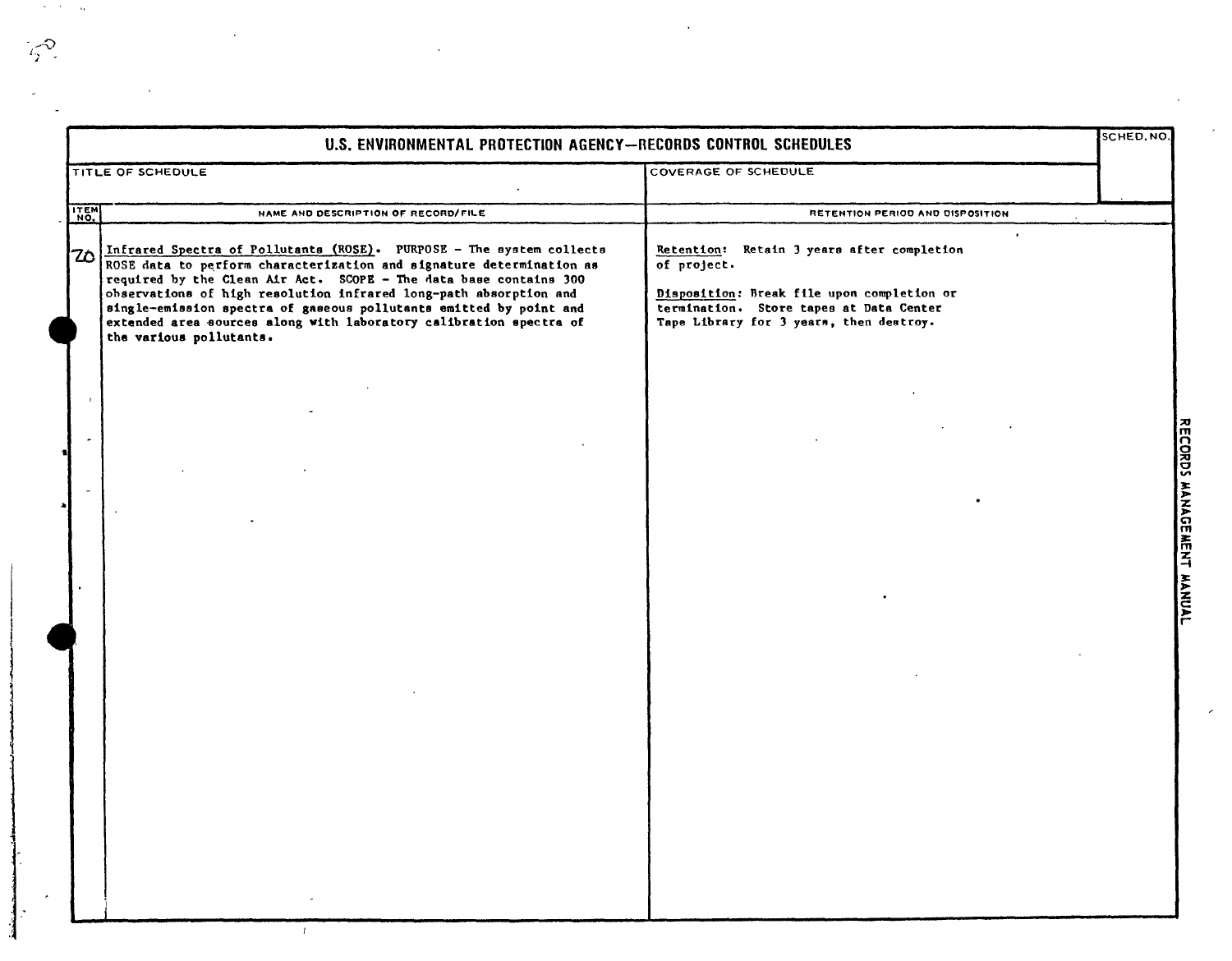| COVERAGE OF SCHEDULE<br>TITLE OF SCHEDULE<br>ITEM<br>NAME AND DESCRIPTION OF RECORD/FILE<br>RETENTION PERIOD AND DISPOSITION<br>International Aerometric Data Bank. PURPOSE - The system is used as a<br>Retention: Permanent<br> Z <br>centralized data bank for providing the World Health Organization and<br>the World Meterological Organization with data management, analysis,<br>Disposition: Transfer records to the National Archives and<br>and reporting of aeromatic sampling. SCOPE - It contains over a half<br>Records Service when the program is discontinued.<br>million raw data values collected at world-wide monitoring sites. Each<br>value represents a discrete measurement of pollutant concentration in<br>the atmosphere at a given monitoring site over a period of time. | $\Delta$<br>U.S. ENVIRONMENTAL PROTECTION AGENCY-RECORDS CONTROL SCHEDULES | SCHED. NO. |
|---------------------------------------------------------------------------------------------------------------------------------------------------------------------------------------------------------------------------------------------------------------------------------------------------------------------------------------------------------------------------------------------------------------------------------------------------------------------------------------------------------------------------------------------------------------------------------------------------------------------------------------------------------------------------------------------------------------------------------------------------------------------------------------------------------|----------------------------------------------------------------------------|------------|
|                                                                                                                                                                                                                                                                                                                                                                                                                                                                                                                                                                                                                                                                                                                                                                                                         |                                                                            |            |
|                                                                                                                                                                                                                                                                                                                                                                                                                                                                                                                                                                                                                                                                                                                                                                                                         |                                                                            |            |
|                                                                                                                                                                                                                                                                                                                                                                                                                                                                                                                                                                                                                                                                                                                                                                                                         |                                                                            |            |
|                                                                                                                                                                                                                                                                                                                                                                                                                                                                                                                                                                                                                                                                                                                                                                                                         |                                                                            |            |
|                                                                                                                                                                                                                                                                                                                                                                                                                                                                                                                                                                                                                                                                                                                                                                                                         |                                                                            |            |

"

 $\bar{T}$ 

<u>ទ</u> ~ z ~ Cl m ~ ~ <u>ጅ</u> )<br>International<br>International

 $\mathcal{L}_{\mathcal{A}}$ 

 $\ddot{\phantom{0}}$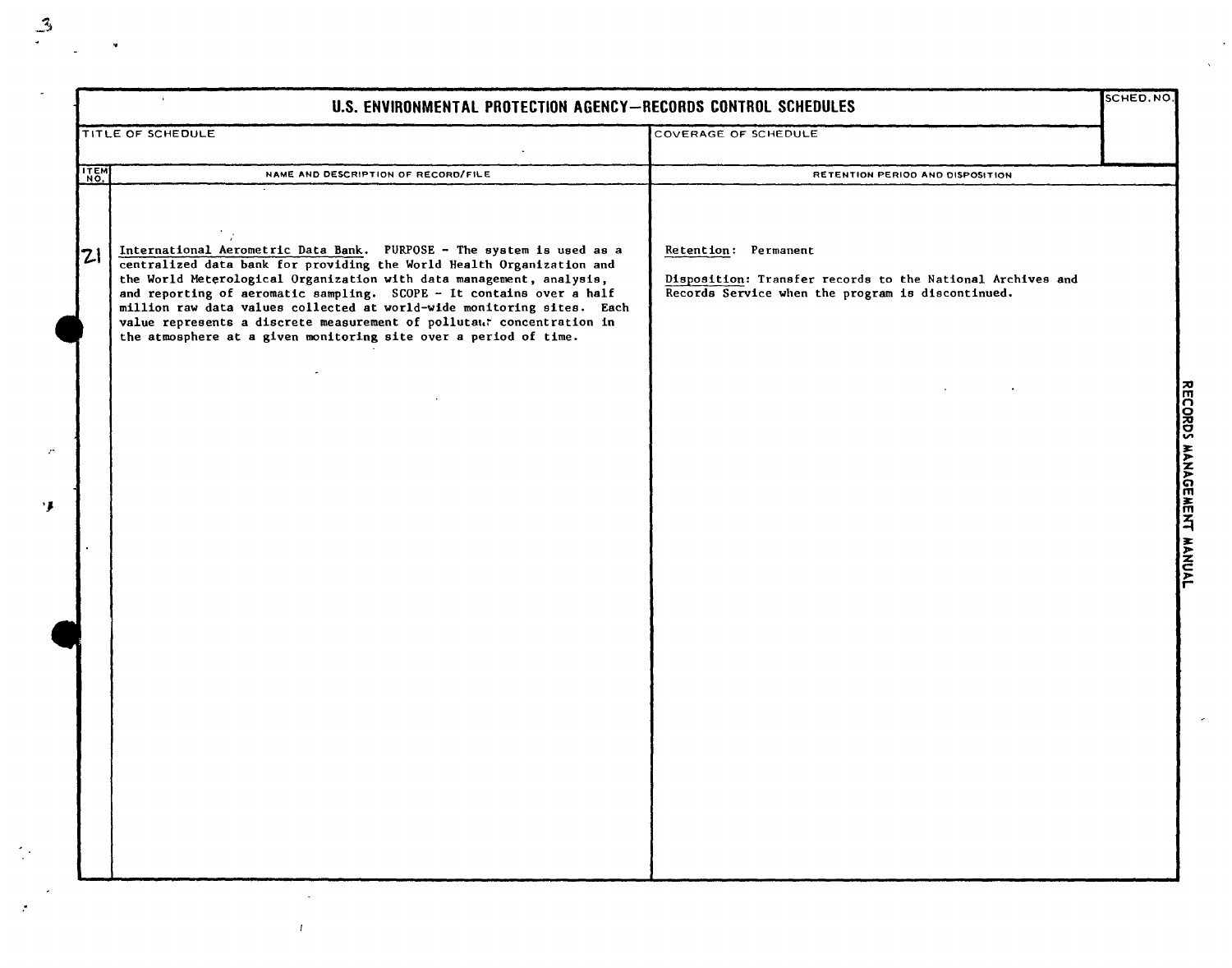|      | U.S. ENVIRONMENTAL PROTECTION AGENCY-RECORDS CONTROL SCHEDULES                                                                                                                                                                                                                                                                               |                                                                                                                                                                                                                                                  | SCHED.NO |
|------|----------------------------------------------------------------------------------------------------------------------------------------------------------------------------------------------------------------------------------------------------------------------------------------------------------------------------------------------|--------------------------------------------------------------------------------------------------------------------------------------------------------------------------------------------------------------------------------------------------|----------|
|      | TITLE OF SCHEDULE                                                                                                                                                                                                                                                                                                                            | COVERAGE OF SCHEDULE                                                                                                                                                                                                                             |          |
| ITEM | NAME AND DESCRIPTION OF RECORD/FILE                                                                                                                                                                                                                                                                                                          | RETENTION PERIOD AND DISPOSITION                                                                                                                                                                                                                 |          |
| 22   | Lebanon Pilot Plant Data base. PURPOSE - The data hase is used to<br>store and retrieve data collected at the pilot plant. SCOPE - Files<br>contain data from four (4) pilot plant studies at the Lebanon Pilot<br>Plant. Data base provides statistical analysis and graphics for<br>monthly and final reports associated with the studies. | Retain 5 years after completion of project.<br>Retention:<br>Disposition: Break file upon completion or termination.<br>Store tapes at Data Center Tape Library for 2 years, then<br>transfer to the FRC. Keep in FRC for 3 years, then destroy. |          |
|      |                                                                                                                                                                                                                                                                                                                                              |                                                                                                                                                                                                                                                  |          |
|      |                                                                                                                                                                                                                                                                                                                                              |                                                                                                                                                                                                                                                  |          |
|      |                                                                                                                                                                                                                                                                                                                                              |                                                                                                                                                                                                                                                  |          |
|      |                                                                                                                                                                                                                                                                                                                                              |                                                                                                                                                                                                                                                  |          |
|      |                                                                                                                                                                                                                                                                                                                                              |                                                                                                                                                                                                                                                  |          |
|      |                                                                                                                                                                                                                                                                                                                                              |                                                                                                                                                                                                                                                  |          |

 $\mathcal{L}_{\mathcal{A}}$ 

 $\label{eq:2.1} \mathcal{L} = \mathcal{L} \left( \mathcal{L} \right) \left( \mathcal{L} \right)$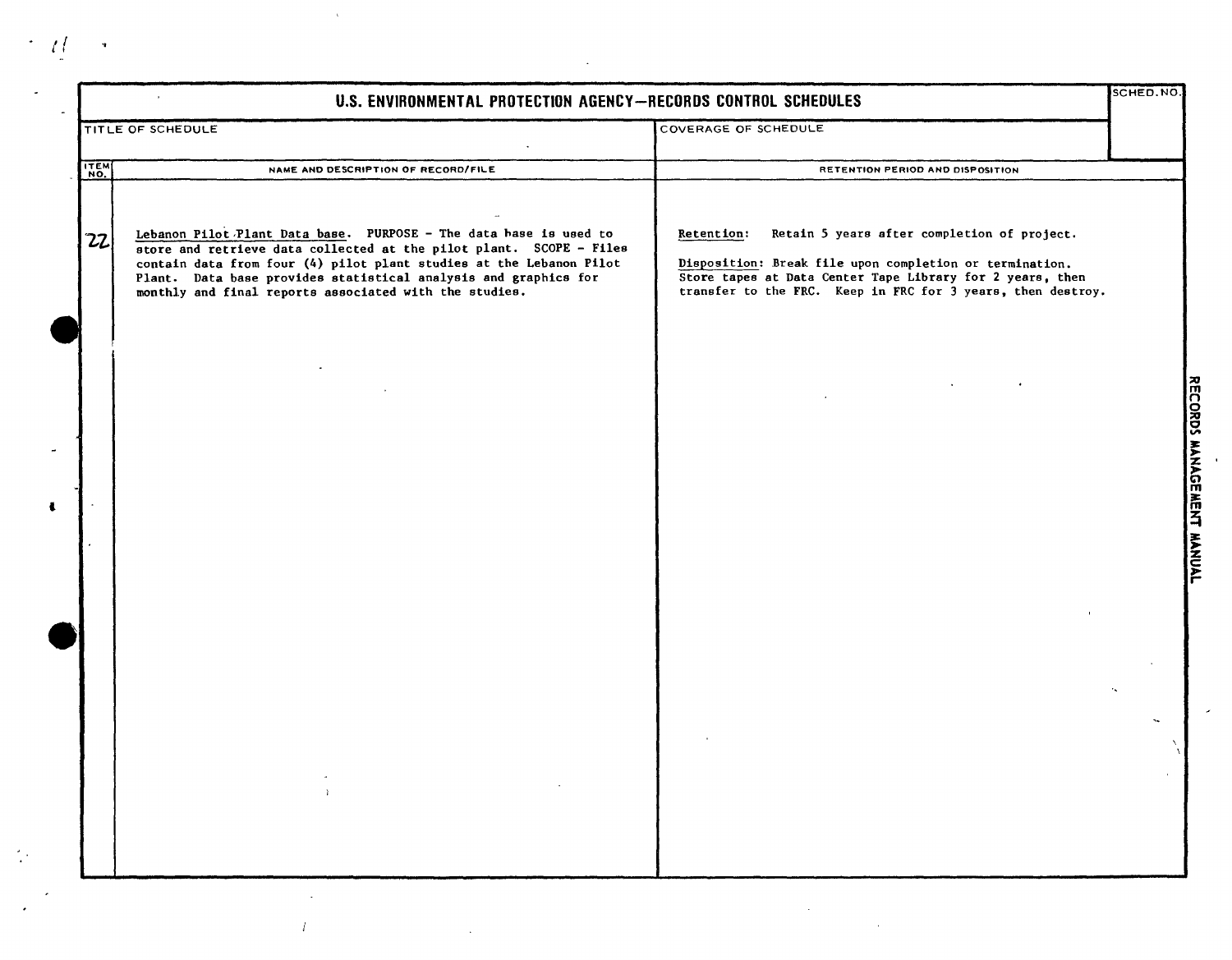| U.S. ENVIRONMENTAL PROTECTION AGENCY-RECORDS CONTROL SCHEDULES                                                                                                                                                                                                                                                                 |                                                                                                               | SCHED.NO.                                                                                                                  |
|--------------------------------------------------------------------------------------------------------------------------------------------------------------------------------------------------------------------------------------------------------------------------------------------------------------------------------|---------------------------------------------------------------------------------------------------------------|----------------------------------------------------------------------------------------------------------------------------|
|                                                                                                                                                                                                                                                                                                                                | COVERAGE OF SCHEDULE                                                                                          |                                                                                                                            |
| NAME AND DESCRIPTION OF RECORD/FILE                                                                                                                                                                                                                                                                                            | RETENTION PERIOD AND DISPOSITION                                                                              |                                                                                                                            |
|                                                                                                                                                                                                                                                                                                                                |                                                                                                               |                                                                                                                            |
| calculational model to enable users to determine the most cost-<br>effective mix of emissions controls for coke ovens to obtain a desired<br>overall reduction in pollutant emissions. SCOPE - The system is used<br>to develop various strategies for controlling emissions from 13,000<br>coke ovens throughout the country. | tapes at Data Center Tape Library for 2 years then transfer<br>to FRC. Keep in FRC for 3 years, then destroy. |                                                                                                                            |
|                                                                                                                                                                                                                                                                                                                                |                                                                                                               |                                                                                                                            |
|                                                                                                                                                                                                                                                                                                                                |                                                                                                               | RECORDS MANAGEMENT                                                                                                         |
|                                                                                                                                                                                                                                                                                                                                |                                                                                                               | <b>HANUAL</b>                                                                                                              |
|                                                                                                                                                                                                                                                                                                                                |                                                                                                               |                                                                                                                            |
|                                                                                                                                                                                                                                                                                                                                |                                                                                                               |                                                                                                                            |
|                                                                                                                                                                                                                                                                                                                                |                                                                                                               |                                                                                                                            |
|                                                                                                                                                                                                                                                                                                                                |                                                                                                               |                                                                                                                            |
|                                                                                                                                                                                                                                                                                                                                | TITLE OF SCHEDULE<br>Linear Program for Coke Ovens. PURPOSE - The system will be used as a                    | Retain 5 years after completion of project.<br>Retention:<br>Disposition: Break file upon completion or termination. Store |

 $\bar{\mathcal{A}}$ 

k.

 $\bullet$ 

 $\mathcal{F}$ 

 $\bar{T}$ 

 $\begin{aligned} \mathbf{y} & = \frac{1}{2} \mathbf{y} \mathbf{y} \\ \mathbf{y} & = \frac{1}{2} \mathbf{y} \mathbf{y} \\ \mathbf{y} & = \frac{1}{2} \mathbf{y} \mathbf{y} \mathbf{y} \\ \mathbf{y} & = \frac{1}{2} \mathbf{y} \mathbf{y} \mathbf{y} \\ \mathbf{y} & = \frac{1}{2} \mathbf{y} \mathbf{y} \mathbf{y} \\ \mathbf{y} & = \frac{1}{2} \mathbf{y} \mathbf{y} \mathbf{y} \\ \mathbf{y} & = \frac{1}{2} \mathbf{y} \math$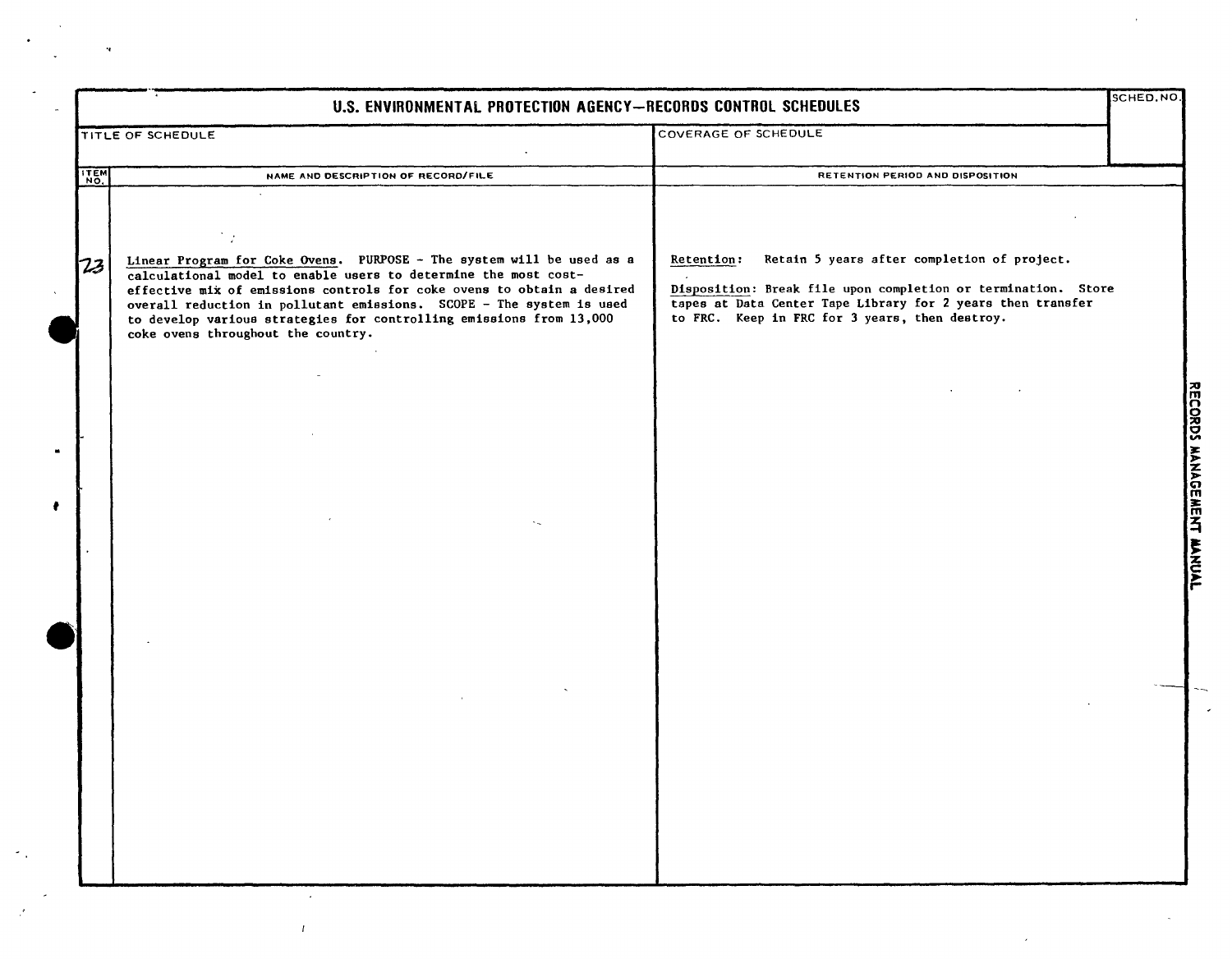| COVERAGE OF SCHEDULE<br>TITLE OF SCHEDULE<br>$rac{1}{2}$<br>NAME AND DESCRIPTION OF RECORD/FILE<br>RETENTION PERIOD AND DISPOSITION<br>24 Livermore Regional Air Quality Model. PURPOSE - The LIRAQ models<br>Retention: Retain 5 years after completion<br>provide the capability of simulation of time - and space-varying<br>of project.<br>concentrations of non-reactive and reactive pollutants on a regional<br>basis for assessment of present air quality, development of emission<br>Disposition: Break file upon completion<br>control strategies and planning for future air quality.<br>or termination. Store tapes at Data Center<br>SCOPE - LIRAQ is a single level grid model designed to predict<br>Tape Library for 2 years, then transfer to<br>ozone concentrations in an urban area. The Model simulates emissions<br>FRC. Keep in FRC for 3 years, then destroy.<br>transport and diffusion, and photochemical reactions. |  | U.S. ENVIRONMENTAL PROTECTION AGENCY-RECORDS CONTROL SCHEDULES |  | <b>SCHED.NO</b> |
|-------------------------------------------------------------------------------------------------------------------------------------------------------------------------------------------------------------------------------------------------------------------------------------------------------------------------------------------------------------------------------------------------------------------------------------------------------------------------------------------------------------------------------------------------------------------------------------------------------------------------------------------------------------------------------------------------------------------------------------------------------------------------------------------------------------------------------------------------------------------------------------------------------------------------------------------------|--|----------------------------------------------------------------|--|-----------------|
|                                                                                                                                                                                                                                                                                                                                                                                                                                                                                                                                                                                                                                                                                                                                                                                                                                                                                                                                                 |  |                                                                |  |                 |
|                                                                                                                                                                                                                                                                                                                                                                                                                                                                                                                                                                                                                                                                                                                                                                                                                                                                                                                                                 |  |                                                                |  |                 |
|                                                                                                                                                                                                                                                                                                                                                                                                                                                                                                                                                                                                                                                                                                                                                                                                                                                                                                                                                 |  |                                                                |  |                 |
|                                                                                                                                                                                                                                                                                                                                                                                                                                                                                                                                                                                                                                                                                                                                                                                                                                                                                                                                                 |  |                                                                |  |                 |

y k

 $\label{eq:2} \frac{1}{\sqrt{2}}\left(\frac{1}{\sqrt{2}}\right)^2\frac{1}{\sqrt{2}}\left(\frac{1}{\sqrt{2}}\right)^2.$ 

 $\label{eq:2.1} \frac{1}{\sqrt{2}}\int_{\mathbb{R}^3}\frac{1}{\sqrt{2}}\left(\frac{1}{\sqrt{2}}\right)^2\frac{1}{\sqrt{2}}\left(\frac{1}{\sqrt{2}}\right)^2\frac{1}{\sqrt{2}}\left(\frac{1}{\sqrt{2}}\right)^2.$ 

j j ~I

*f* .! 1 نىدىكى قاناتىيى<br>ئا

 $\bar{z}$ 

 $\cdot \cdot$ 

 $\begin{pmatrix} 1 & 1 \\ 1 & 1 \end{pmatrix}$ 

 $\mathcal{L}_{\text{max}}$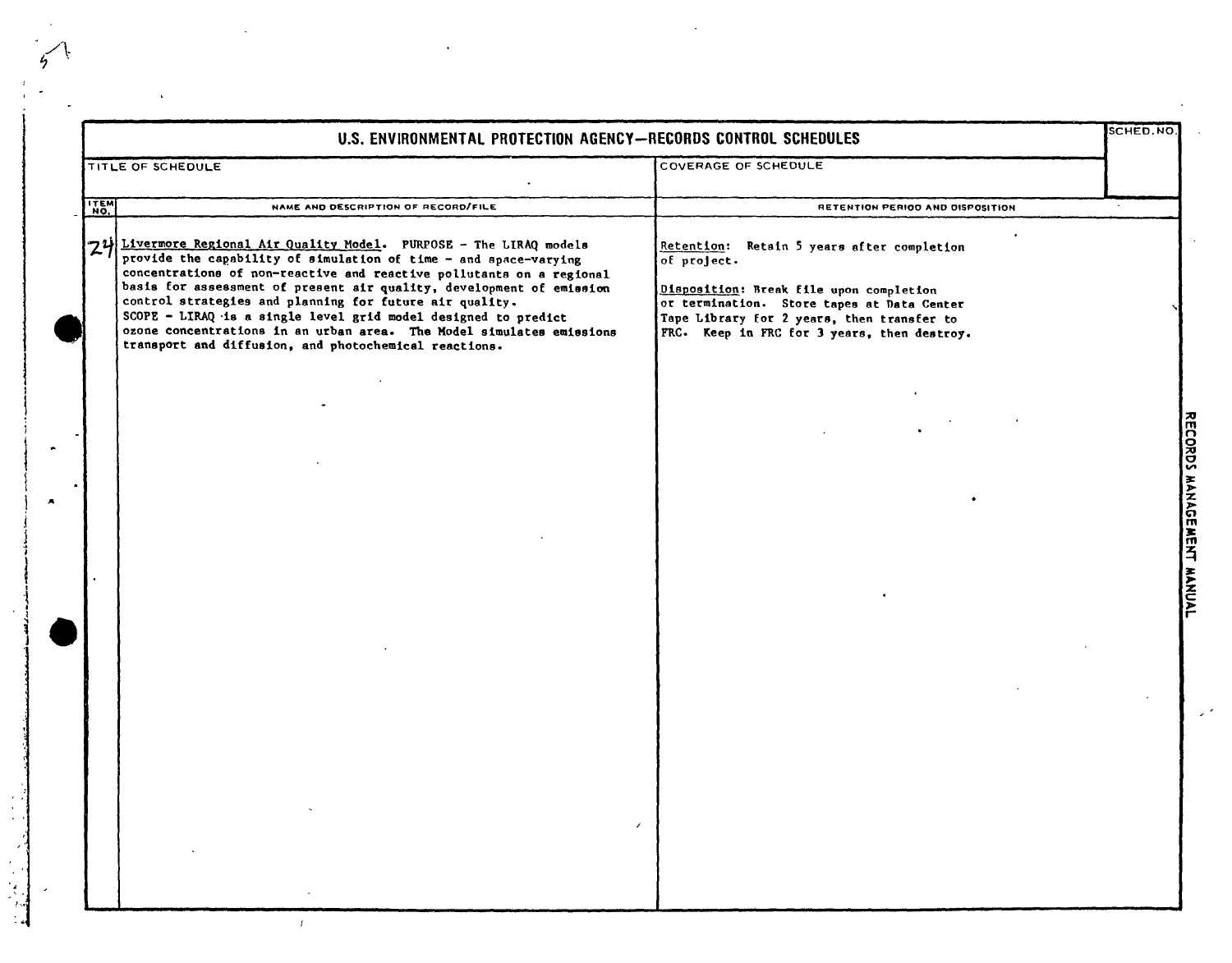$\sim$   $\sim$ 

|                                          | U.S. ENVIRONMENTAL PROTECTION AGENCY-RECORDS CONTROL SCHEDULES                                                                                                                                                                                                                                                                                                                                                                                                                                                                  |                                                                                                                                                                                                                                                        | SCHED.NO. |                                                                  |
|------------------------------------------|---------------------------------------------------------------------------------------------------------------------------------------------------------------------------------------------------------------------------------------------------------------------------------------------------------------------------------------------------------------------------------------------------------------------------------------------------------------------------------------------------------------------------------|--------------------------------------------------------------------------------------------------------------------------------------------------------------------------------------------------------------------------------------------------------|-----------|------------------------------------------------------------------|
|                                          | TITLE OF SCHEDULE                                                                                                                                                                                                                                                                                                                                                                                                                                                                                                               | <b>COVERAGE OF SCHEDULE</b>                                                                                                                                                                                                                            |           |                                                                  |
| ITEM                                     | NAME AND DESCRIPTION OF RECORD/FILE                                                                                                                                                                                                                                                                                                                                                                                                                                                                                             | RETENTION PERIOD AND DISPOSITION                                                                                                                                                                                                                       |           |                                                                  |
|                                          | 75 Metal Pipe and Asbestos/Cement Corrosion Study. PURPOSE - The<br>System is used to determine the factors affecting the corrosion<br>of metal and asbestos/cement pipes. SCOPE - The system contains<br>numerous computer programs for the calculation of equilibrium<br>chemical speciation and for statistical analysis of various<br>data. Laboratory and field chemical data resulting from the<br>corrosion control studies are stored in numerous small files<br>in different formats for use by the computer programs. | Retention: Retain 5 years after completion<br>of project.<br>Disposition: Break file upon completion or<br>termination. Store tapes at Data Center<br>Tape Library for 2 years, then transfer to<br>the FRC. Keep in FRC for 3 years, then<br>destroy. |           |                                                                  |
| $\mathbf{r}$<br>$\overline{\phantom{a}}$ |                                                                                                                                                                                                                                                                                                                                                                                                                                                                                                                                 |                                                                                                                                                                                                                                                        |           | ᅍ<br>m<br>n<br><b>ORDS</b><br><b>HANAGE</b><br>而<br>$\mathbf{z}$ |
|                                          |                                                                                                                                                                                                                                                                                                                                                                                                                                                                                                                                 |                                                                                                                                                                                                                                                        |           | まとてことに                                                           |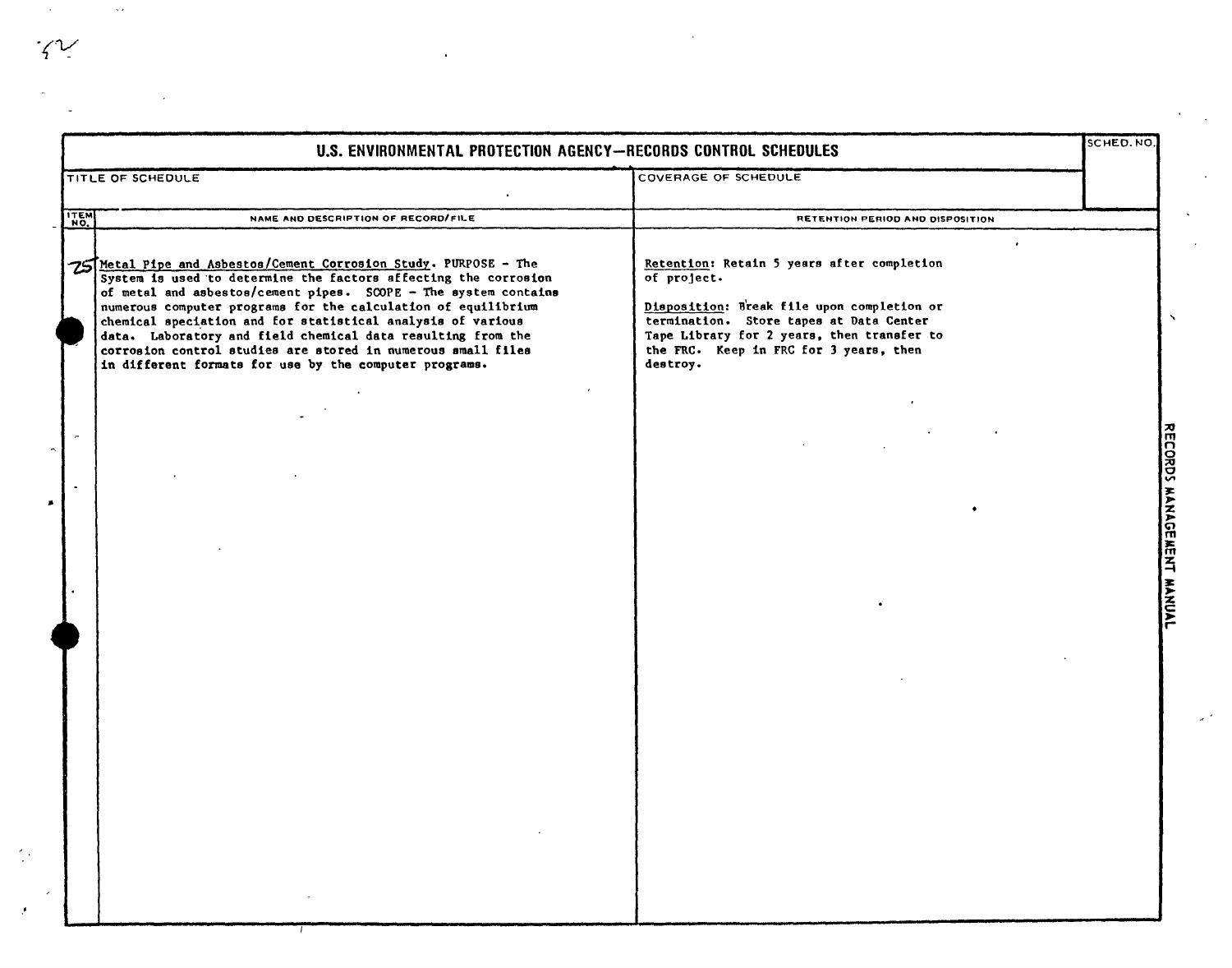| U.S. ENVIRONMENTAL PROTECTION AGENCY-RECORDS CONTROL SCHEDULES |                                                                                                                                                                                                                                                                                                                                                                                                                                                                                                                                                                                                                                                                             |                                                                                                                                                                                                                                                 | SCHED.NO. |  |  |
|----------------------------------------------------------------|-----------------------------------------------------------------------------------------------------------------------------------------------------------------------------------------------------------------------------------------------------------------------------------------------------------------------------------------------------------------------------------------------------------------------------------------------------------------------------------------------------------------------------------------------------------------------------------------------------------------------------------------------------------------------------|-------------------------------------------------------------------------------------------------------------------------------------------------------------------------------------------------------------------------------------------------|-----------|--|--|
|                                                                | COVERAGE OF SCHEDULE<br>TITLE OF SCHEDULE                                                                                                                                                                                                                                                                                                                                                                                                                                                                                                                                                                                                                                   |                                                                                                                                                                                                                                                 |           |  |  |
| <b>ITEM</b>                                                    | NAME AND DESCRIPTION OF RECORD/FILE                                                                                                                                                                                                                                                                                                                                                                                                                                                                                                                                                                                                                                         | RETENTION PERIOD AND DISPOSITION                                                                                                                                                                                                                |           |  |  |
| rb                                                             | Mobile Source Emissions (MSE). PURPOSE - The system is used to<br>collect MSE data for various makes of automobiles for program<br>evaluation and trend assessment and use by the U.S. Departments<br>of Energy and Transportation. SCOPE - The data base includes 1400<br>observations for 47 automobile types of regulated exhaust emissions<br>as a function of driving cycle. Total hydrocarbons (HC), carbon<br>monoxide (CO), oxides of nitrogen $(NOx)$ , and fuel economy for various<br>1972-1980 prototype and production passenger cars is collected.<br>Regulated emissions (Hc, CO, and $NO_x$ are reported in grams/mile and<br>fuel economy in miles/gallon. | $\bullet$<br>Retention: Retain 5 years after completion<br>of project.<br>Disposition: Break file upon completion or<br>termination. Store tapes at Data Center<br>Tape Library for 2 years, then transfer to<br>FRC for 3 years, then destroy. |           |  |  |
|                                                                |                                                                                                                                                                                                                                                                                                                                                                                                                                                                                                                                                                                                                                                                             |                                                                                                                                                                                                                                                 |           |  |  |
|                                                                |                                                                                                                                                                                                                                                                                                                                                                                                                                                                                                                                                                                                                                                                             |                                                                                                                                                                                                                                                 |           |  |  |
|                                                                |                                                                                                                                                                                                                                                                                                                                                                                                                                                                                                                                                                                                                                                                             |                                                                                                                                                                                                                                                 |           |  |  |
|                                                                | $\prime$                                                                                                                                                                                                                                                                                                                                                                                                                                                                                                                                                                                                                                                                    |                                                                                                                                                                                                                                                 |           |  |  |

**RECORDS** 

."

 $\measuredangle$ <sup>2</sup>

.~.

 $\frac{1}{2}$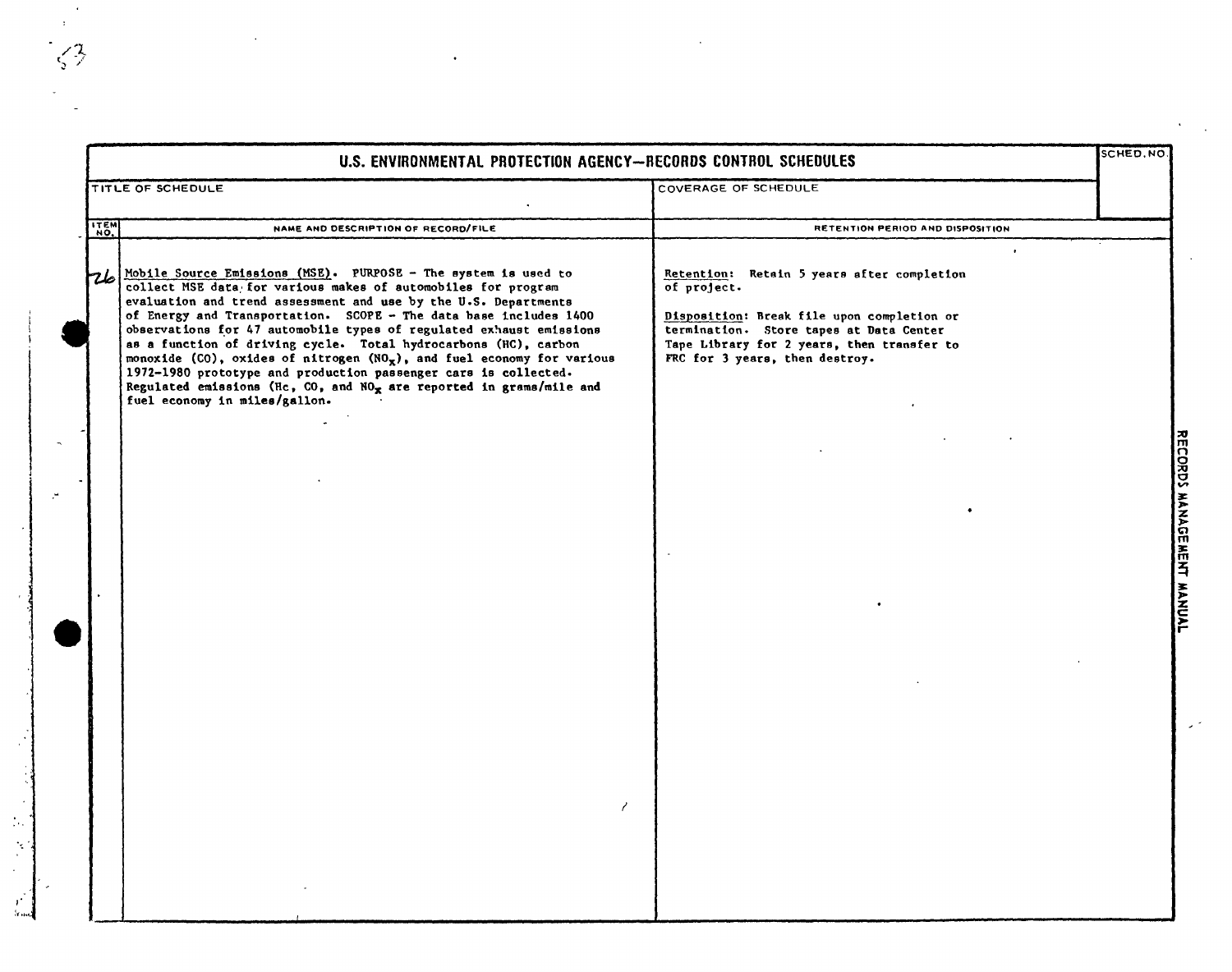|      | U.S. ENVIRONMENTAL PROTECTION AGENCY-RECORDS CONTROL SCHEDULES                                                                                                                                                                                                                                                              |                                                                                                                  | SCHED.NO. |  |
|------|-----------------------------------------------------------------------------------------------------------------------------------------------------------------------------------------------------------------------------------------------------------------------------------------------------------------------------|------------------------------------------------------------------------------------------------------------------|-----------|--|
|      | TITLE OF SCHEDULE                                                                                                                                                                                                                                                                                                           | COVERAGE OF SCHEDULE                                                                                             |           |  |
| ITEM | NAME AND DESCRIPTION OF RECORD/FILE                                                                                                                                                                                                                                                                                         | RETENTION PERIOO AND DISPOSITION                                                                                 |           |  |
| 27   | Mortality Studies Data. PURPOSE - This data base is<br>used by NERL scientists and their contractors/grantees<br>to study relationships between mortality and environ-<br>mental pollutants. SCOPE- It contains death records<br>from NCHS updated annually and decennial population<br>data from the Bureau of the Census. | Retention: Permanent.<br>Disposition: Transfer records to the National Archives<br>when program is discontinued. |           |  |
|      |                                                                                                                                                                                                                                                                                                                             |                                                                                                                  |           |  |
|      |                                                                                                                                                                                                                                                                                                                             |                                                                                                                  |           |  |
|      |                                                                                                                                                                                                                                                                                                                             |                                                                                                                  |           |  |
|      |                                                                                                                                                                                                                                                                                                                             |                                                                                                                  |           |  |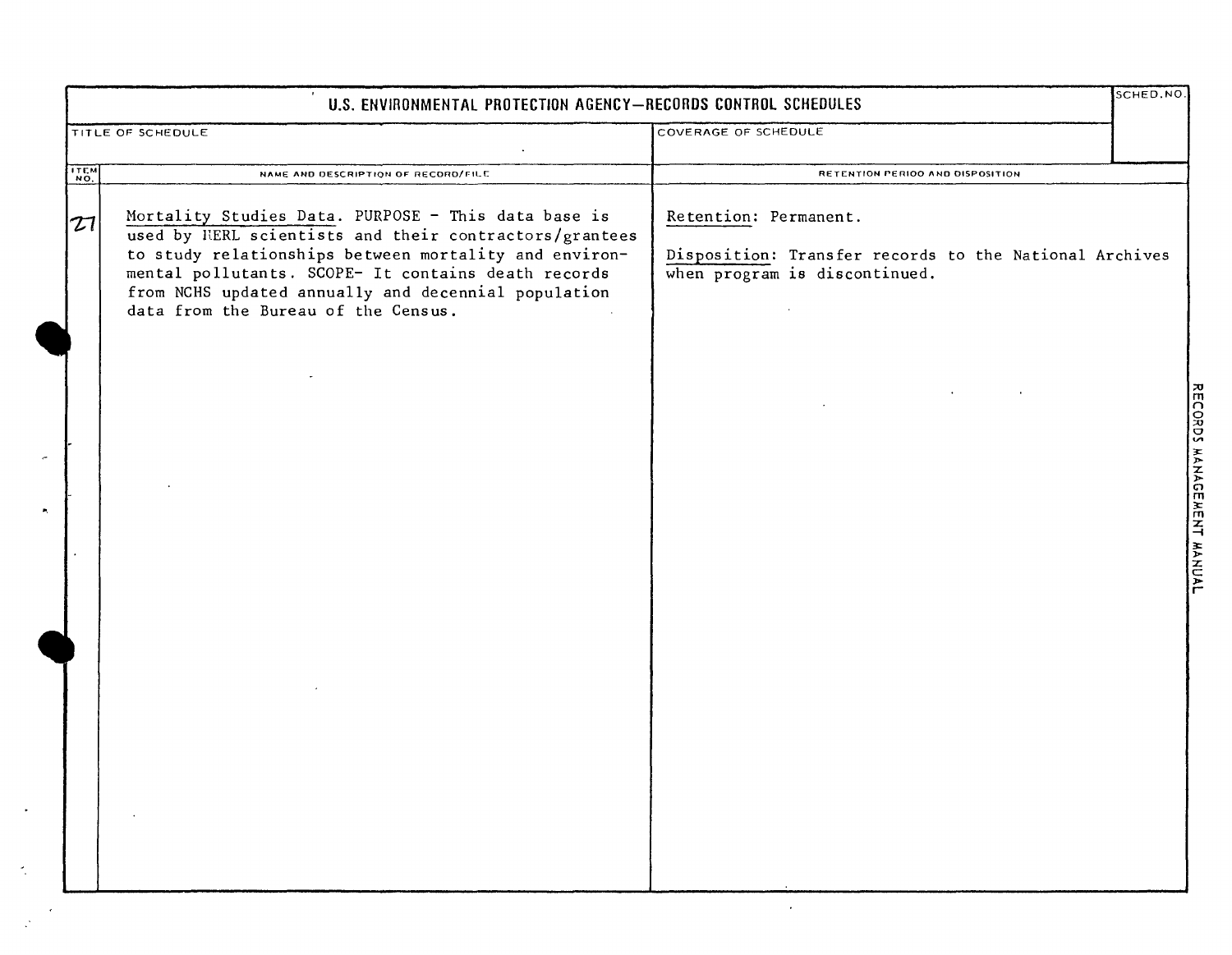| U.S. ENVIRONMENTAL PROTECTION AGENCY-RECORDS CONTROL SCHEDULES |                                                                                                                                                                                                                                                                                                                                                                                                  |                                                                                                                      | SCHED. NO.                                               |
|----------------------------------------------------------------|--------------------------------------------------------------------------------------------------------------------------------------------------------------------------------------------------------------------------------------------------------------------------------------------------------------------------------------------------------------------------------------------------|----------------------------------------------------------------------------------------------------------------------|----------------------------------------------------------|
|                                                                | TITLE OF SCHEDULE                                                                                                                                                                                                                                                                                                                                                                                | COVERAGE OF SCHEDULE                                                                                                 |                                                          |
| ITEM                                                           | NAME AND DESCRIPTION OF RECORD/FILE                                                                                                                                                                                                                                                                                                                                                              | RETENTION PERIOD AND DISPOSITION                                                                                     |                                                          |
| 28                                                             | National Eutrophication Study. PURPOSE - The objective<br>of the NES was to study lake aging and enrichment<br>process by determining whether phosphorous removal<br>from unicipal sewage treatment plant effluents benefit<br>the trophic state of the receiving waterbodies. This<br>five year study covered 800 selected lakes in 48 states<br>Data is used in continuing program activities. | Retention: Permanent.<br>Disposition: Transfer records to the National Archives<br>when the program is discontinued. |                                                          |
|                                                                |                                                                                                                                                                                                                                                                                                                                                                                                  |                                                                                                                      | <b>ORDS</b><br>Ŧ<br>ANAGE<br><b>HEN</b><br><b>JAUNAL</b> |
|                                                                |                                                                                                                                                                                                                                                                                                                                                                                                  |                                                                                                                      |                                                          |

 $\bullet$ 

 $\zeta$ 

 $\mathcal{L}^{\mathcal{C}}$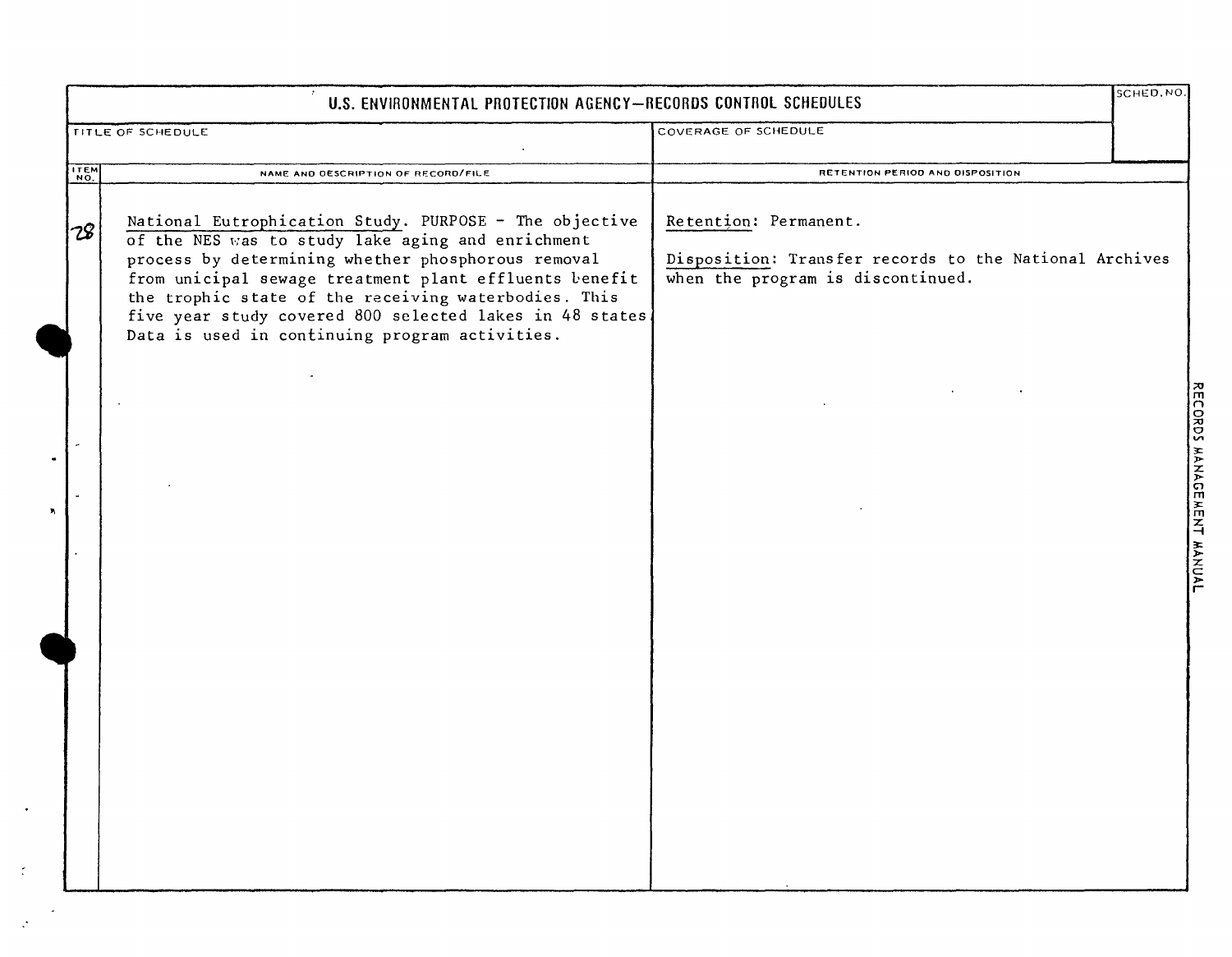|             |                                                                                                                                                                                                                                                                                                                                                                                                                                                                                                                                                    | U.S. ENVIRONMENTAL PROTECTION AGENCY-RECORDS CONTROL SCHEDULES                                                                                                                                                                                               |  |
|-------------|----------------------------------------------------------------------------------------------------------------------------------------------------------------------------------------------------------------------------------------------------------------------------------------------------------------------------------------------------------------------------------------------------------------------------------------------------------------------------------------------------------------------------------------------------|--------------------------------------------------------------------------------------------------------------------------------------------------------------------------------------------------------------------------------------------------------------|--|
|             | TITLE OF SCHEDULE                                                                                                                                                                                                                                                                                                                                                                                                                                                                                                                                  | <b>COVERAGE OF SCHEDULE</b>                                                                                                                                                                                                                                  |  |
| <b>TTEM</b> | NAME AND DESCRIPTION OF RECORD/FILE                                                                                                                                                                                                                                                                                                                                                                                                                                                                                                                | RETENTION PERIOD AND DISPOSITION                                                                                                                                                                                                                             |  |
|             | 24 Mortheastern Regional Oxidant Study (NEROS). PURPOSE - The NEROS<br>data base is used to test and verify the effect of oxidants on the<br>environment of the northease SCOPE - It contains over 10 million<br>observations from approximately 198 atations over the Northeast<br>U.S. on oxidant and its precursors. The date hase contains both<br>raw data and summary/aggregate information on lead, 158, acetald-<br>ehyde, formaldehyde, tolune, nitric oxide, and nitrates as were as<br>data on pressure, solar radiation, and dewpoint. | WITHDRAWN<br>Retention: Retain 5 years after completion<br>of project.<br>Disposition: Break file wean completion or<br>termination. Store tapes at Data Santer<br>Tape Library for 2 years, then transfer to<br>FRC. Keep in FRC for 3 years, then destroy. |  |
|             |                                                                                                                                                                                                                                                                                                                                                                                                                                                                                                                                                    |                                                                                                                                                                                                                                                              |  |
|             |                                                                                                                                                                                                                                                                                                                                                                                                                                                                                                                                                    |                                                                                                                                                                                                                                                              |  |
|             |                                                                                                                                                                                                                                                                                                                                                                                                                                                                                                                                                    |                                                                                                                                                                                                                                                              |  |

: i 1 I  $, \, \, \cdot \,$   $\mathcal{L}$ 

إ  $\tilde{\S}$ i e a de mesma de la c

j

فاستطاعته منا

1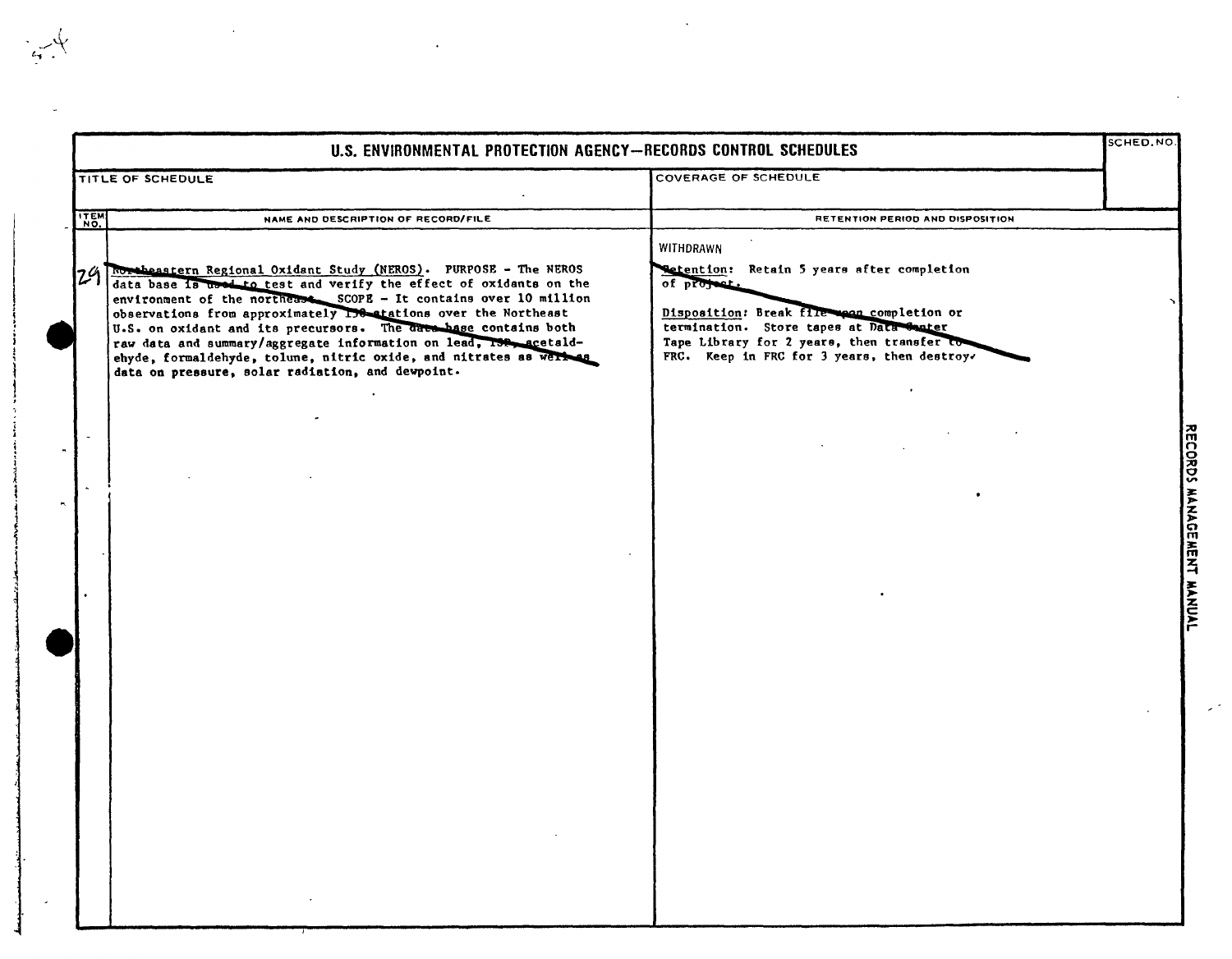|       | U.S. ENVIRONMENTAL PROTECTION AGENCY-RECORDS CONTROL SCHEDULES                                                                                                                                                                                                                                                                                                                                                                                                                                                                                                                                                                                                                                                        |                                                                                                                                                                                                            | SCHED.NO.      |
|-------|-----------------------------------------------------------------------------------------------------------------------------------------------------------------------------------------------------------------------------------------------------------------------------------------------------------------------------------------------------------------------------------------------------------------------------------------------------------------------------------------------------------------------------------------------------------------------------------------------------------------------------------------------------------------------------------------------------------------------|------------------------------------------------------------------------------------------------------------------------------------------------------------------------------------------------------------|----------------|
|       | TITLE OF SCHEDULE                                                                                                                                                                                                                                                                                                                                                                                                                                                                                                                                                                                                                                                                                                     | <b>COVERAGE OF SCHEDULE</b>                                                                                                                                                                                |                |
| TTEM! | NAME AND DESCRIPTION OF RECORD/FILE                                                                                                                                                                                                                                                                                                                                                                                                                                                                                                                                                                                                                                                                                   | RETENTION PERIOD AND DISPOSITION                                                                                                                                                                           |                |
| 30    | Point, Area, Line Source Algorithm. PURPOSE - The Point, Area, Line<br>Source Algorithm is a short-term Gaussian steady state algorithm<br>that estimates concentrations of stable pollutants from point, area,<br>and line sources. SCOPE - Computations from area sources include<br>effects of the edge of the source. Line source computations can<br>include effects from a variable emission rate along the source.<br>The algorithm is not intended for application to entire urban<br>areas, but for smaller scale analysis of such sources as shopping<br>centers, airports, and single plants. Hourly concentrations are<br>estimated and average concentrations for 1 hour to 24 hours can<br>be obtained. | $\bullet$<br>Retention: Retain 3 years after completion<br>of program.<br>Disposition: Break file upon completion or<br>termination. Store tapes at Data Center<br>Tape Library for 3 years, then destroy. |                |
|       |                                                                                                                                                                                                                                                                                                                                                                                                                                                                                                                                                                                                                                                                                                                       |                                                                                                                                                                                                            | <b>RECORDS</b> |
|       |                                                                                                                                                                                                                                                                                                                                                                                                                                                                                                                                                                                                                                                                                                                       |                                                                                                                                                                                                            | <b>MANAGE</b>  |
|       |                                                                                                                                                                                                                                                                                                                                                                                                                                                                                                                                                                                                                                                                                                                       |                                                                                                                                                                                                            | MENT MANUAL    |
|       |                                                                                                                                                                                                                                                                                                                                                                                                                                                                                                                                                                                                                                                                                                                       |                                                                                                                                                                                                            |                |
|       |                                                                                                                                                                                                                                                                                                                                                                                                                                                                                                                                                                                                                                                                                                                       |                                                                                                                                                                                                            |                |
|       |                                                                                                                                                                                                                                                                                                                                                                                                                                                                                                                                                                                                                                                                                                                       |                                                                                                                                                                                                            |                |

 $\frac{1}{2}$ 

 $\epsilon$ 

 $\bar{T}$ 

 $\sim$   $\sim$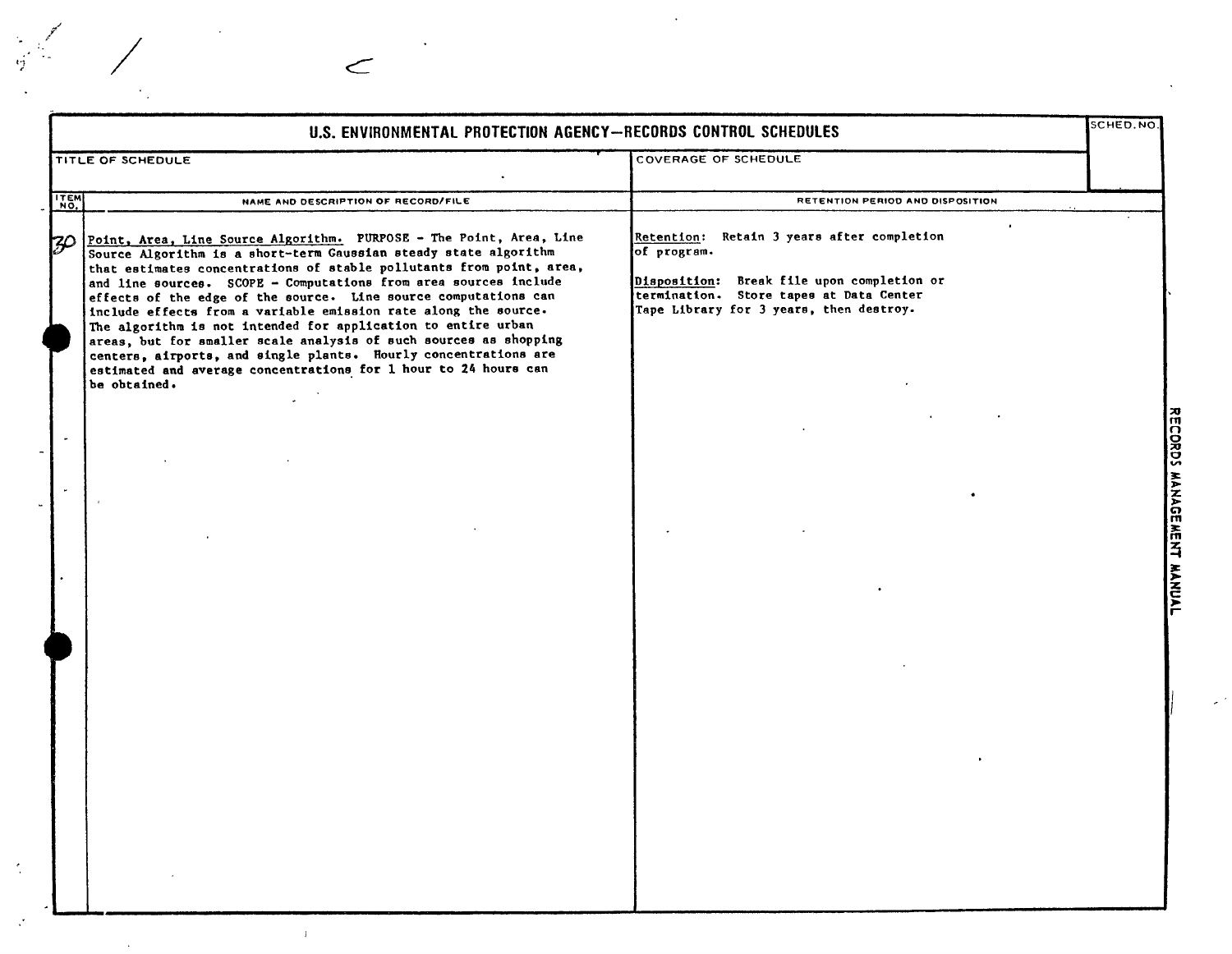| U.S. ENVIRONMENTAL PROTECTION AGENCY-RECORDS CONTROL SCHEDULES |                                                                                                                                                                                                                                                                                                                                              |                                                                                                                  | SCHED.NO                  |
|----------------------------------------------------------------|----------------------------------------------------------------------------------------------------------------------------------------------------------------------------------------------------------------------------------------------------------------------------------------------------------------------------------------------|------------------------------------------------------------------------------------------------------------------|---------------------------|
|                                                                | TITLE OF SCHEDULE                                                                                                                                                                                                                                                                                                                            | COVERAGE OF SCHEDULE                                                                                             |                           |
| <b>ITEM</b>                                                    | NAME AND DESCRIPTION OF RECORD/FILE                                                                                                                                                                                                                                                                                                          | RETENTION PERIOD AND DISPOSITION                                                                                 |                           |
| 31                                                             | Population at Risk. The system is used to provide<br>answers to national questions relating to pollution<br>and health. The system also produces statistical-type<br>data for evaluating the effects of specific air<br>pollutants on human health. The system contains over<br>300,000 records which are used in the population<br>studies. | Retention: Permanent.<br>Disposition: Transfer records to the National Archives<br>when program is discontinued. |                           |
|                                                                |                                                                                                                                                                                                                                                                                                                                              |                                                                                                                  | RECORDS MANAGEMENT MANUAL |
|                                                                |                                                                                                                                                                                                                                                                                                                                              |                                                                                                                  |                           |

 $\epsilon$ 

 $\sim$  $\bar{\mathcal{A}}$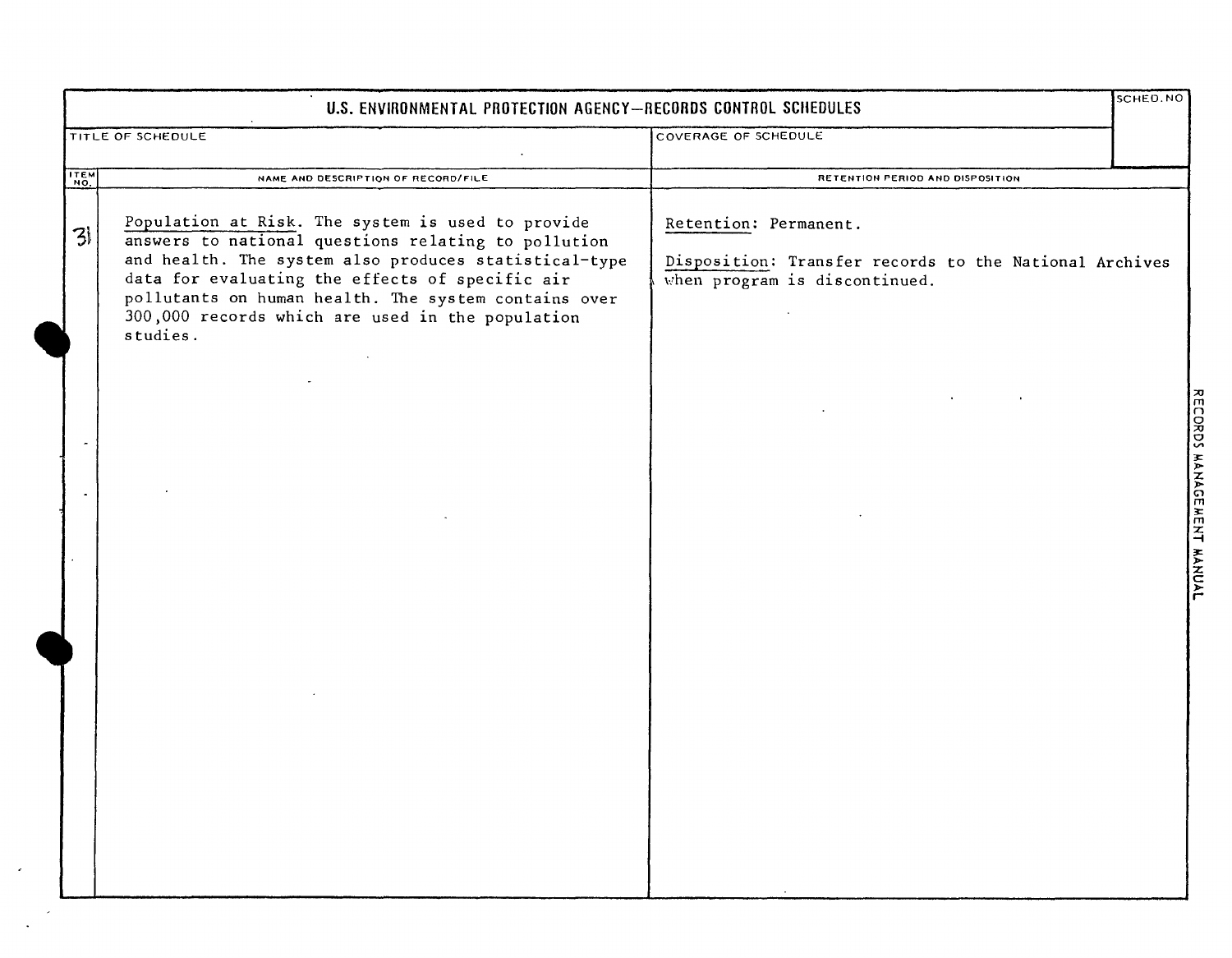|             | U.S. ENVIRONMENTAL PROTECTION AGENCY-RECORDS CONTROL SCHEDULES                                                                                                                                                                                                                                                                                                                                                                                                                                                                                                                                                                                                             |                                                                                                                                                                                                                                                | SCHED.NO |
|-------------|----------------------------------------------------------------------------------------------------------------------------------------------------------------------------------------------------------------------------------------------------------------------------------------------------------------------------------------------------------------------------------------------------------------------------------------------------------------------------------------------------------------------------------------------------------------------------------------------------------------------------------------------------------------------------|------------------------------------------------------------------------------------------------------------------------------------------------------------------------------------------------------------------------------------------------|----------|
|             | TITLE OF SCHEDULE                                                                                                                                                                                                                                                                                                                                                                                                                                                                                                                                                                                                                                                          | COVERAGE OF SCHEDULE                                                                                                                                                                                                                           |          |
| <b>ITEM</b> | NAME AND DESCRIPTION OF RECORD/FILE                                                                                                                                                                                                                                                                                                                                                                                                                                                                                                                                                                                                                                        | RETENTION PERIOD AND DISPOSITION                                                                                                                                                                                                               |          |
|             | Power Plant Stack Plumes in Complex Terrain. PURPOSE - The data<br>32 Power Plant Stack Plumes in Compared Assessment Stack plumes in a<br>complex terrain in order to perform data analysis necessary for<br>characterization of plume behavior in accordance with Clean Air<br>Amendments of 1977. SCOPE - An aerometric survey was conducted in<br>the vicinity of the Clinch River Steam Plant in the complex terrain<br>of the Western tip of Virginia. Approximately 200,000 observations<br>from 11 data stations of nitrates and sulfate aerosols as well as<br>values for radiation, relative humidity, and verified temperature<br>and wind profiles were taken. | Retention: Retain 5 years after completion<br>of project.<br>Disposition: Break file upon completion or<br>termination. Store tapes at Data Center<br>Tape Library for 2 years then transfer to<br>FRC. Keep in FRC for 3 years, then destroy. |          |
|             |                                                                                                                                                                                                                                                                                                                                                                                                                                                                                                                                                                                                                                                                            |                                                                                                                                                                                                                                                |          |
|             |                                                                                                                                                                                                                                                                                                                                                                                                                                                                                                                                                                                                                                                                            |                                                                                                                                                                                                                                                |          |
|             |                                                                                                                                                                                                                                                                                                                                                                                                                                                                                                                                                                                                                                                                            |                                                                                                                                                                                                                                                |          |
|             |                                                                                                                                                                                                                                                                                                                                                                                                                                                                                                                                                                                                                                                                            |                                                                                                                                                                                                                                                |          |
|             |                                                                                                                                                                                                                                                                                                                                                                                                                                                                                                                                                                                                                                                                            |                                                                                                                                                                                                                                                |          |
|             |                                                                                                                                                                                                                                                                                                                                                                                                                                                                                                                                                                                                                                                                            |                                                                                                                                                                                                                                                |          |
|             |                                                                                                                                                                                                                                                                                                                                                                                                                                                                                                                                                                                                                                                                            |                                                                                                                                                                                                                                                |          |

:I

 $\mathbb{C}$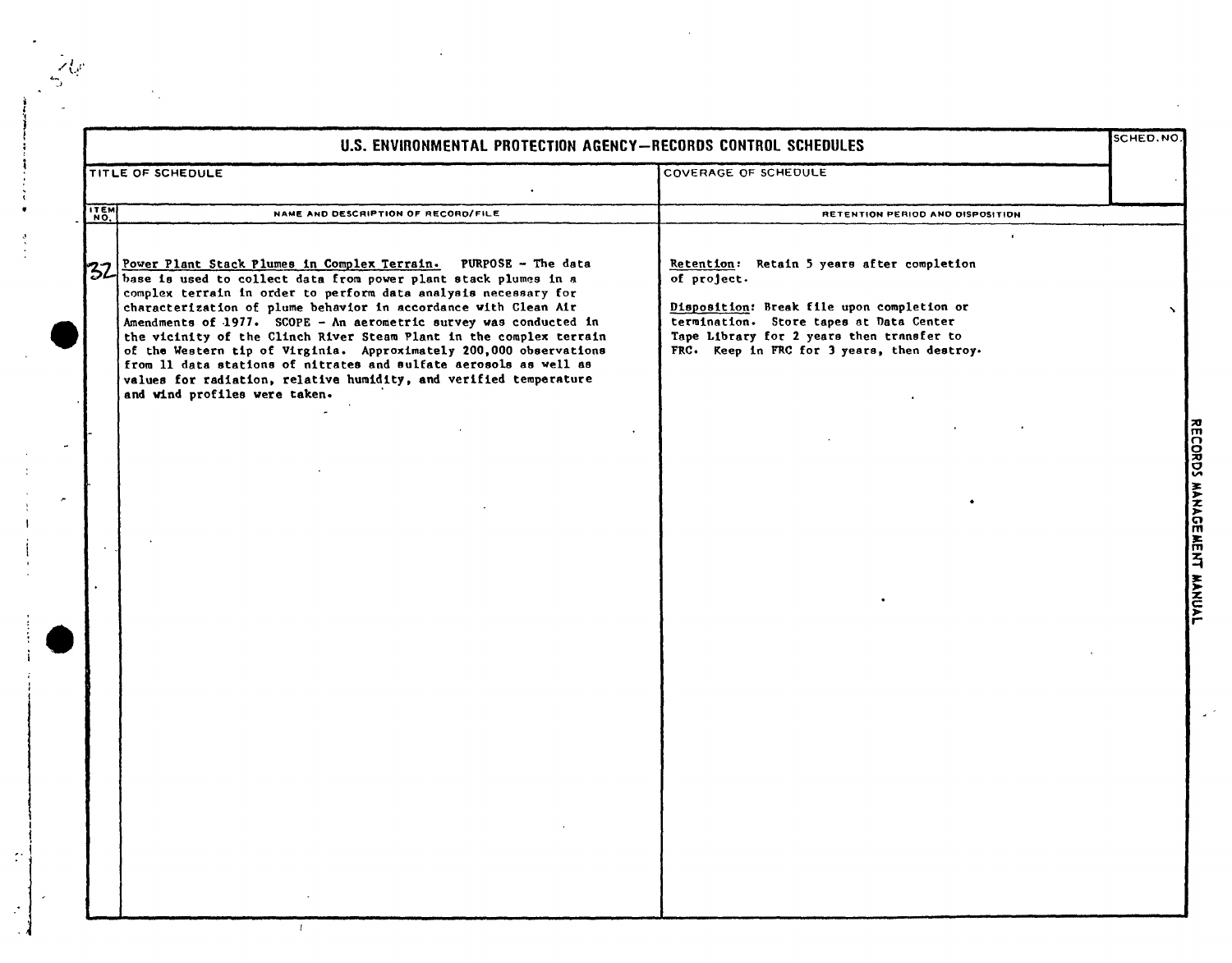|      | U.S. ENVIRONMENTAL PROTECTION AGENCY-RECORDS CONTROL SCHEDULES<br><b>COVERAGE OF SCHEDULE</b><br>TITLE OF SCHEDULE                                                                                                                                                                                                                                                                                                 |                                                                                                                                            | SCHED, NO |
|------|--------------------------------------------------------------------------------------------------------------------------------------------------------------------------------------------------------------------------------------------------------------------------------------------------------------------------------------------------------------------------------------------------------------------|--------------------------------------------------------------------------------------------------------------------------------------------|-----------|
|      |                                                                                                                                                                                                                                                                                                                                                                                                                    |                                                                                                                                            |           |
| ITEM | NAME AND DESCRIPTION OF RECORD/FILE                                                                                                                                                                                                                                                                                                                                                                                | RETENTION PERIOD AND DISPOSITION                                                                                                           |           |
| 731  | Precision and Accuracy Reporting System - PURPOSE - The PARS system<br>provides data management analysis and reporting capabilities for<br>precision and accuracy of aerometric data collected by local,<br>state, and regional offices. SCOPE - The data base contains statistical<br>summary Q C information which is updated quarterly. The data base<br>is linked (although independent) to the SAROAP system. | Retention:<br>Permanent<br>Disposition: Transfer records to the National Archives and<br>Records Service when the program is discontinued. |           |
|      |                                                                                                                                                                                                                                                                                                                                                                                                                    |                                                                                                                                            |           |

 $\frac{1}{2}$ 

 $\mathcal{P}^{(2)}$ 

 $\mathcal{L}_{\mathcal{C}}$ 

 $\mathbb{R}^{2n}$ 

 $\mathcal{L}^{\text{max}}$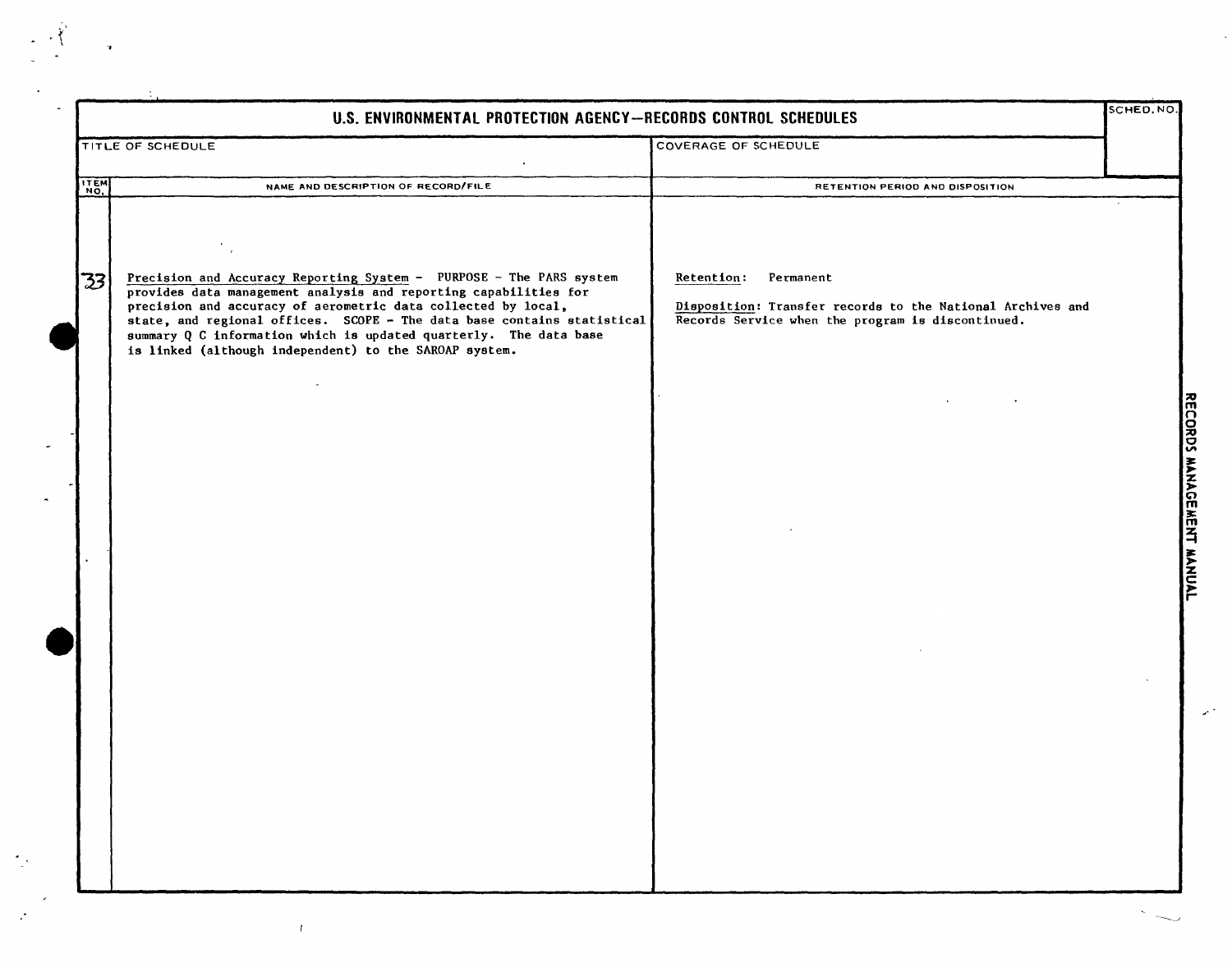| TITLE OF SCHEDULE |
|-------------------|
|                   |
| ITEM              |
|                   |

t,

 $\sqrt{2}$ 

 $\frac{1}{3}$ 

 $\mathcal{L}^{\bullet}$ 

 $\boldsymbol{\epsilon}$ 

 $\mathcal{C}_{\mathbf{v}}$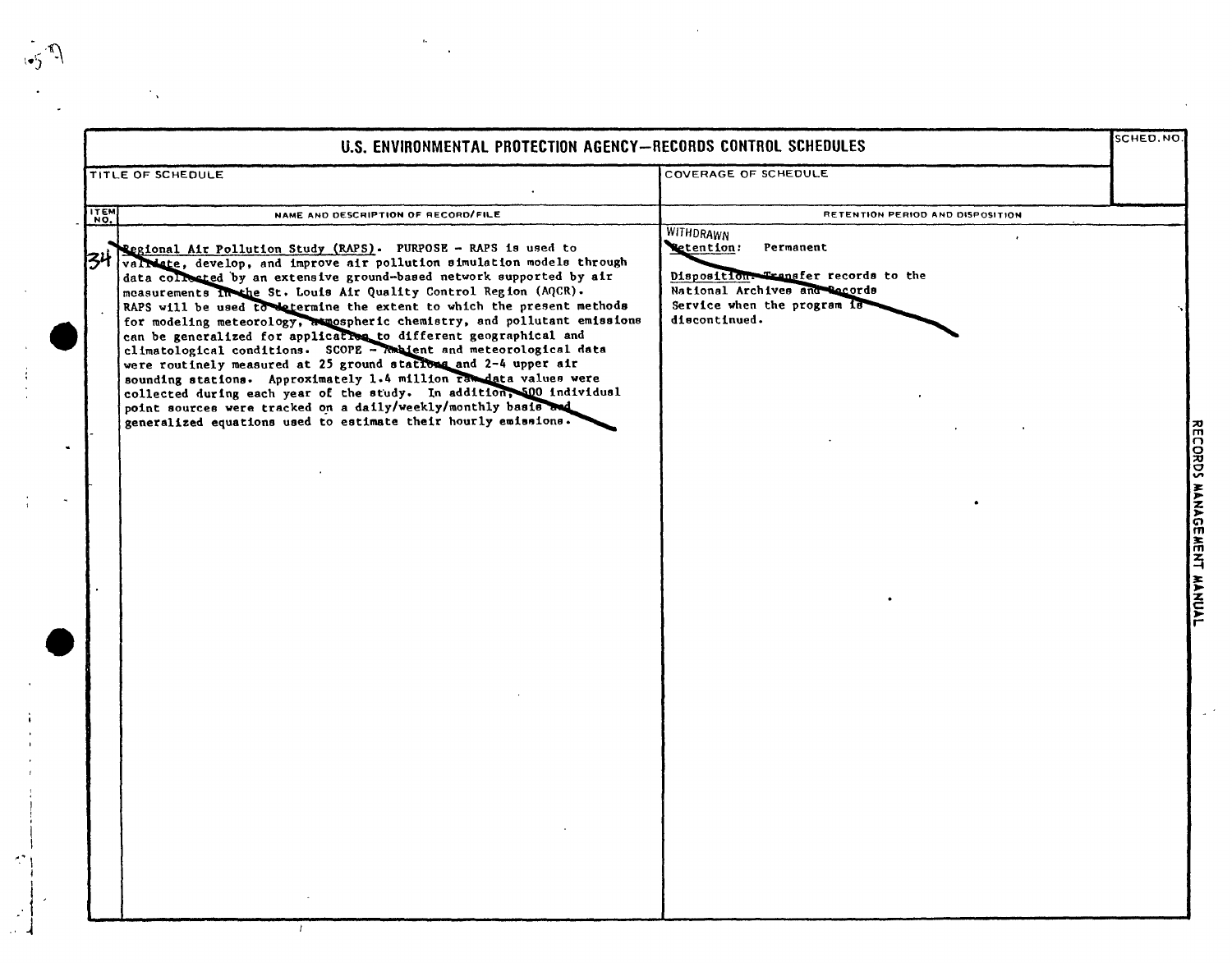|             | U.S. ENVIRONMENTAL PROTECTION AGENCY-RECORDS CONTROL SCHEDULES                                                                                                                                                                                                                                                                                                                                                                                                                                                                                             |                                                                                                                                                                                                            | SCHED.NO                  |
|-------------|------------------------------------------------------------------------------------------------------------------------------------------------------------------------------------------------------------------------------------------------------------------------------------------------------------------------------------------------------------------------------------------------------------------------------------------------------------------------------------------------------------------------------------------------------------|------------------------------------------------------------------------------------------------------------------------------------------------------------------------------------------------------------|---------------------------|
|             | TITLE OF SCHEDULE                                                                                                                                                                                                                                                                                                                                                                                                                                                                                                                                          | COVERAGE OF SCHEDULE                                                                                                                                                                                       |                           |
| <b>ITEN</b> | NAME AND DESCRIPTION OF RECORD/FILE                                                                                                                                                                                                                                                                                                                                                                                                                                                                                                                        | RETENTION PERIOD AND DISPOSITION                                                                                                                                                                           |                           |
| 35          | Remote Measurement of Wind/Plume Velocity (LDV). PURPOSE - The LDV<br>data base is used as support for other measurements, a Laser Doppler<br>Velocimeter (LDV) system will be used to remotely measure wind or<br>stack plume velocity. The velocity data, coupled with other<br>measurements of pollutant concentrations, will allow calculation of<br>pollutant mass emission rates. SCOPE - The LDV data base will contain<br>only wind direction and velocity and plume velocity information.<br>Note - This system will be implemented in June 1981. | $\bullet$<br>Retention: Retain 3 years after completion<br>of project.<br>Disposition: Break file upon completion or<br>termination. Store tapes at Data Center<br>Tape Library for 3 years, then destroy. |                           |
|             |                                                                                                                                                                                                                                                                                                                                                                                                                                                                                                                                                            |                                                                                                                                                                                                            |                           |
|             |                                                                                                                                                                                                                                                                                                                                                                                                                                                                                                                                                            |                                                                                                                                                                                                            |                           |
|             |                                                                                                                                                                                                                                                                                                                                                                                                                                                                                                                                                            |                                                                                                                                                                                                            | RECORDS MANAGEMENT MANUAL |
|             |                                                                                                                                                                                                                                                                                                                                                                                                                                                                                                                                                            |                                                                                                                                                                                                            |                           |
|             |                                                                                                                                                                                                                                                                                                                                                                                                                                                                                                                                                            |                                                                                                                                                                                                            |                           |
|             |                                                                                                                                                                                                                                                                                                                                                                                                                                                                                                                                                            |                                                                                                                                                                                                            |                           |
|             |                                                                                                                                                                                                                                                                                                                                                                                                                                                                                                                                                            |                                                                                                                                                                                                            |                           |

 $\mathcal{A}$ 

 $\frac{1}{2}$ 

 $\mathcal{L}^{\pm}$ 

'.

 $\sim$ 

 $\mathbb{R}^2$ 

 $\frac{4}{4}$ 

 $\frac{1}{2}$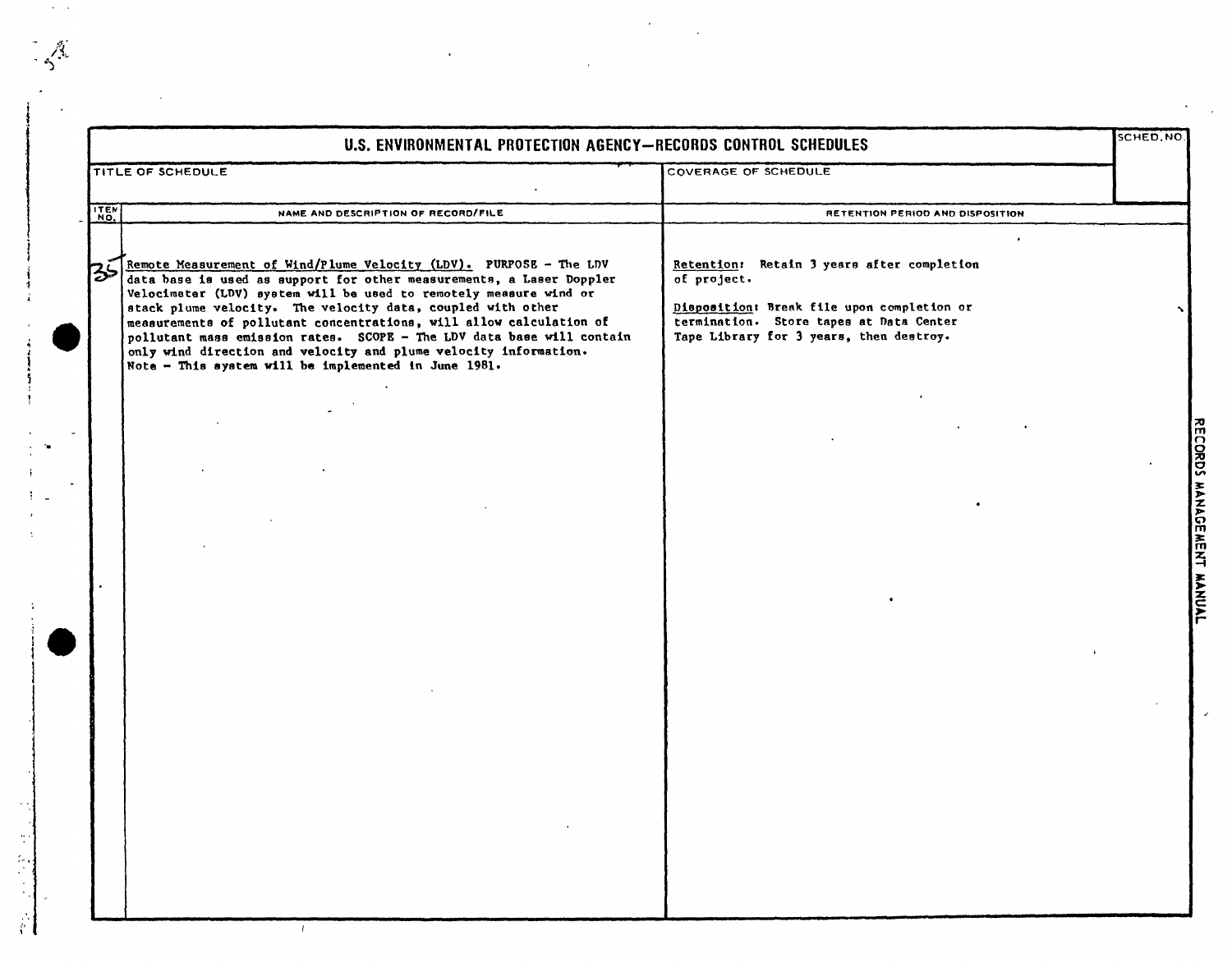| U.S. ENVIRONMENTAL PROTECTION AGENCY-RECORDS CONTROL SCHEDULES |                                                                                                                                                                                                                                                                                                                                                  |                                                                                                                  |                                                                 |  |
|----------------------------------------------------------------|--------------------------------------------------------------------------------------------------------------------------------------------------------------------------------------------------------------------------------------------------------------------------------------------------------------------------------------------------|------------------------------------------------------------------------------------------------------------------|-----------------------------------------------------------------|--|
|                                                                | TITLE OF SCHEDULE                                                                                                                                                                                                                                                                                                                                | COVERAGE OF SCHEDULE                                                                                             |                                                                 |  |
| ITEM                                                           | NAME AND DESCRIPTION OF RECORD/FILE                                                                                                                                                                                                                                                                                                              | RETENTION PERIOD AND DISPOSITION                                                                                 |                                                                 |  |
| 36                                                             | Sample Tracking Data Management System. PURPOSE - This<br>system is used to store environmental radiation data<br>directed toward monitoring and surveillance for nuclear<br>testing activities. SCOPE - It includes data from<br>routine and standby surveillance networks. Geographic<br>locations include all states west of the Mississippi. | Retention: Permanent.<br>Disposition: Transfer records to the National Archives<br>when program is discontinued. |                                                                 |  |
|                                                                |                                                                                                                                                                                                                                                                                                                                                  |                                                                                                                  | <b>RECORDS</b><br><b>HANAGE</b><br><b>HENT</b><br><b>HANUAL</b> |  |
|                                                                |                                                                                                                                                                                                                                                                                                                                                  |                                                                                                                  |                                                                 |  |

 $\sim 10^{-1}$ 

 $\frac{1}{\sqrt{2}}$  :

 $\cdot$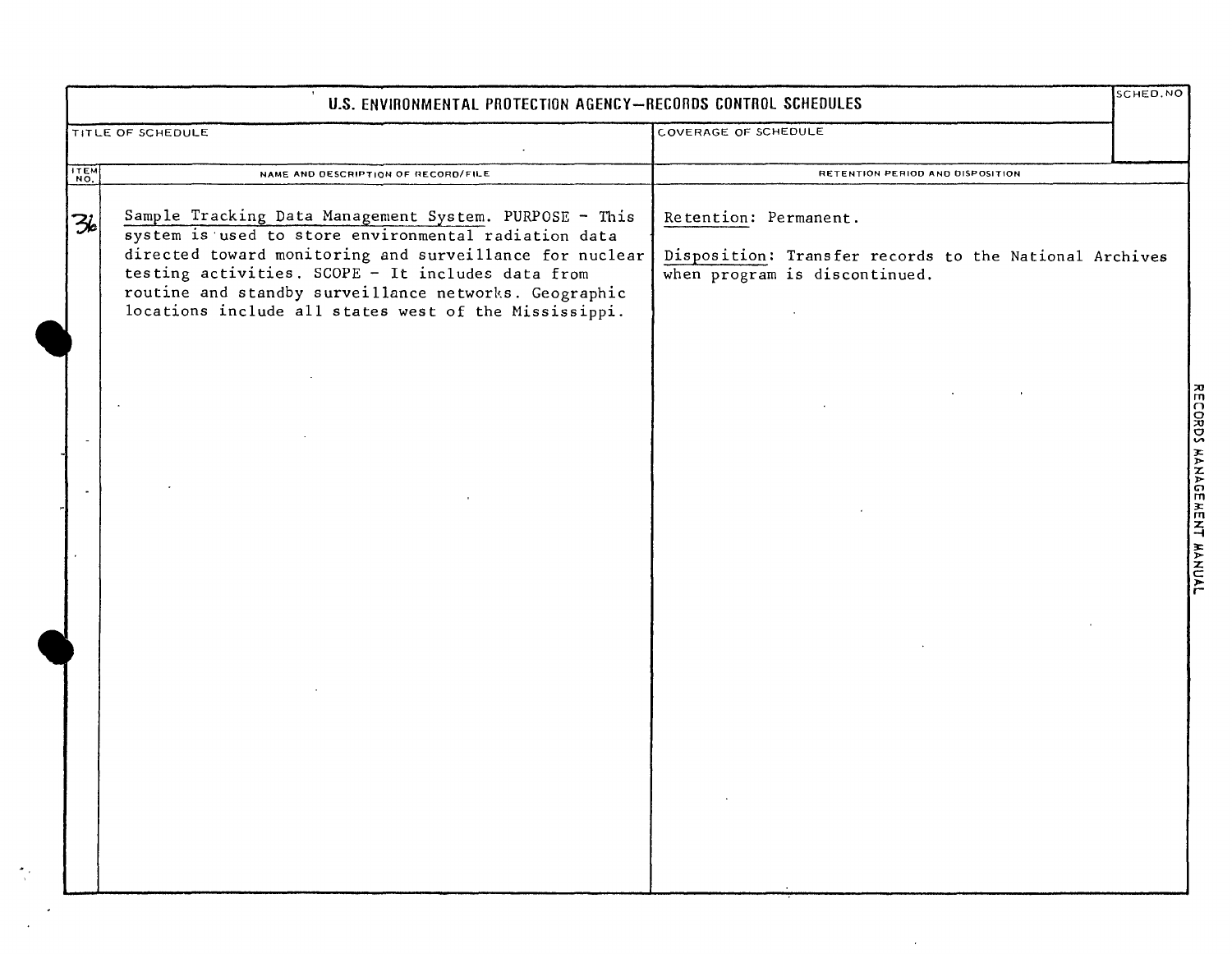|             |                                                                                                                                                                                                                                                                                                                                                                                                                                                                                  |                                                                                                                                                                                                                                                                                                                                                                                                                                  | SCHED.NO. |
|-------------|----------------------------------------------------------------------------------------------------------------------------------------------------------------------------------------------------------------------------------------------------------------------------------------------------------------------------------------------------------------------------------------------------------------------------------------------------------------------------------|----------------------------------------------------------------------------------------------------------------------------------------------------------------------------------------------------------------------------------------------------------------------------------------------------------------------------------------------------------------------------------------------------------------------------------|-----------|
|             | TITLE OF SCHEDULE                                                                                                                                                                                                                                                                                                                                                                                                                                                                | U.S. ENVIRONMENTAL PROTECTION AGENCY-RECORDS CONTROL SCHEDULES<br>COVERAGE OF SCHEDULE<br>NAME AND DESCRIPTION OF RECORD/FILE<br>RETENTION PERIOD AND DISPOSITION<br>Retain 10 years after completion of project.<br>Retention:<br>Disposition: Break file upon completion or termination. Store<br>tapes at Data Center Tape Library for 3 years, then transfer<br>to the FRC. Keep in FRC for 7 years, then destroy.<br>$\sim$ |           |
| ITEM<br>NO. |                                                                                                                                                                                                                                                                                                                                                                                                                                                                                  |                                                                                                                                                                                                                                                                                                                                                                                                                                  |           |
| 37          | Sanitary Landfill Research Project. PURPOSE - This ADP package is<br>a Branch research tool for centralized collection of landfill gas<br>and leachate production data which allows multivariate interactive<br>plotting to analyze trends. SCOPE - It contains over 350,000 raw<br>data values selected from 45 experimental landfills at three<br>research facilities. Each value represents a discrete measurement<br>of landfill gas or leachate production characteristics. |                                                                                                                                                                                                                                                                                                                                                                                                                                  |           |
|             |                                                                                                                                                                                                                                                                                                                                                                                                                                                                                  |                                                                                                                                                                                                                                                                                                                                                                                                                                  |           |

 $\sim 10^{11}$  km

the contract of the contract of the

 $\mathcal{L}^{\text{max}}_{\text{max}}$  and  $\mathcal{L}^{\text{max}}_{\text{max}}$ 

 $\sim 10^{11}$  km  $^{-1}$ 

..

 $\sim$   $\sim$ 

 $\alpha$ 

 $\sim 10^7$ 

 $\sim 10$ 

 $\sim$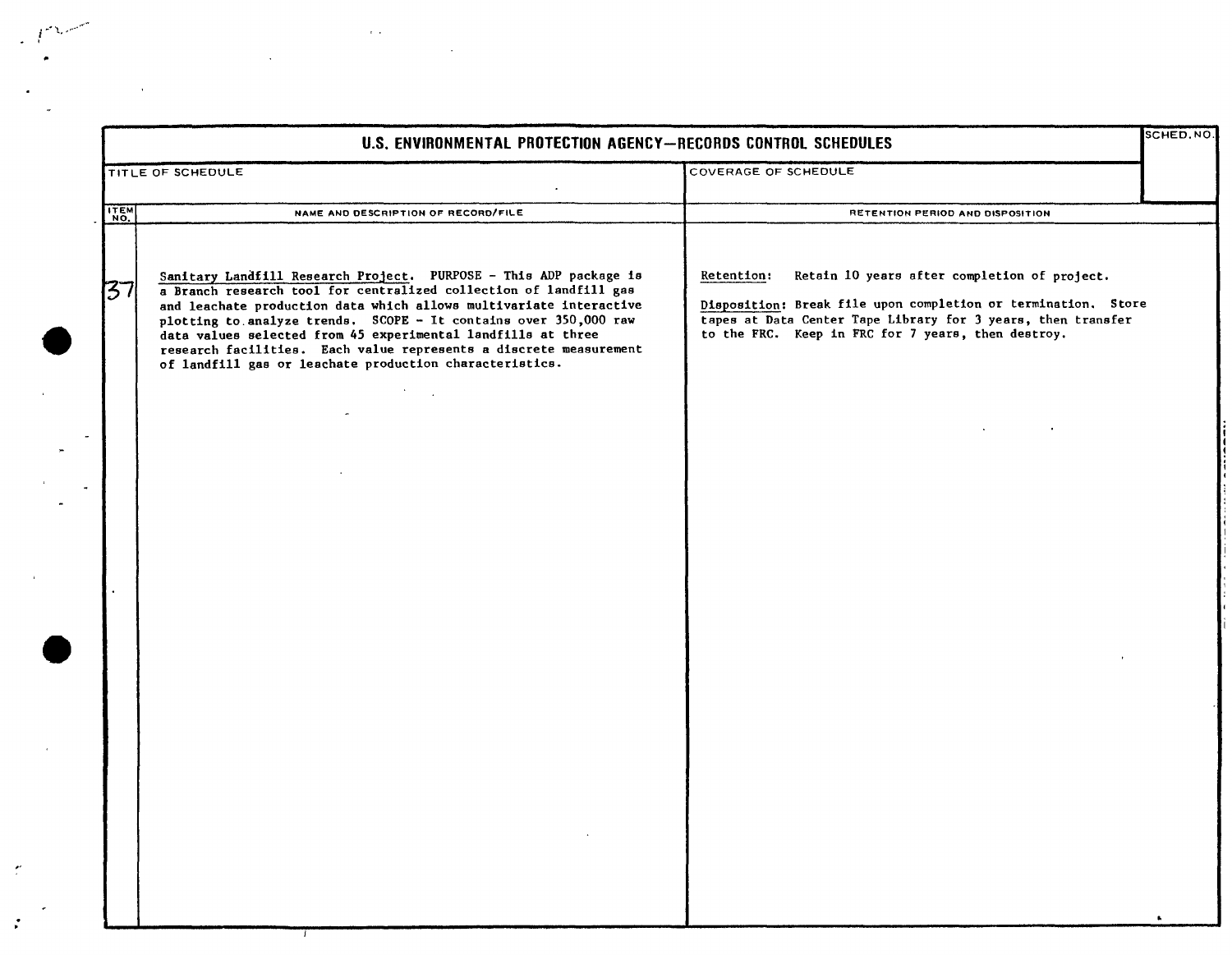|             | U.S. ENVIRONMENTAL PROTECTION AGENCY-RECORDS CONTROL SCHEDULES                                                                                                                                                                                                                                                                                                                                                            |                                                                                                                                                                                                                       | SCHED.NO. |
|-------------|---------------------------------------------------------------------------------------------------------------------------------------------------------------------------------------------------------------------------------------------------------------------------------------------------------------------------------------------------------------------------------------------------------------------------|-----------------------------------------------------------------------------------------------------------------------------------------------------------------------------------------------------------------------|-----------|
|             | TITLE OF SCHEDULE                                                                                                                                                                                                                                                                                                                                                                                                         | COVERAGE OF SCHEDULE                                                                                                                                                                                                  |           |
| <b>ITEM</b> | NAME AND DESCRIPTION OF RECORD/FILE                                                                                                                                                                                                                                                                                                                                                                                       | RETENTION PERIOD AND DISPOSITION                                                                                                                                                                                      |           |
| 133         | Select Hazardous Chemicals - Ambient. PURPOSE - Ambient air<br>measurements of selected trace gaseous pollutants in a number<br>of urban locations are taken in order to develop technology and<br>assess trends. SCOPE - It contains over 70,000 observations<br>from selected urban cities of halomethanes, haloethanes,<br>chloroethylenes, chloroaromatics, and some aromatic<br>hydrocarbons and secondary organics. | $\ddot{\phantom{a}}$<br>Retention: Retain 3 years after completion<br>of project.<br>Disposition: Break file upon completion or<br>termination. Store tapes at Data Center<br>Tape Library for 3 years, then destroy. |           |
|             |                                                                                                                                                                                                                                                                                                                                                                                                                           |                                                                                                                                                                                                                       |           |
|             |                                                                                                                                                                                                                                                                                                                                                                                                                           |                                                                                                                                                                                                                       |           |
|             |                                                                                                                                                                                                                                                                                                                                                                                                                           |                                                                                                                                                                                                                       |           |
|             |                                                                                                                                                                                                                                                                                                                                                                                                                           |                                                                                                                                                                                                                       |           |
|             |                                                                                                                                                                                                                                                                                                                                                                                                                           |                                                                                                                                                                                                                       |           |
|             |                                                                                                                                                                                                                                                                                                                                                                                                                           |                                                                                                                                                                                                                       |           |
|             |                                                                                                                                                                                                                                                                                                                                                                                                                           |                                                                                                                                                                                                                       |           |
|             |                                                                                                                                                                                                                                                                                                                                                                                                                           |                                                                                                                                                                                                                       |           |
|             |                                                                                                                                                                                                                                                                                                                                                                                                                           |                                                                                                                                                                                                                       |           |
|             |                                                                                                                                                                                                                                                                                                                                                                                                                           |                                                                                                                                                                                                                       |           |
|             |                                                                                                                                                                                                                                                                                                                                                                                                                           |                                                                                                                                                                                                                       |           |
|             |                                                                                                                                                                                                                                                                                                                                                                                                                           |                                                                                                                                                                                                                       |           |

.'

m<br>CORD. % ~ Cl m ~ ~ ~

 $\sim 10^{11}$ 

 $\omega^{\mu\mu}$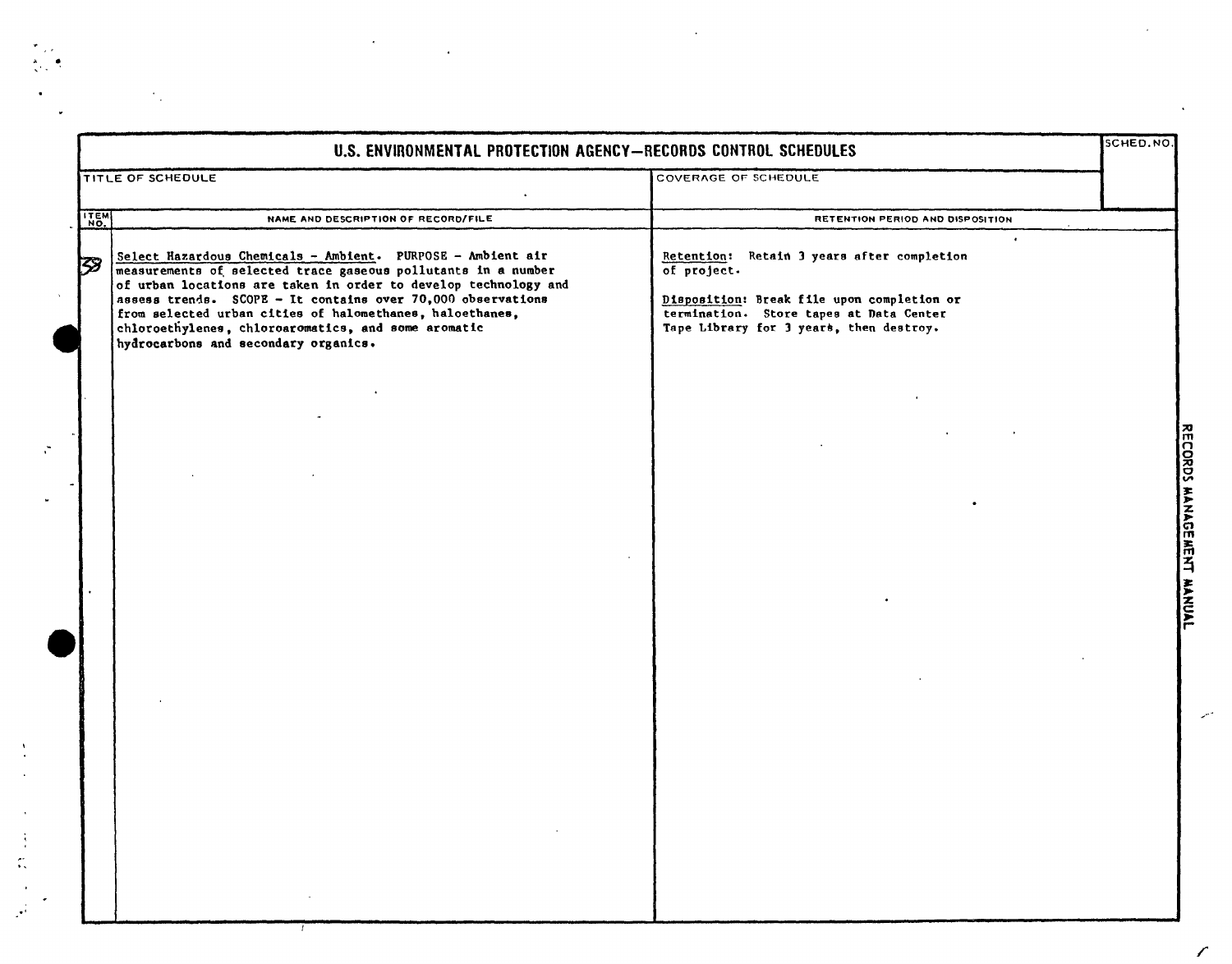|      | TITLE OF SCHEDULE                                                                                                                                                                                                                                                                 | <b>COVERAGE OF SCHEDULE</b>                                                                                                                                                                |  |
|------|-----------------------------------------------------------------------------------------------------------------------------------------------------------------------------------------------------------------------------------------------------------------------------------|--------------------------------------------------------------------------------------------------------------------------------------------------------------------------------------------|--|
| ITEM | NAME AND DESCRIPTION OF RECORD/FILE                                                                                                                                                                                                                                               | RETENTION PERIOD ANO DISPOSITION                                                                                                                                                           |  |
|      | Source Quality Assurance Data Base. PURPOSE - The Source Quality Assurance Data Base consists of known, blank, and spiked samples sent to participating laboratories. The results from the laboratories' analyses are returned<br>performed analyses of different air pollutants. | Retention: Retain 3 years after completion of program.<br>Disposition: Break file upon completion or termination.<br>Store tapes at Data Center Tape Library for 3 years,<br>then destroy. |  |
|      |                                                                                                                                                                                                                                                                                   |                                                                                                                                                                                            |  |
|      |                                                                                                                                                                                                                                                                                   |                                                                                                                                                                                            |  |

 $\frac{1}{2}$  ,  $\frac{1}{2}$ 

 $\mathcal{L}^{\text{max}}$ 

·\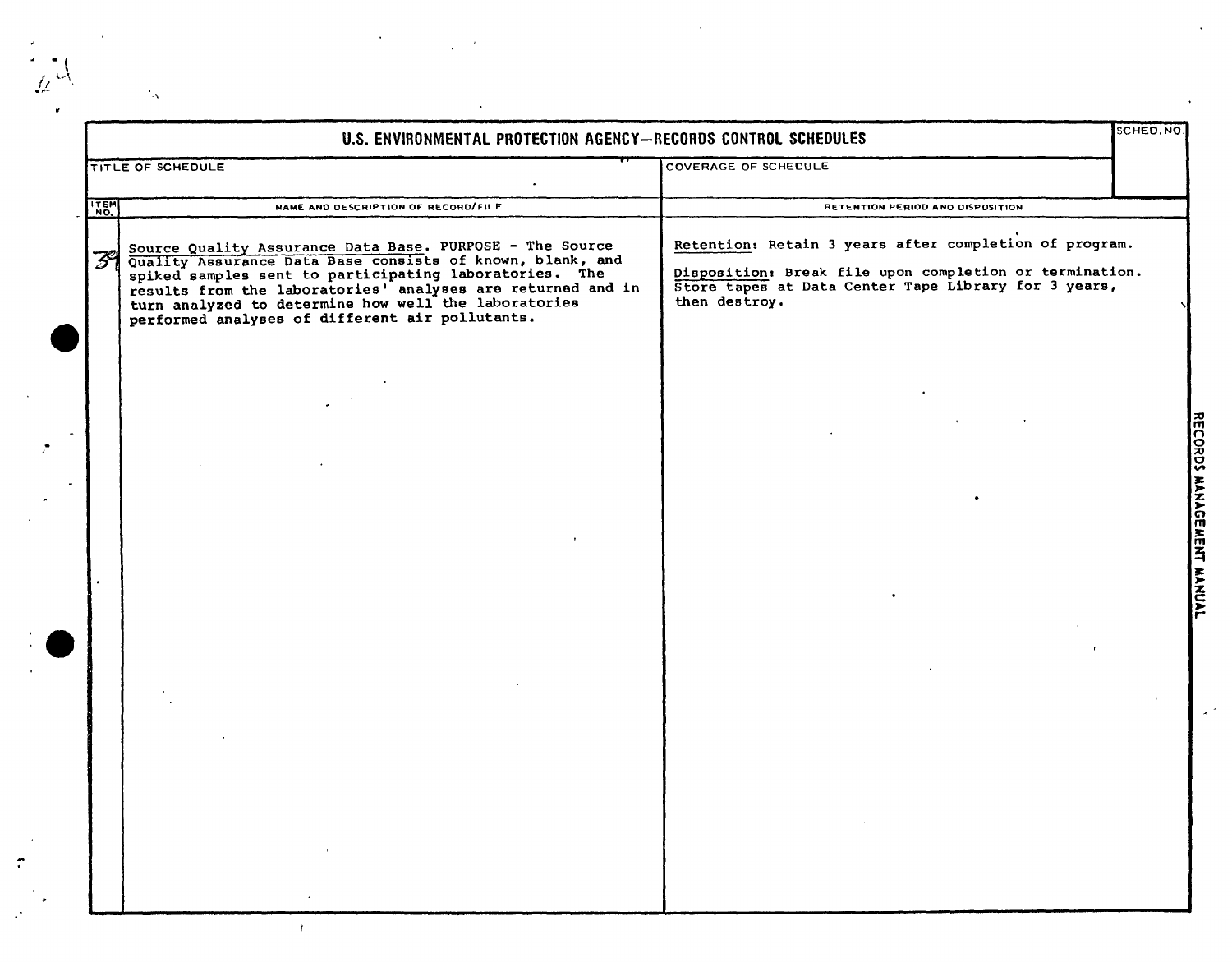|      | U.S. ENVIRONMENTAL PROTECTION AGENÇY-RECORDS CONTROL SCHEDULES                                                                                                                         |                                                                                                                                                                                                                                                | SCHED, NO. |
|------|----------------------------------------------------------------------------------------------------------------------------------------------------------------------------------------|------------------------------------------------------------------------------------------------------------------------------------------------------------------------------------------------------------------------------------------------|------------|
|      | <b>TITLE OF SCHEDULE</b>                                                                                                                                                               | COVERAGE OF SCHEDULE                                                                                                                                                                                                                           |            |
| ITEM | NAME AND DESCRIPTION OF RECORD/FILE                                                                                                                                                    | RETENTION PERIOD AND DISPOSITION                                                                                                                                                                                                               |            |
|      | $40$ Stationary Source Emissions (SSE). PURPOSE - The system is used to provide data on technical particulates and gases. SCOPE - It contains<br>chemical and identifying information. | Retention: Retain 5 years after completion<br>of project.<br>Disposition: Break file upon completion or<br>termination. Store tapes at Data Center<br>Tape Library for 2 years then transfer to<br>FRC. Keep in FRC for 3 years, then destroy. |            |
|      |                                                                                                                                                                                        |                                                                                                                                                                                                                                                |            |
|      |                                                                                                                                                                                        |                                                                                                                                                                                                                                                |            |
|      |                                                                                                                                                                                        |                                                                                                                                                                                                                                                |            |
|      |                                                                                                                                                                                        |                                                                                                                                                                                                                                                |            |
|      |                                                                                                                                                                                        |                                                                                                                                                                                                                                                |            |

 $\mathcal{A}^{\text{max}}_{\text{max}}$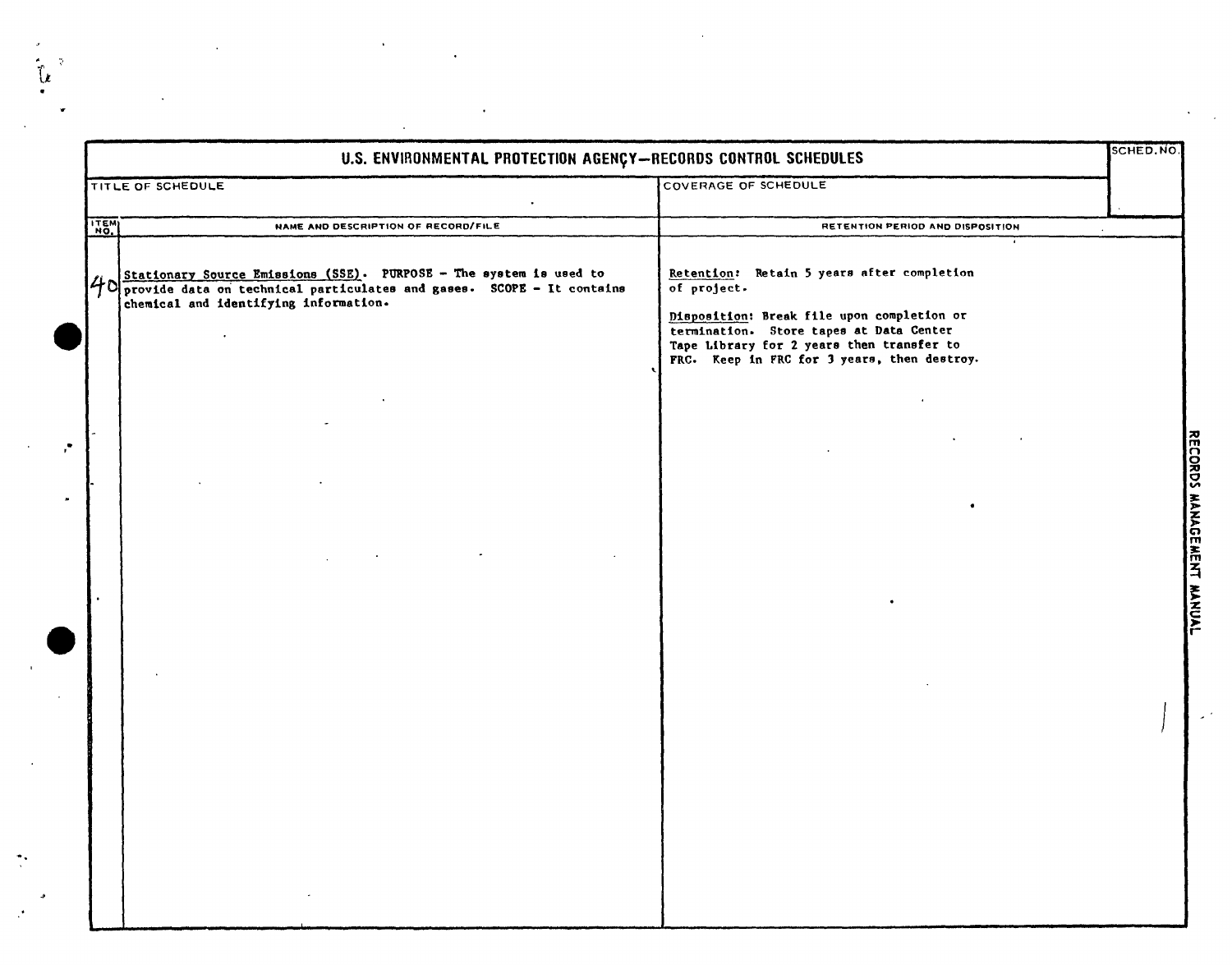•

 $\frac{1}{2}$ 

•

.,.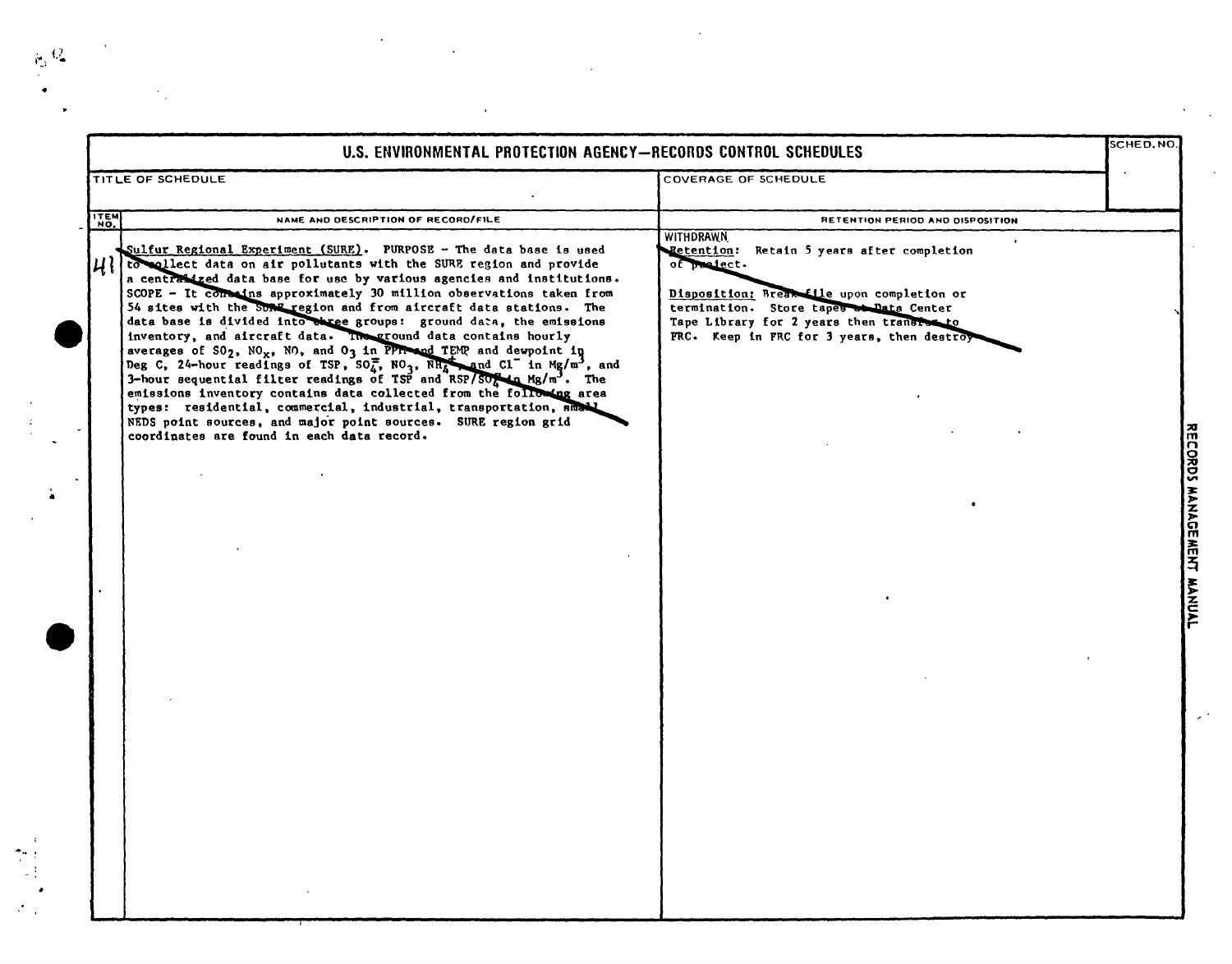|      | $\mathcal{F}(\mathcal{L})$<br>U.S. ENVIRONMENTAL PROTECTION AGENCY-RECORDS CONTROL SCHEDULES                                                                                                                                                                                                                                                                                                                                                                                                                                                                |                                                                                                                                                                                                                                                  | SCHED. NO |
|------|-------------------------------------------------------------------------------------------------------------------------------------------------------------------------------------------------------------------------------------------------------------------------------------------------------------------------------------------------------------------------------------------------------------------------------------------------------------------------------------------------------------------------------------------------------------|--------------------------------------------------------------------------------------------------------------------------------------------------------------------------------------------------------------------------------------------------|-----------|
|      | <b>TITLE OF SCHEDULE</b>                                                                                                                                                                                                                                                                                                                                                                                                                                                                                                                                    | COVERAGE OF SCHEDULE                                                                                                                                                                                                                             |           |
| ITEM | NAME AND DESCRIPTION OF RECORD/FILE                                                                                                                                                                                                                                                                                                                                                                                                                                                                                                                         | RETENTION PERIOD AND DISPOSITION                                                                                                                                                                                                                 |           |
| 42   | System and Economic Analysis Support. PURPOSE - The system and<br>Economic Analysis Support is a process developmental model for waste<br>water treatment and sludge treatment. SCOPE - It is used to evaluate<br>the operation of wastewater treatment plants. Also, it is used to<br>determine the quality of water that has been treated by the plant.<br>Performance and economic models for wastewater treatment systems are<br>developed to simulate the operation of an actual plant to determine<br>the efficiency and cost of operating the plant. | Retain 10 years after completion of survey.<br>Retention:<br>Disposition: Break file upon completion or termination. Store<br>tapes at Data Center Tape Library for 3 years, then transfer<br>to the FRC. Keep in FRC for 7 years, then destroy. |           |
|      |                                                                                                                                                                                                                                                                                                                                                                                                                                                                                                                                                             |                                                                                                                                                                                                                                                  |           |
|      |                                                                                                                                                                                                                                                                                                                                                                                                                                                                                                                                                             |                                                                                                                                                                                                                                                  |           |
|      |                                                                                                                                                                                                                                                                                                                                                                                                                                                                                                                                                             |                                                                                                                                                                                                                                                  |           |
|      |                                                                                                                                                                                                                                                                                                                                                                                                                                                                                                                                                             |                                                                                                                                                                                                                                                  |           |
|      |                                                                                                                                                                                                                                                                                                                                                                                                                                                                                                                                                             |                                                                                                                                                                                                                                                  |           |
|      |                                                                                                                                                                                                                                                                                                                                                                                                                                                                                                                                                             |                                                                                                                                                                                                                                                  |           |
|      |                                                                                                                                                                                                                                                                                                                                                                                                                                                                                                                                                             |                                                                                                                                                                                                                                                  |           |
|      |                                                                                                                                                                                                                                                                                                                                                                                                                                                                                                                                                             |                                                                                                                                                                                                                                                  |           |
|      | <b>Contract Avenue</b>                                                                                                                                                                                                                                                                                                                                                                                                                                                                                                                                      |                                                                                                                                                                                                                                                  |           |
|      |                                                                                                                                                                                                                                                                                                                                                                                                                                                                                                                                                             |                                                                                                                                                                                                                                                  |           |

 $\mathcal{L}^{\text{max}}$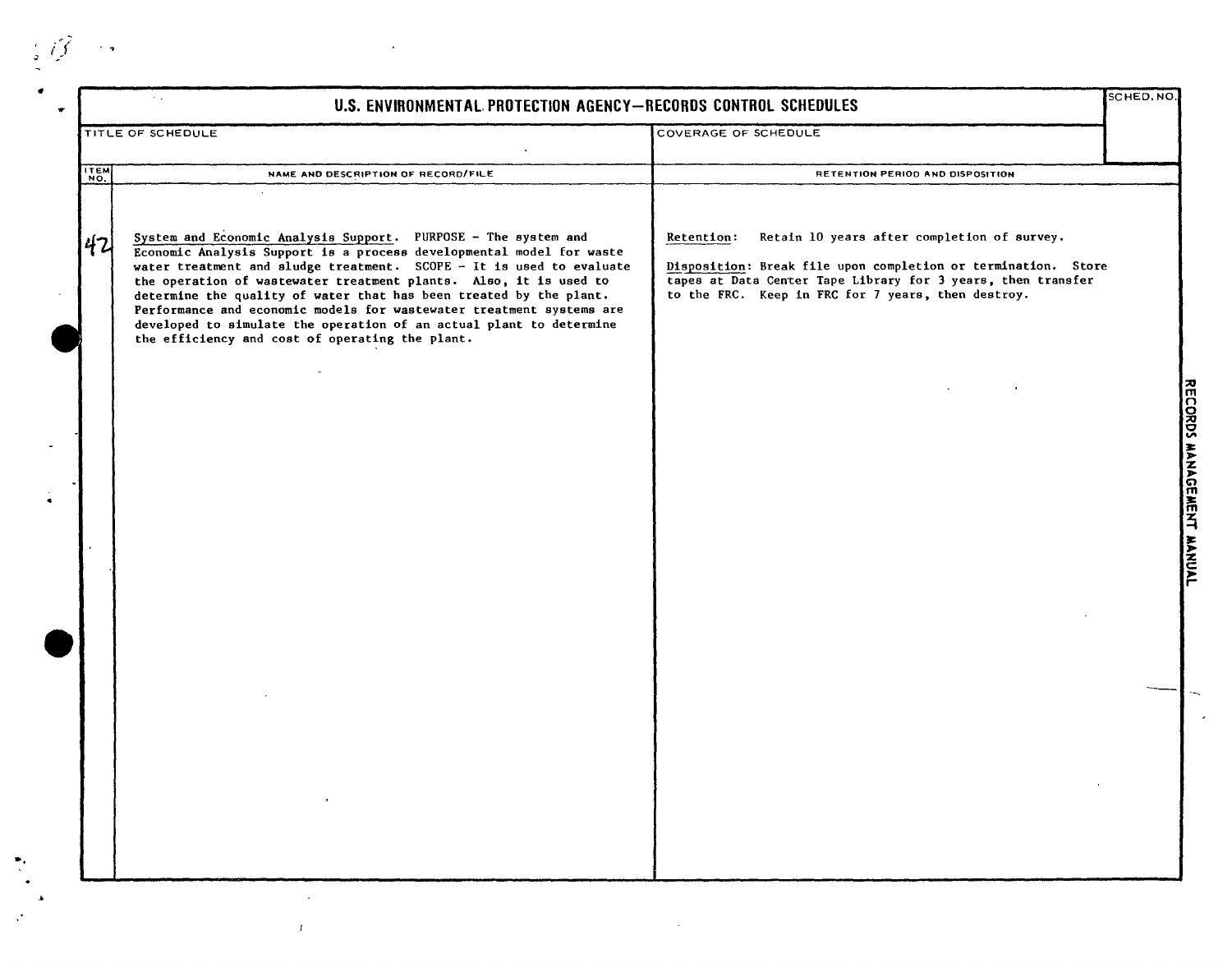|                   | U.S. ENVIRONMENTAL PROTECTION AGENCY-RECORDS CONTROL SCHEDULES                                                                                                                                                                                                                                                                           |                                                                                                                                                                                                                                                                           | SCHED.NO.                 |
|-------------------|------------------------------------------------------------------------------------------------------------------------------------------------------------------------------------------------------------------------------------------------------------------------------------------------------------------------------------------|---------------------------------------------------------------------------------------------------------------------------------------------------------------------------------------------------------------------------------------------------------------------------|---------------------------|
|                   | TITLE OF SCHEDULE                                                                                                                                                                                                                                                                                                                        | COVERAGE OF SCHEDULE                                                                                                                                                                                                                                                      |                           |
| $\frac{17EM}{NQ}$ | NAME AND DESCRIPTION OF RECORD/FILE                                                                                                                                                                                                                                                                                                      | RETENTION PERIOD AND DISPOSITION                                                                                                                                                                                                                                          |                           |
|                   | 43 Iuridity Data (TURB). PURPOSE - The system is used to analyze<br>turbidity data and interactions between solar and terrestrial<br>radiation. SCOPE - Using data from LARP, RAPS, and RTP the effects<br>of air pollutants and solar terrestrial rediation fields and the<br>effects of radiation on air pollutants are being analyzed | WITHDRAWN<br>$\bullet$<br>Retain 5 years after completion<br>Retention:<br>of project<br>Disposition: Break fire upon completion or<br>termination. Store tapes at Date Center<br>Tape Library for 2 years then transfer to<br>FRC. Keep in FRC for 3 years, then destroy |                           |
|                   |                                                                                                                                                                                                                                                                                                                                          |                                                                                                                                                                                                                                                                           | RECORDS MANAGEMENT MANUAL |
|                   |                                                                                                                                                                                                                                                                                                                                          |                                                                                                                                                                                                                                                                           |                           |
|                   |                                                                                                                                                                                                                                                                                                                                          |                                                                                                                                                                                                                                                                           |                           |
|                   |                                                                                                                                                                                                                                                                                                                                          |                                                                                                                                                                                                                                                                           |                           |

 $\bar{z}$ 

 $\sum_{i=1}^{n}$ 

 $\ddot{\phantom{a}}$ 

 $\ddot{\phantom{0}}$